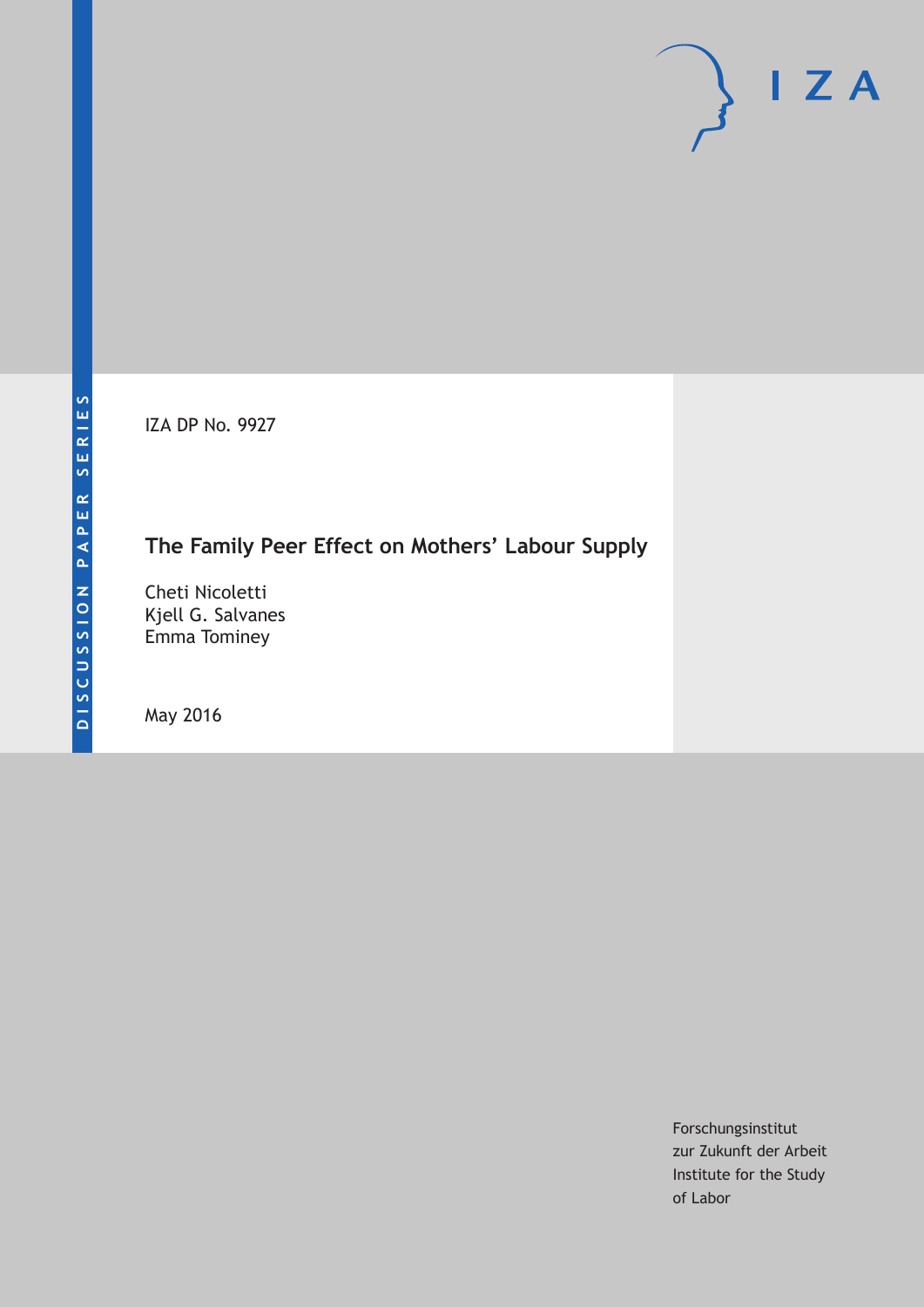# **The Family Peer Effect on Mothers' Labour Supply**

### **Cheti Nicoletti**

*University of York, ISER, University of Essex and IZA* 

### **Kjell G. Salvanes**

*Norwegian School of Economics, CESifo, CEE and IZA* 

#### **Emma Tominey**

*University of York and IZA*

Discussion Paper No. 9927 May 2016

IZA

P.O. Box 7240 53072 Bonn **Germany** 

Phone: +49-228-3894-0 Fax: +49-228-3894-180 E-mail: iza@iza.org

Any opinions expressed here are those of the author(s) and not those of IZA. Research published in this series may include views on policy, but the institute itself takes no institutional policy positions. The IZA research network is committed to the IZA Guiding Principles of Research Integrity.

The Institute for the Study of Labor (IZA) in Bonn is a local and virtual international research center and a place of communication between science, politics and business. IZA is an independent nonprofit organization supported by Deutsche Post Foundation. The center is associated with the University of Bonn and offers a stimulating research environment through its international network, workshops and conferences, data service, project support, research visits and doctoral program. IZA engages in (i) original and internationally competitive research in all fields of labor economics, (ii) development of policy concepts, and (iii) dissemination of research results and concepts to the interested public.

IZA Discussion Papers often represent preliminary work and are circulated to encourage discussion. Citation of such a paper should account for its provisional character. A revised version may be available directly from the author.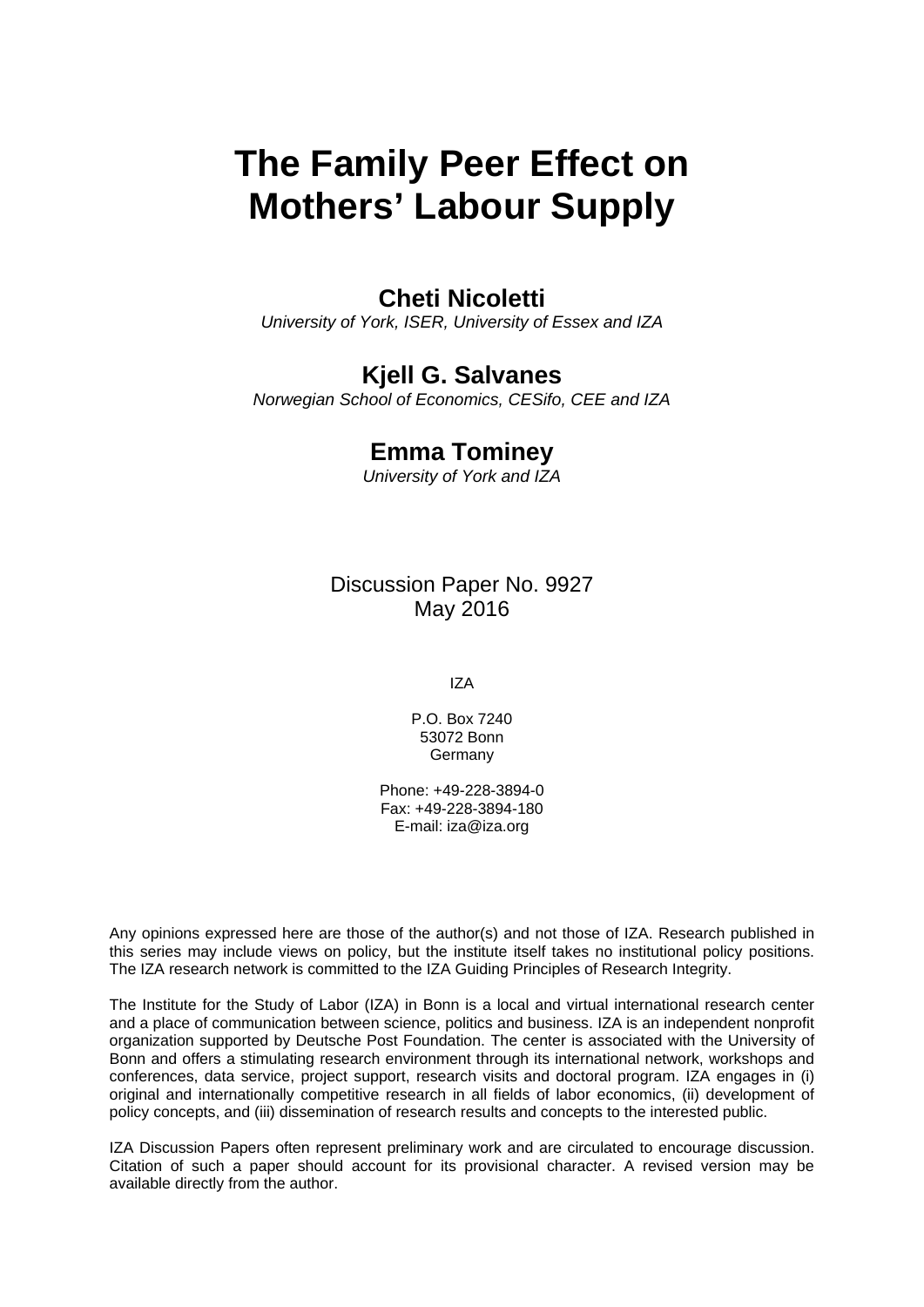IZA Discussion Paper No. 9927 May 2016

# **ABSTRACT**

# **The Family Peer Effect on Mothers' Labour Supply\***

The documented historical rise in female labour force participation has flattened in recent decades, but the proportion of mothers working full-time has steadily increased. We provide the first empirical evidence that the increase in mothers' working hours is amplified through the influence of family peers. Using Norwegian administrative data we study the long-run influence of the family network on mothers' labour decisions up to seven years post birth. For identification, we exploit partially overlapping peer groups and assume that a mother interacts with her neighbours and family but not with her family's neighbours. We explore mechanisms including information and imitation.

JEL Classification: D85, C21, C26

Keywords: peer effects, family network, sibling spillover effects, cousins spillover effects, instrumental variable estimation

Corresponding author:

 $\overline{\phantom{a}}$ 

Emma Tominey Department of Economics The University of York Heslington, York YO10 5DD United Kingdom E-mail: emma.tominey@york.ac.uk

<sup>\*</sup> We thanks participants in several seminars for useful comments. The research is partially supported by the Economic and Social Research Council through their grants to the Research Centre on Micro-Social Change in ISER (ES/H00811X/1 and ES/L009153/1). Salvanes thanks the Research Council of Norway for financial support. Tominey thanks the British Academy for funding. Thanks also to Olmo Silva and Victor Lavy for detailed and very useful suggestions.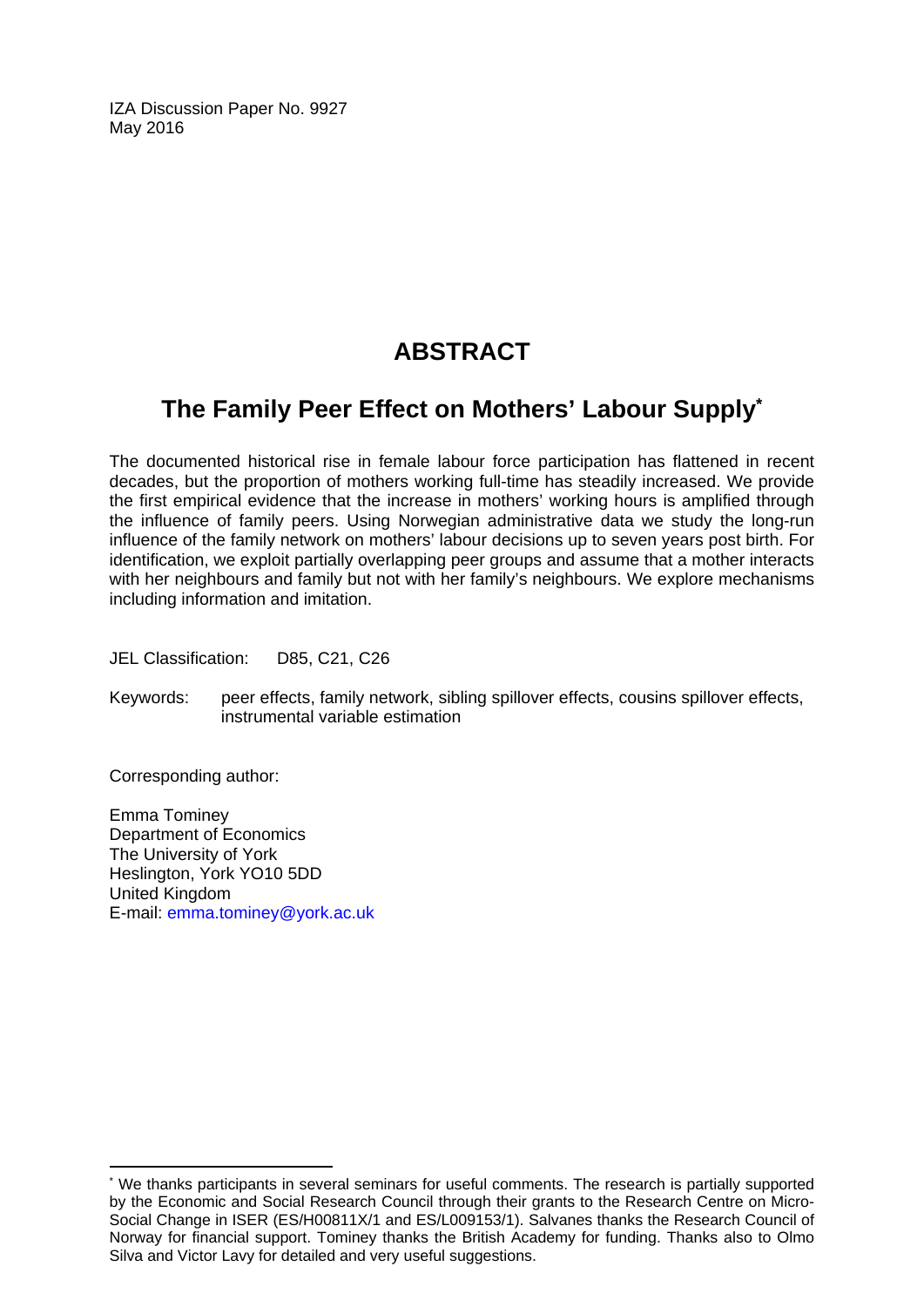#### 1 Introduction

Over the last century and in almost all developed countries, female labour participation has been characterized by a steep increase, which has been driven mainly by mothers labour participation (Eckstein and Lifshitz 2011 and Fogli and Veldkamp 2011). Such changes in the mothers' labour supply may have been triggered by the increase in the availability of child care, cultural changes, the introduction of fertility control methods and other institutional and policy changes. However, what it is becoming more evident - for instance by the large variation in labour supply across subgroups of workers and across neighbourhoods - is that the influence of peers on individual labour decisions can amplify the effect of such triggering events, and may ultimately be the reason for the rapid increase in female labour participation over time (see Maurin and Moschion 2009, Fogli and Veldkamp 2011, Mota et al. 2016).

More recent decades have seen a flattening of the trend in mothers' labour participation rates, but a steady increase in the proportion of mothers working full-time. This is true in Norway (see Fig. 1) and other OECD countries (Blau and Kahn, 2013<sup>1</sup>), indicating that current changes in female labour supply is along the intensive margin. In this paper we provide the first empirical evidence on the causal influence of peers on the working hours of mothers in each of the first seven years post childbirth. In comparison previous papers that have estimated the causal peer effect on mothers' labour supply have focused exclusively on the extensive margin measured and at any point of the mother's life (see Maurin and Moschion 2009, Mota et al. 2016).

Mothers' labour decision can be affected by their peers' decisions because of information transmission and imitation. A mother's work decisions after childbirth can have long term effects on her human capital, earnings and employment prospects (Edin and Gustavsson 2008) and on her child's outcomes (Ermisch and Francesconi 2005; Bernal 2008; Liu et al. 2010; Bernal and Keane 2011; Del Boca et al. 2014). The peer transmission of information may be caused by the uncertainty of the effect of maternal employment on children, which leads mothers to look to peers for information (Fogli and Veldkamp 2011). The imitation mechanism can be explained by the fact that a mother's utility may increase by behaving similarly to her peers (see Akerlof and Kranton 2000).

By using Norwegian administrative data covering the full population identifying both where people are living each year, as well information on indi-

<sup>&</sup>lt;sup>1</sup> which shows the large (small) increase in female participation in OECD countries (US) is accompanied by no change (a fall) in part-time and therefore an increase in full-time work.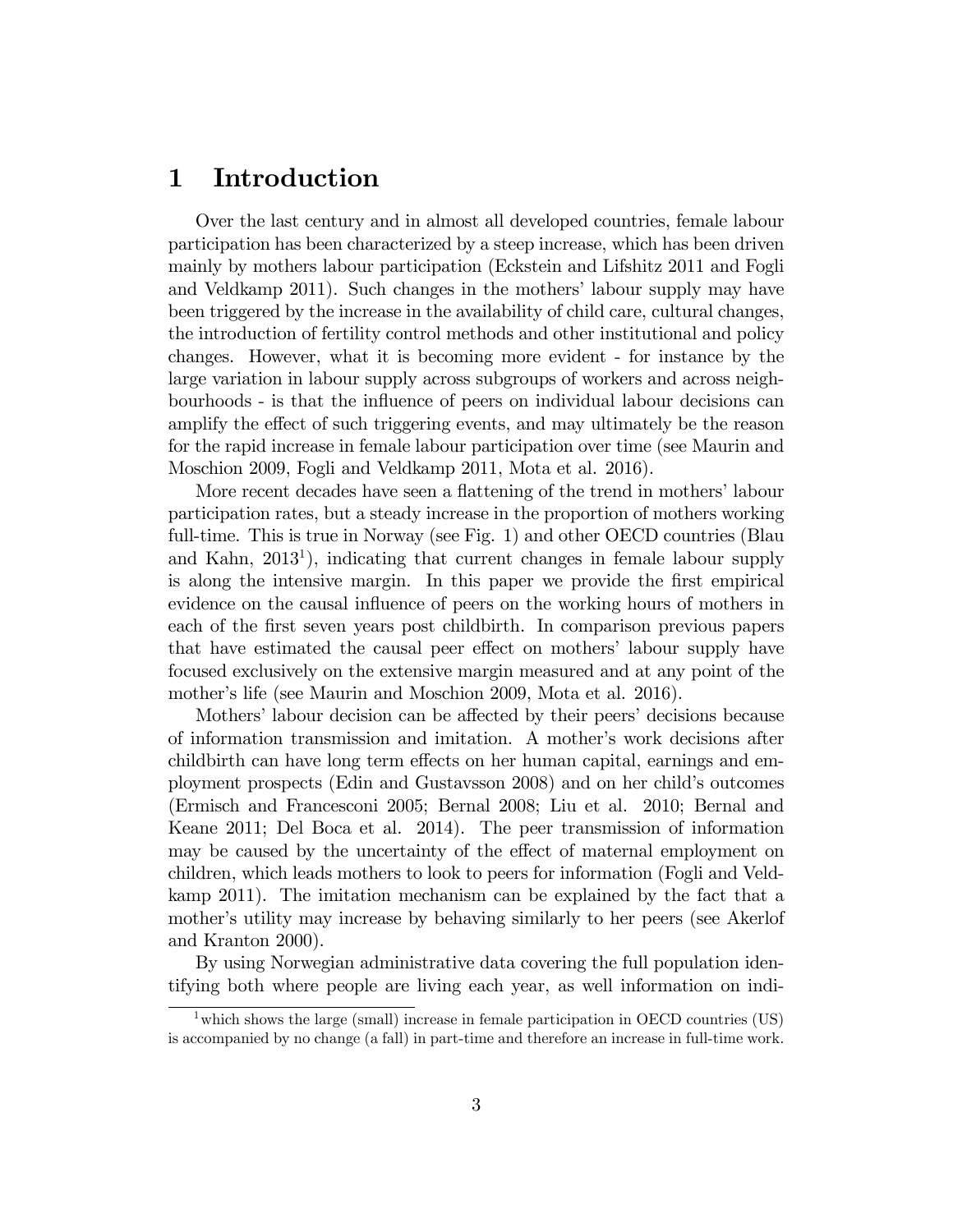vidualsí family relations over multiple generations, we are able to focus on naturally occurring peer groups from the complete network of family peers and neighbours. Furthermore, by allowing the family peer effect to differ by level of education and parity, we provide some empirical evidence on the potential mechanisms such as the importance of information transmission versus imitation in explaining the peer effect. Our focus is on the causal influence of the family network on long-run labour supply decisions of mothers post childbirth, in addition to the effect of neighbours as in existing studies. The mother is more likely to interact meaningfully with her family members and we may expect these interactions to be more important than interactions with peers outside the family, such as neighbours and therefore to have a stronger effect on womens' labour decisions. The causal effect of the family network has been studied in some recent papers that have focused on the spillover effect of siblings on various outcomes but not on female labour supply.<sup>2</sup> Contrary to these papers, we focus on a wider definition of family network that goes beyond the household members and includes cousins as well as siblings.

The identification and estimation of the effect of peers has proved to be challenging because of the issues of reflection (simultaneity), correlated omitted variables and endogenous peer membership (Manski 1993, Moffitt 2001). To solve these identification issues we exploit and extend the partially overlapping peer groups approach (BramoullÈ et al. 2009; Lee et al. 2010; De Giorgi et al. 2010).

We approach the issue of reflection by adopting an instrumental variable estimation of the effect of the average working hours of family peers on mothers' working hours. More precisely we rely on the fact that the neighbours of the family peers of a mother living in different areas do not affect her labour decision directly but only indirectly through the family peers' labour decisions, so that we can instrument the average working hours of family peers by considering the average of their neighbours characteristics. Assuming that neighbours of family living in different areas do not interact directly with the mother in question is less restrictive than the corresponding assumption imposed by previous papers on school and university peers effect (see Bramoullé et al. 2009; Calvó-Armengol et al. 2009; De Giorgi et al. 2010; Lin 2010; Patacchini and Zenou 2012; Mora and Gil 2013; Patacchini and Venanzoni 2014), which consider peers of peers within the same location, for example students and friends of their nominated school friends or college students tak-

<sup>2</sup>See Oettinger (2000), Monstad et al. (2011), Adermon (2013), Qureshi (2013), Joensen and Nielsen (2015), Altonji et al. (2013), Aparicio-Fenoll and Oppedisano (2016), Dahl et al. (2014), and Nicoletti and Rabe (2016).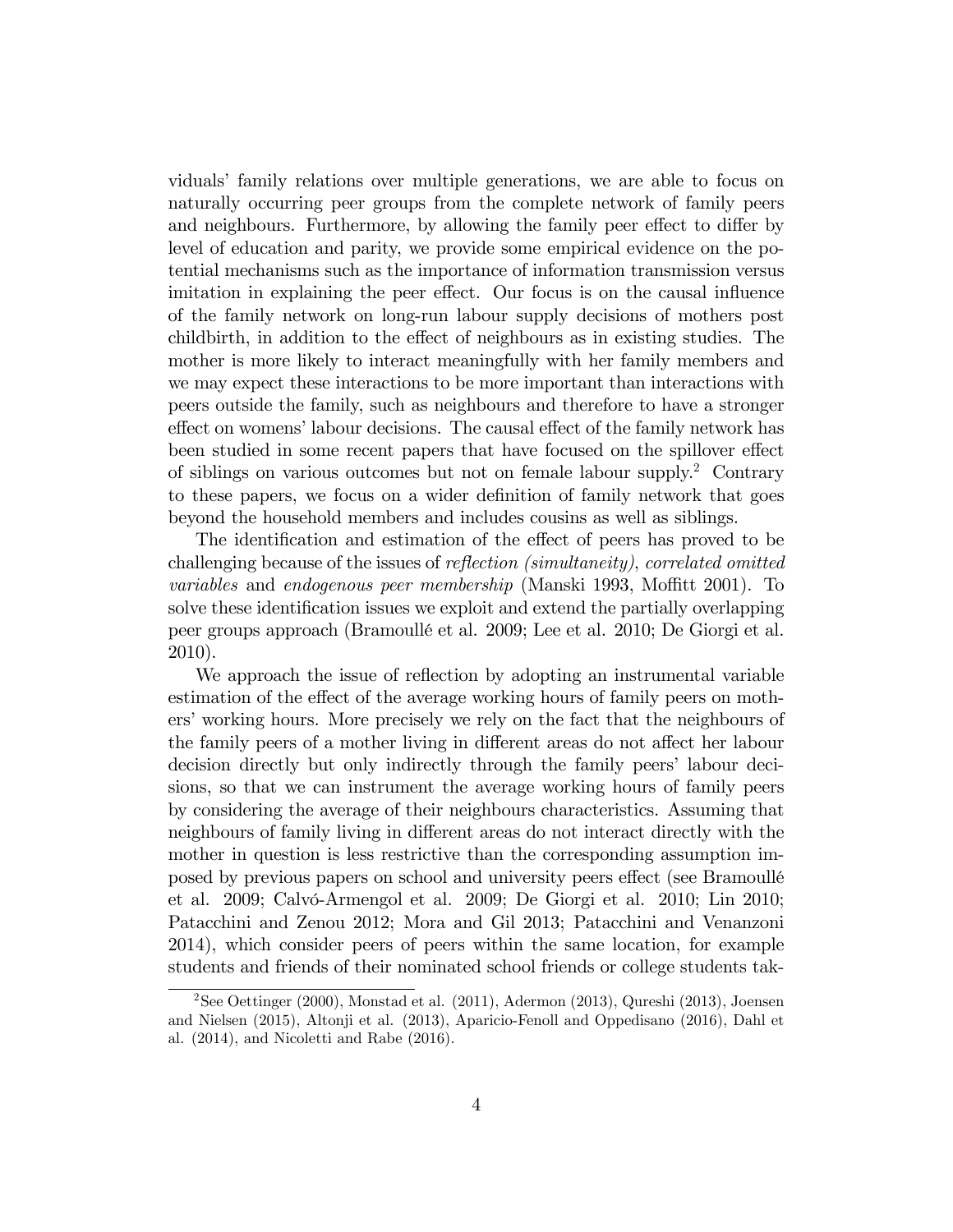ing different classes. Meaningful interaction between the student and their peers of peers is highly likely if they are in the same college or school and cohort and the list of nominated friends is not exhaustive. In our application the two peer groups of family and neighbourhood exist in different settings and the assumption of no relevant interactions between a person and her peers of peers is more credible. In any case we run a set of sensitivity checks to test the validity of this assumption.

We solve the issue of correlated omitted variables that would confound the effect of family peers by controlling for a set of mother, father and child characteristics as well as for the average of these characteristics across family peers, which can affect the labour decision of women after childbirth. Because our instruments are given by average characteristics of neighbours of the family peers, endogeneity caused by omitted variables can occur also if mothers sort into similar neighbourhoods. To control for these potential unobserved correlated factors we implement a neighbourhood (network) fixed effect estimation, which takes account of all observed and unobserved neighbourhood characteristics therefore solving the endogeneity issue. This is an improvement with respect to De Giorgi et al. (2010), who do not control for potential unobserved network characteristics which may be correlated with both the individual and the peers of peers' outcomes. A residual endogeneity bias could remain if there are contextual or environmental influences that change across time and that affect areas which are larger than a neighbourhood, potentially including both the mothers' and her family peers' neighbourhoods. In the specific case of working hours such a residual bias may be caused by area labour market shocks affecting both mothers and her family peers' neighbours, which we control for by including a set of labour market dummies interacted with year dummies.

Finally, an issue of endogenous peer membership may occur if the likelihood to interact with peers depends on unobserved characteristics which also affect the outcome variable. Peers are defined as people belonging to the same family or neighbourhood so the likelihood to form interactions depend on the selection into the family and into the neighbourhood. Our control for a neighbourhood fixed effect controls for the endogenous family and neighbourhood network by controlling for the selection into the neighbourhood but also for the fact that mothers might select into neighbourhoods with women who have unobserved genetic traits and background characteristics similar to the ones observed in the family. The neighbourhood fixed effect controls only for time invariant neighbourhood unobservables and to correct for the potential residual bias from a changing neighbourhood composition we chose as neighbours only those who have given birth between one and five years earlier than the family peers.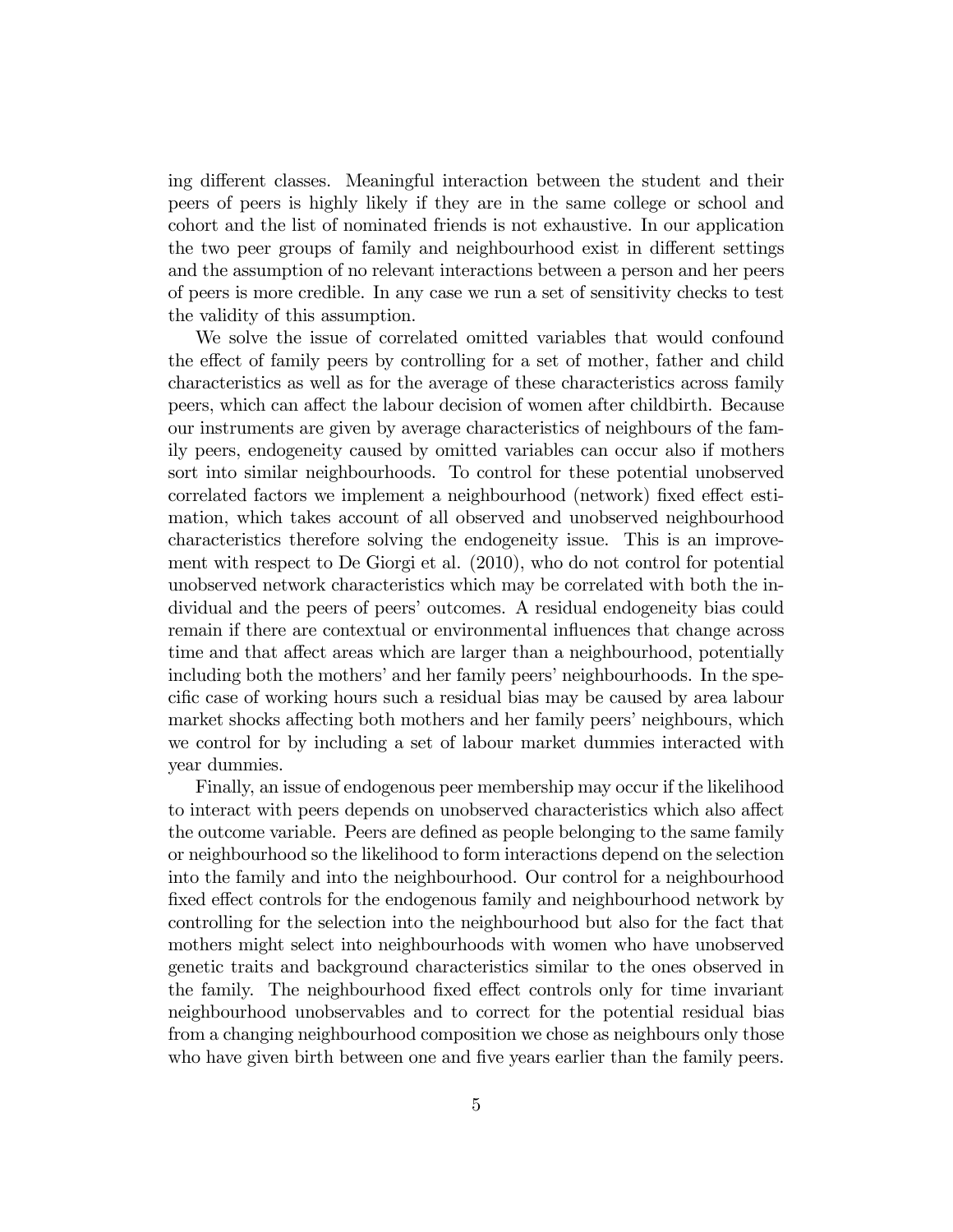This implies that recent changes in the composition of the neighbourhood that may explain the decision of family peers to move to a specific neighbourhood are not correlated with our instrumental variables, which are characteristics of mothers living in that neighbourhood who gave birth in the past. Notice also that because we consider only neighbours who have given birth in the past and family peers who have given birth at least one month before the mother, we also solve any potential reflection issues, i.e. any reverse causality going from the neighbours to the family peers and from the family peers to the mother in question. Finally to reassure ourselves that the unobserved common genetic and background characteristics of family peers do not lead to any residual bias, we estimate the family peer effect when defining peers as sisters-in-law and cousins-in-law rather than sisters and cousins.

Using the Norwegian administrative data covering the full population of mothers giving birth between 1997 and 2002 (see Section 4 for a description of the data) and an estimation approach that takes account of potential biases caused by the omission of neighbourhood characteristics, the reflection problem, and endogeneity and measurement error issues (see Section 3); we find that cousins and sisters have a statistically significant causal (endogenous) peer effect on the number of hours worked by mothers for children at preschool age (see Section 5). We show that these results are robust when we control for common macro shocks, genetics, general equilibrium effects, work place peer effects, when considering multiple sets of instrumental variables (see Section  $6$ ) as well as when considering different types of model specification (see Section 9). We also provide some suggestive empirical evidence that imitation plays a more relevant role than information in explaining the family peer effect (see Section 7).

Finally, to compare our results with previous papers on the effect of neighbours on women's labour supply (see Section 2), we use our identification strategy in reverse, i.e. by exchanging the roles of the neighbourhood and family networks, to identify the neighbours effect on mothers' hours worked. We do not find any significant effect of neighbours even if we consider only mothers living in the same zip code with the same level of education and with their first child born between 1 and 5 years earlier than the mother being studied (see Section 8). This seems to suggest that interactions between family peers matter more than interactions between neighbours.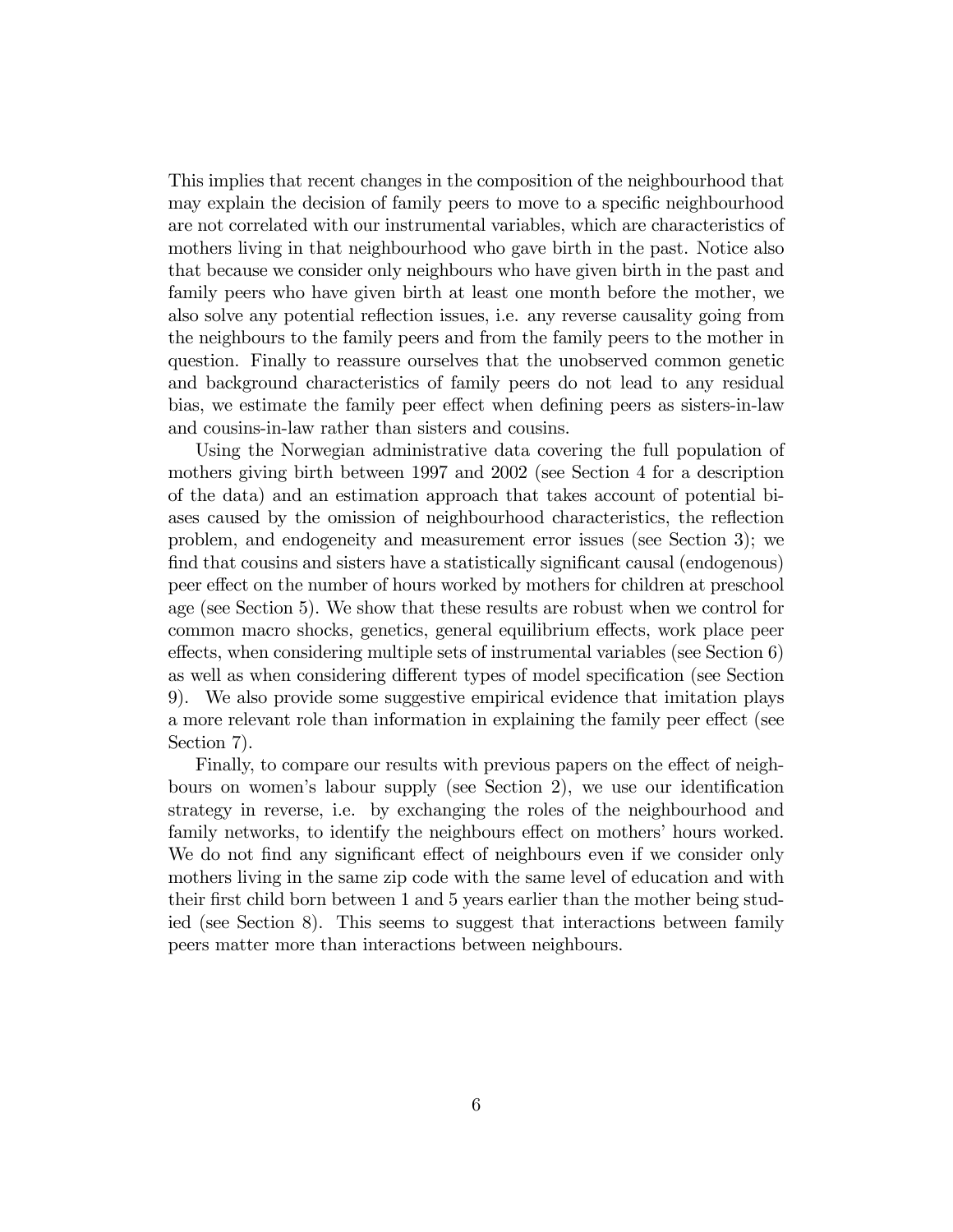#### 2 Related literature

Looking at previous papers on peer effects on women's labour supply, there is empirical evidence of a positive effect of sister-in-law participation in Neumark and Postlewaite (1998), of mother-in-law participation in Fernandez et al. (2004), and of the mother and mother-in-law employment decisions in Del Boca et al. (2000). Nevertheless, there are only two papers that have attempted to estimate a causal (endogenous) peer effect on women's labour participation, which are Maurin and Moschion (2009) and Mota et al. (2016) and both papers focus on neighbours rather than family peer effects. Maurin and Moschion (2009) consider only mothers who have at least two children and evaluate the effect on their labour participation of the participation rate of their neighbours, which they instrument using the sex composition of the two eldest siblings of the neighbours and the proportion of neighbours with a second child born in the last quarter of the year.<sup>3</sup> Mota et al.  $(2016)$  relies on temporal variations in the characteristics of the neighbours and of the women being studied to identify the effect of the numbers of working peers, non-working peers, working non-peers and non-working non-peers living in the same neighbourhood (where peers and non-peers are neighbours with and without similar characteristics defined by gender, level of education, age of children and marital status). Both papers find evidence for a statistically significant effect of neighbours' labour decisions on womens' own decisions and this seems to suggest that the rapid increase in female labour participation over time can be explained in part by a social multiplier effect, i.e. by the fact that an increase in the labour participation rate of the woman's neighbours can lead to an increase of her participation.

There are several studies on peer effects on outcomes different from the labour supply, which have looked at the spillover effect of siblings as well as at the effect of other types of peers that go from work colleagues (Mas and Moretti 2009, and Dahl et al. 2014), to neighbours (Durlauf 2004) and school mates (Sacerdote 2011 and Lavy et al. 2012). Some of these studies have estimated a causal peer effect by using exogenous variation in the peers members caused by fieldwork experiments such as the MTO (Moving to Opportunity) experiment in U.S. or quasi-experiments such as the random allocation of students in to classes occurring in some schools. Other studies have instead exploited exogenous shocks, caused e.g. by policy interventions, which affected only a part of the population and have examined the spillover effect on people not

<sup>&</sup>lt;sup>3</sup>Mothers with two eldest children with the same sex are more likely to have a third child and less likely to work. Children born during the last quarter of the year start school later and therefore may cause a reduction in their mother's labour supply.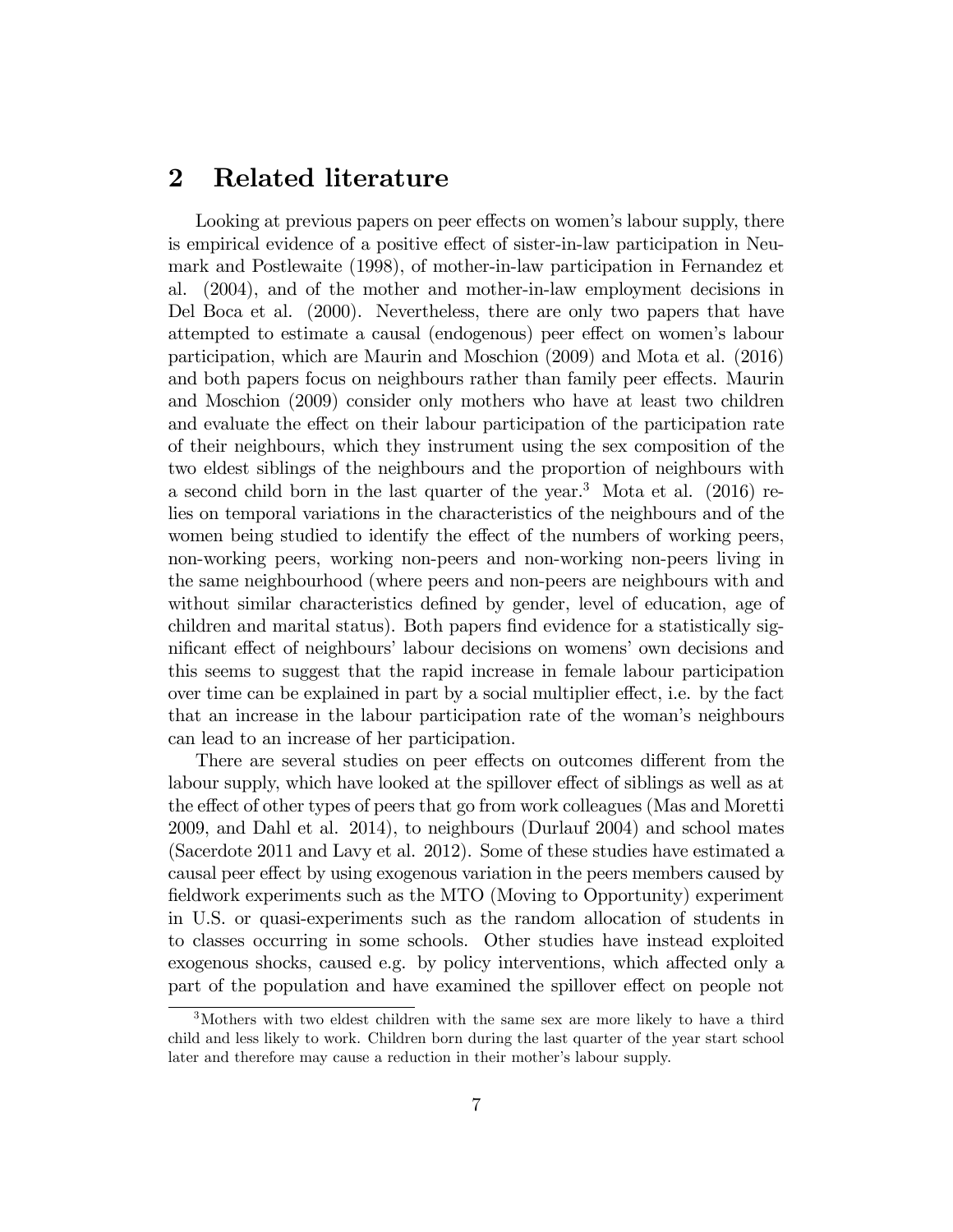directly affected by the shocks. It is only more recently that empirical studies have begun to estimate the effect of peers by exploiting the intransitivity of the network to identify a personís peers of peers that are not her direct peers and therefore can affect her only indirectly through her peers. This approach has borrowed from the spatial statistics (see Kelejian and Prucha 1998 and Lee 2003) and it is now been used in several empirical economic studies (see BramoullÈ et al. 2009, Chen 2013, Mora and Gil 2013, and Patacchini and Venanzoni 2014). Generally these studies are based on surveys which collect details of a sample of individuals and their peers such as the U.S. National Longitudinal Survey of Adolescent Health (AddHealth), which provides details on school mates and their peers. Because there are not many of these surveys, some new empirical studies have begun to rely on administrative data with details on the universe of individuals and peers defined as neighbours, work colleagues or school mates. If individuals interact in groups and belong to two or more reference groups (e.g. the family and the neighbour groups) which are only partially overlapping, then it is possible to identify peers of peers who are not direct peers and exploit this intransitivity in the network to identify the effect of peers (see De Giorgi et al. 2009 and 2015 and Nicoletti and Rabe 2016).

### 3 Identification and estimation of within-family peer effects

We consider a mean regression model that allows for two different peer effects, one for the family members and another one for the neighbours. More specifically we consider the following equation

$$
y_{ir} = \alpha + \bar{y}_{F,i}\rho_1 + \bar{y}_{N,i}\rho_2 + \mathbf{x}_{ir} \beta + \bar{\mathbf{x}}_{F,i}\gamma_1 + \bar{\mathbf{x}}_{N,i}\gamma_2 + \mu_r + \epsilon_{ir},
$$
\n(1)

where i denotes mothers in our sample where  $i = 1, ..., n; r$  denotes the neighbourhood and  $r = 1, ..., R$ ;  $y_{ir}$  is the number of weekly hours worked by mother i in a specific year after childbirth;  $\mathbf{x}_{ir}$  is a row vector with K individual maternal exogenous variables;  $\overline{y}_{F,i} = \frac{\sum_{j \in P_{Fi}} y_{jr}}{n_{Fi}}$  $\frac{p_{Fi} y_{jr}}{n_{Fi}}$  and  $\bar{y}_{N,i} = \frac{\sum_{j \in P_{Ni}} y_{jr}}{n_{Ni}}$  $\frac{P_{Ni}^{s}^{y}y^{r}}{n_{Ni}}$  are respectively the family and neighbourhood averages of y, while  $\overline{\mathbf{x}}_{F,i} = \frac{\sum_{j \in P_{Fi}} \mathbf{x}_j}{n_{Fi}}$  $\frac{\epsilon P_{Fi} \cdot \mathbf{r}_j}{n_{Fi}}$  and  $\bar{\mathbf{x}}_{N,i} = \frac{\sum_{j \in P_{Ni}} \mathbf{x}_j}{n_{Ni}}$  $\frac{E P_{Ni} N_i}{n_{Ni}}$  are the corresponding averages of the vector of variables **x**,  $P_{Fi}$  and  $P_{Ni}$  are the sets of family and neighbour peers of mother i excluding herself, i.e. the subsample of mothers who belong to the same family (sisters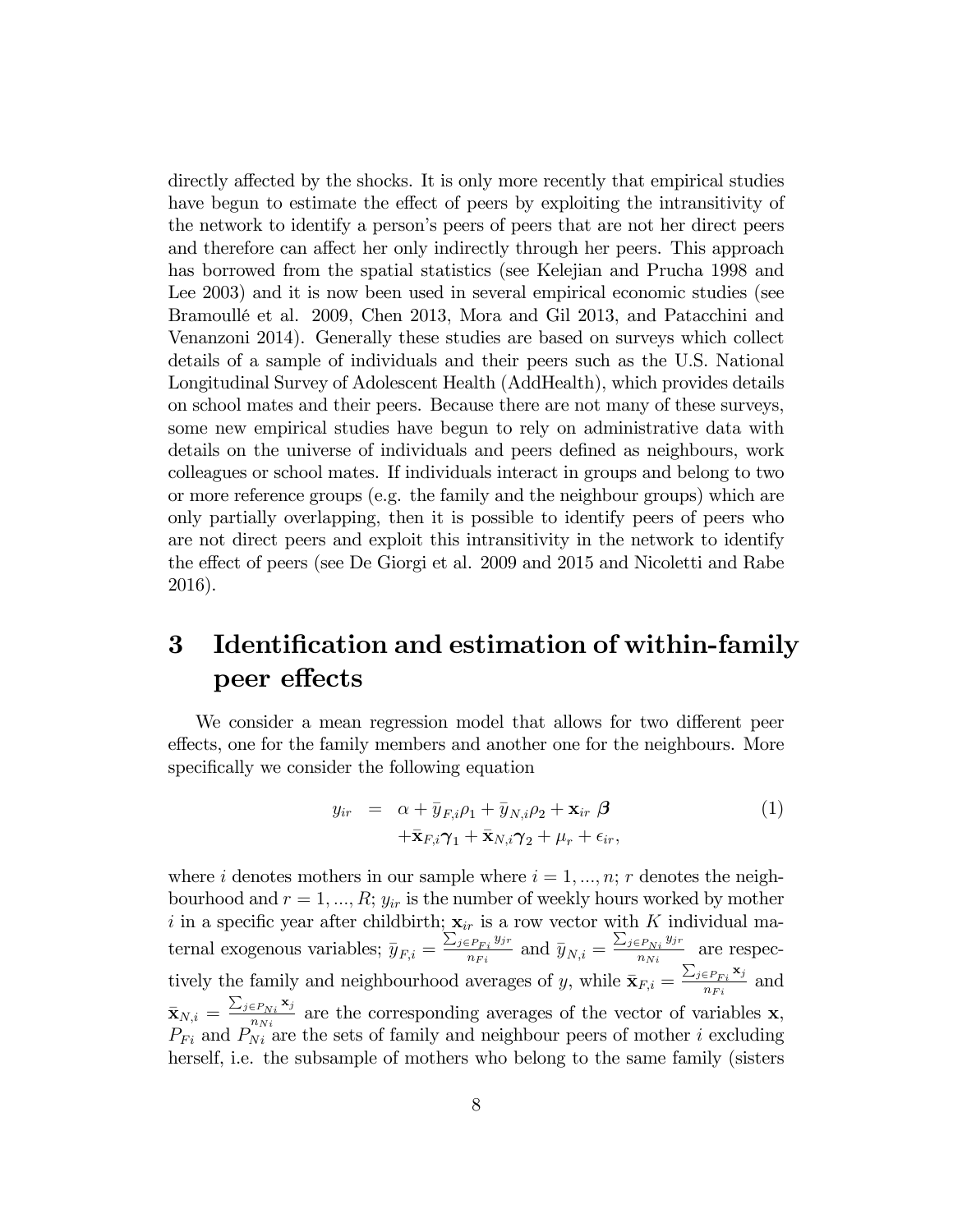or cousins) and/or who live in the same neighbourhood;  $n_{Fi}$  and  $n_{Ni}$  are the numbers of family and neighbour peers of mother  $i; \mu_r$  is the neighbourhood effect capturing any other unobserved characteristics which do not change across mothers living in neighbourhood r; and  $\varepsilon_{ir}$  is an error term with  $E(\varepsilon_{ri}|\mathbf{x}) = 0$ . The scalar parameters  $\rho_1$  and  $\rho_2$  measure the endogenous family and neighbourhood peer effects,  $\boldsymbol{\gamma}_1 = [\gamma_{11}, ..., \gamma_{1K}]'$  and  $\boldsymbol{\gamma}_2 = [\gamma_{21}, ..., \gamma_{2K}]'$  are two  $K \times 1$ vectors of exogenous family and neighbourhood effects,  $\boldsymbol{\beta}_0 = [\beta_{01}, ..., \beta_{0K}]'$  is a  $K \times 1$  vector of the effects of the corresponding K mothers' characteristics and finally the scalar parameter  $\alpha$  is the intercept.

To solve the potential reflection issue we use an instrumental variable approach that can be viewed as an extension of the approach introduced by Kelejian and Prucha  $(1998)$  and Lee  $(2003).<sup>4</sup>$  The extension consists of considering interactions occurring between people within multiple rather than a single network. More specifically, we consider the family and neighbourhood networks, and assume that each mother interacts with her family members (cousins and sisters) and with her neighbours but that mothers do not interact with her family members's neighbours. Note that we consider *homogenous* neighbours i.e. neighbours who have given birth shortly before the sister or cousin and with the same education, defined as having a degree or not. The approach to consider homogenous peers has become standard in recent papers on neighbours peer effects and it is justified by the fact that interactions between non-homogenous peers are not likely. Maurin and Moschion (2009) estimate the effect of neighbours on womens' labour supply selecting homogenous peers defined as neighbours who are mothers aged between 21 and 35, in 2 parent families and with at least 2 children. Mota et al. (2016) show that the non-homogeneous group of neighbours generally has no effect on female labour supply and that mothers with similar age children appear to be the most relevant peers.

Our identification strategy is similar to the approach used by De Giorgi et al.  $(2010)$  and it exploits the fact that different reference groups of a person are partially overlapping, but contrary to De Giorgi et al. (2010) we do not impose that the different reference groups (the family and neighbourhood in our case) have the same peer effect. Our identification approach is closer to the one adopted by Nicoletti and Rabe (2016) and De Giorgi et al. (2015), where the effect of different peer groups is allowed to be different. Nicoletti and Rabe  $(2016)$  consider the sibling spillover effect that goes from the older to the younger sibling and derive instrumental variables using average characteristics

 $4$ See also Lee (2007), Bramoullé et al. (2009), Calvó-Armengol et al. (2009), Lee et al. (2010), and Lin (2010).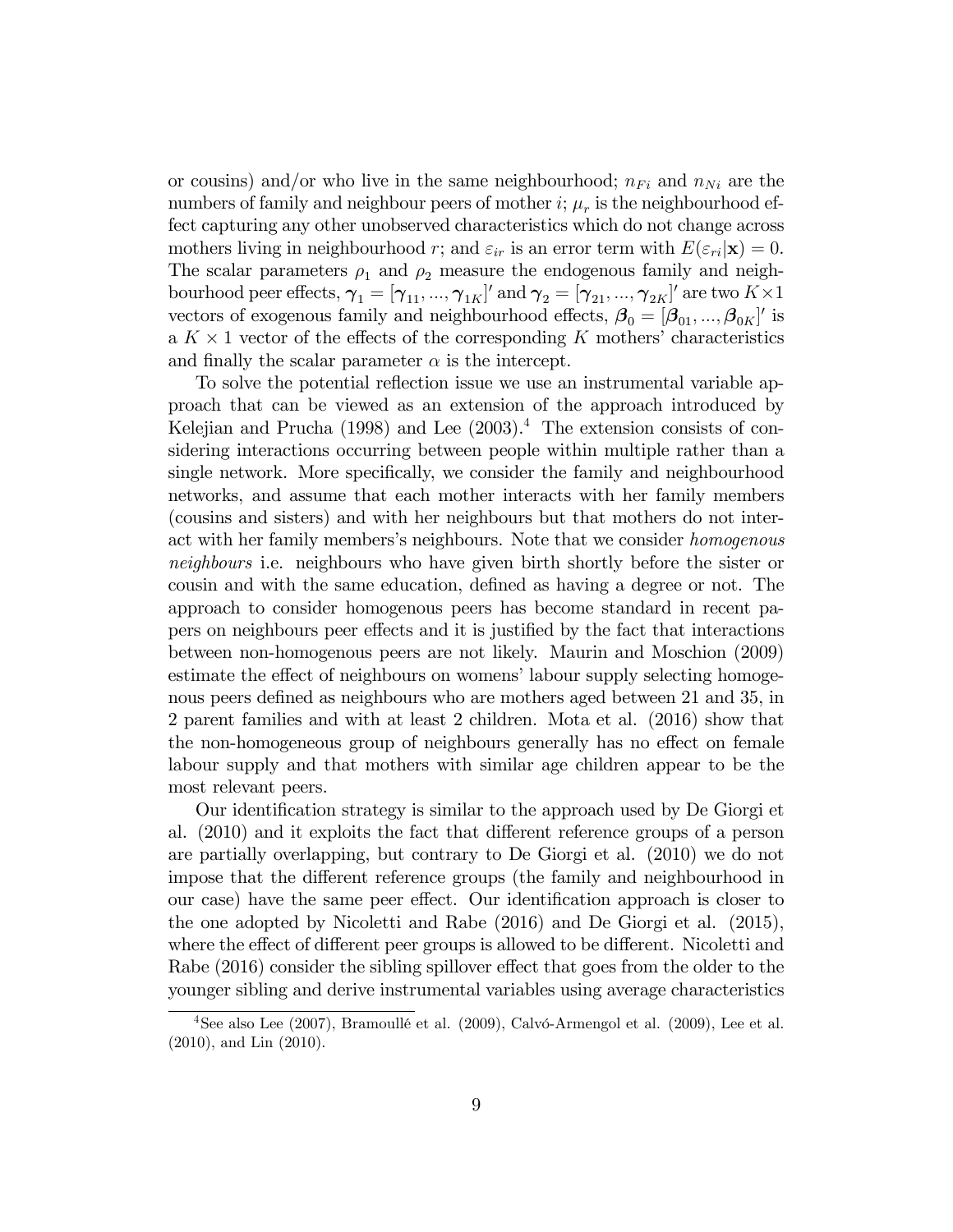of the older siblingís school mates; De Giorgi et al. (2015) consider the peer effects on household consumption decisions of the wife's work colleagues and of the husband's work colleagues and derive instrumental variables using the average characteristics of the colleagues of the colleagues' spouses.

Our approach exploits the fact that neighbours characteristics of the mothers' family peers who do not live in her neighbourhood can affect the mothers' decision only through the decision of her family peers. Analytically this means that we can use the averages of the variables x for the neighbours of the mothers' family members, i.e.  $\bar{\mathbf{x}}_{NF,i} = \frac{\sum_{j \in P_{Fi}}}{n_F}$  $\bar{\mathbf{x}}_{N,j}$  $\frac{\rho_{Fi} \cdot \alpha_{N,j}}{n_{Fi}}$  and the mean of the dependent variable y for the neighbours of the mothers' family members, i.e.  $\bar{y}_{NF,i} =$  $\sum_{j \in P_{Fi}}$  $\overline{y}_{N,j}$  $\frac{P_{Fi} \bar{y}_{N,j}}{n_{Fi}}$  as instrumental variables for  $\bar{y}_{F,i}$ . Both  $\bar{\bar{x}}_{NF,i}$  and  $\bar{\bar{y}}_{NF,i}$  are averages of predetermined variables because we consider only mothers' family peers who gave birth at least one month earlier than the mother and neighbours of the mothers' family peers who gave birth between one and five years earlier than the family peers. For our main results we use as instrumental variable only  $\bar{\bar{y}}_{NF,i}$ , but in our sensitivity analysis we consider also a set of additional instruments,  $\bar{\mathbf{x}}_{NF,i}$ , which are based on birth outcomes (low birth weight, very low birth weight, congenital malformation, severe deformity and multiple births) and combinations of mothers' and fathers' education and age

While we make sure that our instrumental variables are predetermined by considering the working hours of peers that have given birth in the past, De Giorgi et al. (2010) and Nicoletti and Rabe (2016) use the average for the peers of peers (excluded peers) of variables which are good predictors of the dependent variable and observed in the past (e.g. lagged test scores to predict current test scores and self-reported expectation on future decisions to predict current decisions).

at birth.

As in any other type of application, to be valid our instrumental variables must be: (i) relevant, i.e. they must be important in explaining the average working hours after childbirth of family peers, our instrumented variable; and (ii) exogenous, i.e. they must be uncorrelated with unobserved variables explaining the mothers' work status after childbirth, which is our dependent variable. We discuss condition (i) in Section 5 and condition (ii) refers to the issue of correlated unobservables which we discuss now.

We can assure that our instruments are exogenous if there are no omitted neighbourhood characteristics and if neighbourhood peers of the mothers' family peers do not interact directly with the mother in question. We consider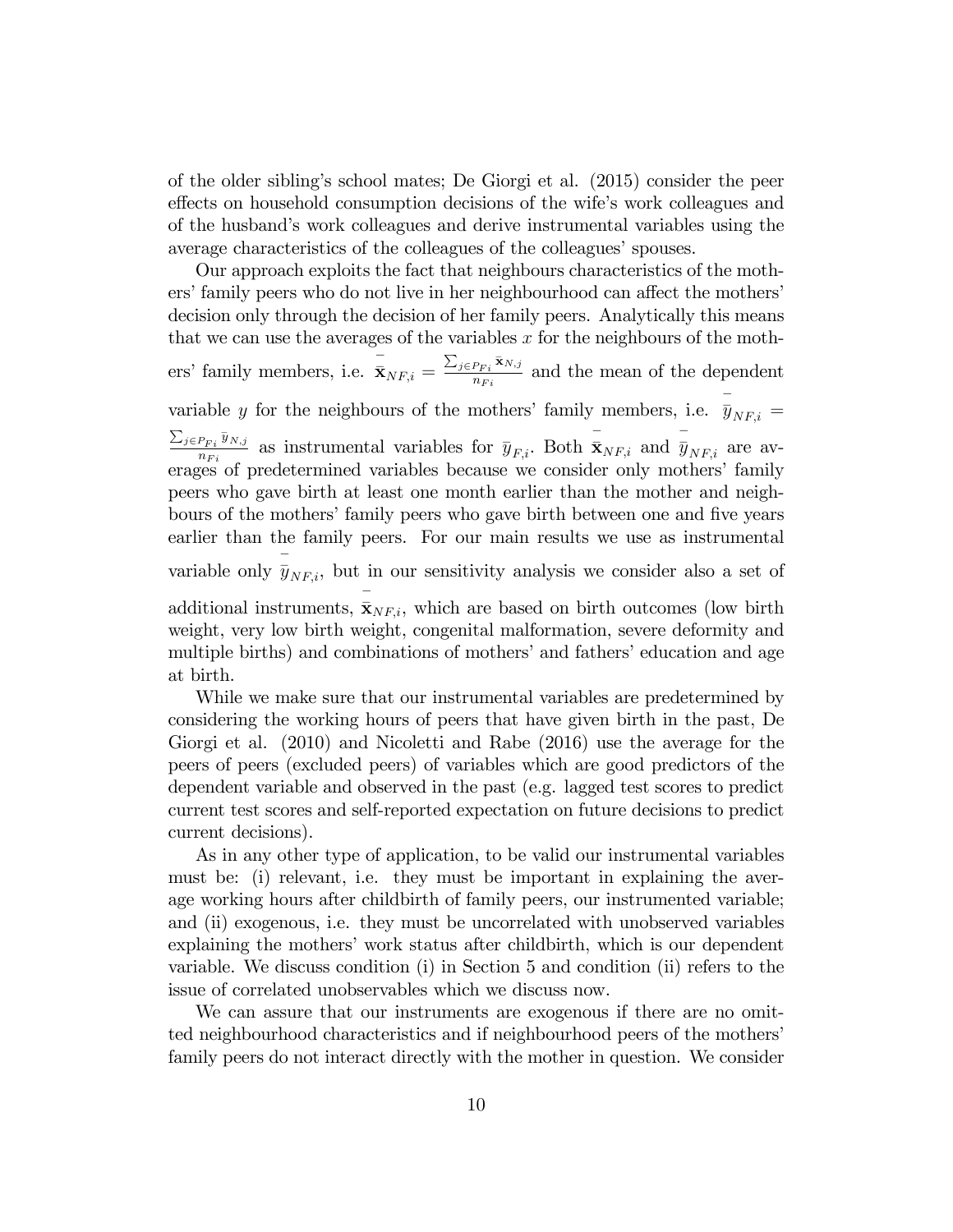three potential deviations from these assumptions and our strategies solve for them.

The first issue for the validity of our instruments is caused by the fact that our instrumental variables are neighbourhood average characteristics and if mothers have family peers who tend to sort out in very similar neighbourhoods, then failing to control thoroughly for the neighbourhood characteristics of the mothers can lead to an overestimation bias of the family peer effect. We avoid this potential issue by considering neighbourhood fixed effects, which net out the potential bias caused by the sorting of family peers into similar neighbourhoods. In practice we do this transforming all the variables in equation (1) as deviations from their neighbourhood average, i.e. we consider the following model

$$
\widetilde{y}_{ir} = \widetilde{\overline{y}}_{F,i}\rho_1 + \widetilde{\mathbf{x}}_{ir}\ \boldsymbol{\beta} + \widetilde{\overline{\mathbf{x}}}_{F,i}\ \boldsymbol{\gamma}_1 + \widetilde{\epsilon}_{ir},\tag{2}
$$

where  $\tilde{ }$  indicates that a variable is expressed as deviation from the neighbourhood mean and where both endogenous and exogenous neighbourhood effects cancel out. We estimate model (2) using a two-stage least squares estimation with fixed effects  $(2SLS, FE)$ . The first stage consists in the neighbourhood fixed effect estimation of the regression of  $\bar{y}_{F,i}$  on  $\mathbf{x}_{ir}$ ,  $\bar{\mathbf{x}}_{F,i}$  and the instrumen-

tal variables  $\bar{\mathbf{x}}_{NF,i}$  and  $\bar{y}_{NF,i}$ .<sup>5</sup> The second stage consists in the neighbourhood fixed effect estimation of (2) by replacing  $\widetilde{\overline{y}}_{F,i}$  with its prediction from the first stage.

The second issue for the validity of our instruments is caused by potential interactions between a mother and the neighbours of her family peers. If such interactions exist then the family peers' neighbours could have a direct effect on the mother and therefore the average characteristics of the neighbours of her family peers,  $\overline{\mathbf{\bar{x}}}_{NF,i}$  and  $\overline{\mathbf{\bar{y}}}_{NF,i}$ , would be invalid instruments. These interactions between a mother and the neighbours of her family peers are likely to occur if some of her family peers live in her same neighbourhood but are less likely if they live in different neighbourhoods. Since we consider neighbourhood fixed effect estimation, our estimated coefficients are net of the mothers' neighbourhood effect and this implies also that they are net of the effect of the neighbours of the mothers' family peers living in the same

 $5B$ ecause we control for neighbourhood fixed effect also in this first stage, the estimated effect of the instrument is net of the effect of neighbours of family members living in the same neighbourhood as the mother in question. This is the reason why our instrumental variable approach is similar in spirit to De Giorgi et al. (2010), who use as instrumental variables the averages of x for the excluded peers.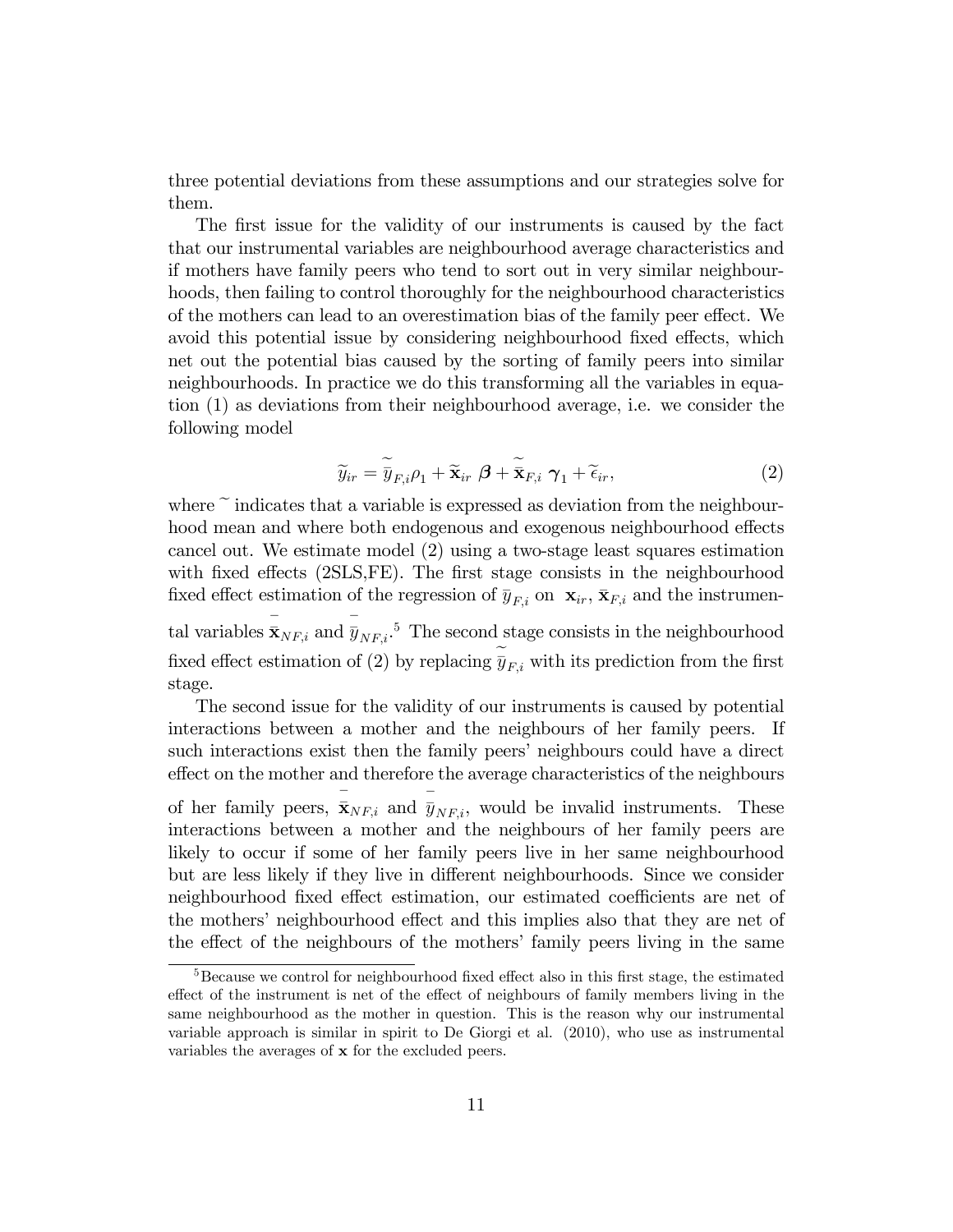neighbourhood as the mother.

However, even for mothers living in different neighbourhoods to her family our instruments could be invalid if there are unobserved factors explaining labour market decisions of both the peers of peers and the mother in question or if there are direct interactions between a mother and her family peers' neighbours. We consider potential threats to the validity of our instruments and perform sensitivity analyses to show that our estimation results are not a§ected by such threats. In particular we consider i) common macro shocks which affect individuals living in different neighbourhoods, ii) unobserved genetic traits, iii) general equilibrium and iv) work peer effects and finally we vary the set of instruments used for estimation and test for overidentification (see Section 6).

Another third concern is that labour supply decisions of family peers may a§ect the corresponding decisions of their neighbours because of the so called feedback or reverse causality effect. This implies that our instruments, which are average characteristics of the family peers' neighbours, may be endogenous i.e. correlated with the error term in our main equation. We avoid any potential bias caused by this endogeneity issue by considering only neighbours that had their first child between one and five years earlier than the family peers living in the same neighbourhood.

In addition to solving the potential issues of reflection and correlated unobservables, our identification strategy aims to control for the endogeneity of the peer membership (Manski 1993; Moffitt 2001). If the probability to interact with peers depends on unobserved characteristics which affect the outcome variable, then our estimation could be biased because of the endogenous peer membership. Such bias is unlikely in our estimation because we consider neighbourhood fixed effects to control for the selection into neighbourhood. This means that our instrumental variable estimation with neighbourhood fixed effects corrects for the potential bias caused by the fact that mothers might select into neighbourhoods with women who have unobserved genetic traits and background characteristics similar to the ones of their family. In addition we select as neighbours only those who gave birth between one and five years prior to the family peers to control for time varying compositional changes to the neighbourhood. Even after controlling for the fixed effect, some peer group endogeneity could remain and we test for this in Section 6 by estimating the family peer effect using sister and cousin - in laws who have no genetic link to the mother.

Finally, ordinary least square estimation (OLS) of the family peer effect on hours worked are prone to attenuation bias caused by measurement error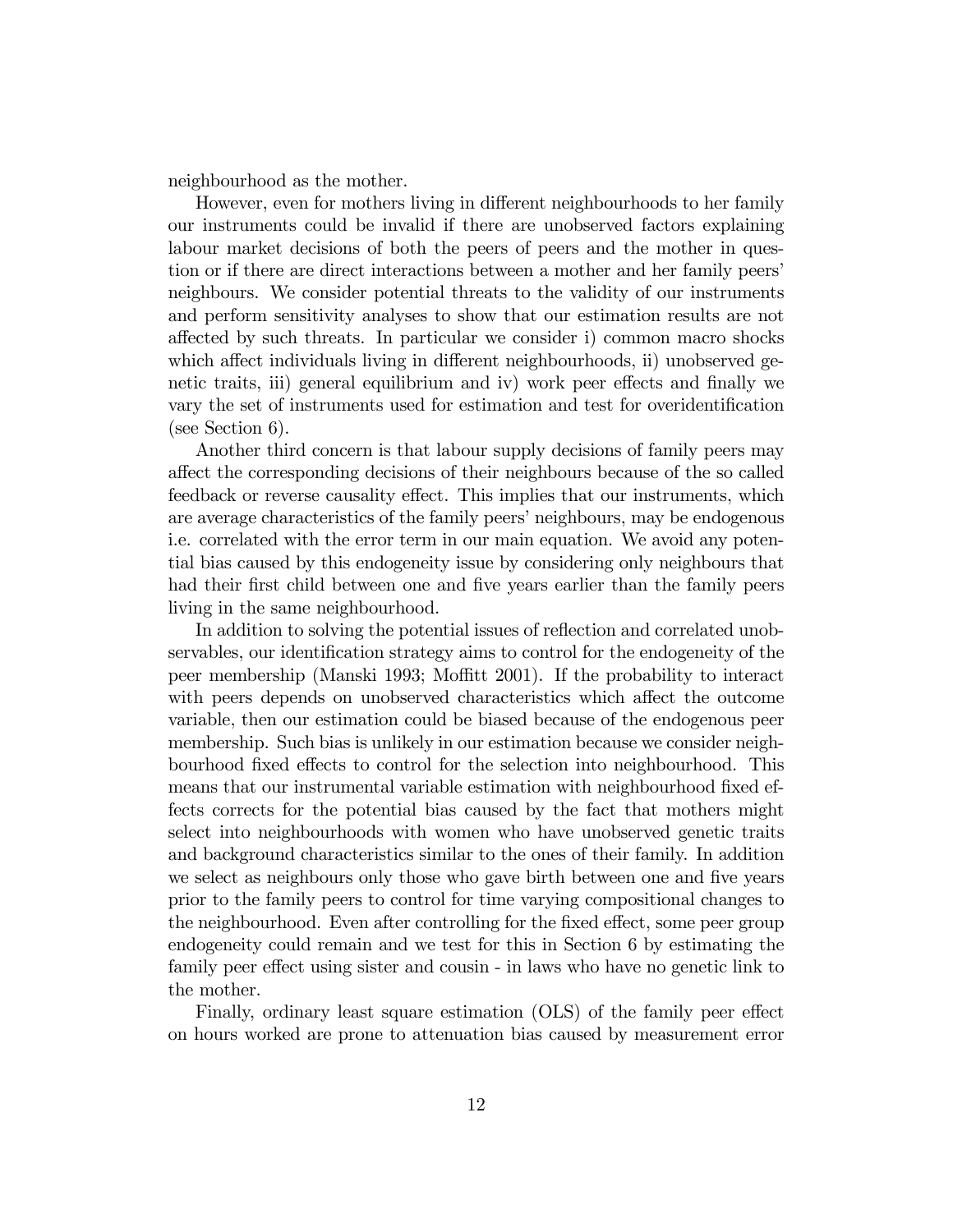in the variable used to construct labour hours.<sup>6</sup> Our instrumental variables method corrects for this bias and therefore when interpreting the difference in estimates from OLS and two-stage least squares we note that instrumenting for the family peer effect controls for both the reflection problem and measurement error.

#### 4 Data

#### 4.1 Data and sample selection

We use Norwegian administrative register data for the period 1960-2010, which are collected and maintained by Statistics Norway. The data provides unique linkage of the population of Norway across different registers and across time, providing information to enable identification of family members and neighbours living in the same zip code and information on labour market status, the month and year of birth, birth outcomes, earnings and demographic variables including age and education.

For all births since 1960 we extract identifiers of the new born's mother from census data. We then link on the sisters and cousins of this child's mother by the following method. To link the mothers with her sisters we define her mother's identifier (the maternal grandmother of the child). Mothers to children with a common maternal grandmother are siblings. In order to link the mother to her female cousins, we take her maternal and paternal grandmothers' identifiers and consider all mothers with either a shared maternal or paternal grandmother (the two maternal great-grandmothers of the child). Any mothers to children with a common maternal great-grandmother are defined as cousins. This creates a set of maternal cousins (whose child's maternal grandmother has the same mother) and a set of paternal cousins (whose child's maternal grandfather has the same mother). We can identify the cousins as long as their grandmothers are alive in the Örst census year in 1960. Assuming an average gap of 30 years between generations and considering children born in 1997, their two maternal great-grandmothers would be born in 1907 and be 53 years old in 1960. This suggests that children born from 1997 onward are likely to have their two maternal great-grandmothers alive in 1960. Our main sample is selected from all births between 1997 and 2002. We cut off births before 1997 because we want to minimize the number of cases of children with maternal great-grandmothers who are not identifiable because they are not alive in 1960. Births after 2002 are not considered as we

 $6$ See Appendix A for full details.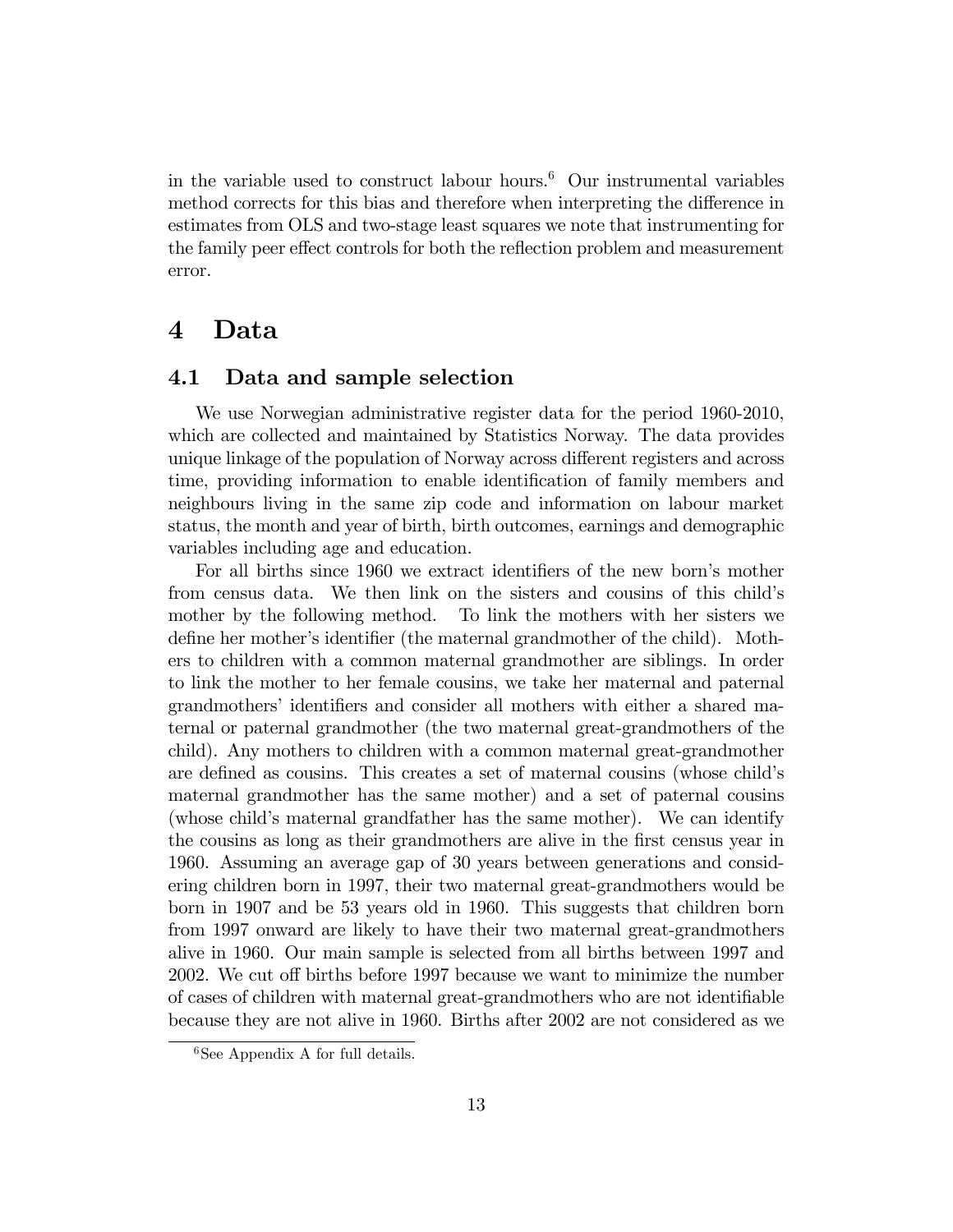need to observe the labour supply of mothers up to 7 years after the childbirth year and information on labour supply are currently available up to 2010.

We construct a measure of weekly hours worked by the mother from the labour market register, which started in 1986. Hours is recorded as a discrete variable taking the values of 0, 1-19, 20-29 and 30+. We create a variable for hours by taking the mid-point of these categories, thereby recording hours as 0, 10, 24.5 and 40 as the Önal category which represents a full-time contract in Norway. Additionally we construct an indicator for working before childbirth which takes the value 1 if mothers worked in the year prior to childbirth and 0 otherwise.

The neighbourhood peer group is constructed by linking each mother to all other mothers living in her zip code and similarly to the family peer group, we select only those neighbours giving birth between one and five years earlier than the mother and family peers giving birth at least a month earlier. Restricting the neighbours and family peers to women who gave birth in the past, we avoid the fertility contagion from neighbours and family members (see Kuziemko 2006). Furthermore, to consider a more homogeneous definition of neighbourhood, we consider mothers who live in the same zip code and with the same level of education, defined by an indicator for having a degree. Our assumption here is that neighbours are much more likely to interact with other neighbours with their same level of education. In the empirical part we will perform a robustness check to control for labour market shocks which may affect individuals living in different neighbourhoods but within a common labour market (Section 6). For this analysis we use the 90 labour markets as defined by Geographers in Norway, which are similar to a travel-to-work area. The size of the labour market varies between 1,000 and 65,000 households.

We take from the administrative register the education level and age of both parents and use as additional controls the fathers' earnings and employment status in the year of birth.

We drop from our sample families where the mothers' siblings have different fathers. We select first births to each mother because the decision to work after having a child differs across the birth order of offspring. We therefore compare like-with-like when comparing the decision of the mother with that of her peers. The sample of births occurring between 1997 and 2002 consists of 46,614 Örst births to mothers with at least one sister or female cousin. Table 1 shows that the family peer group consists of on average 3.073 maternal cousins, 3.149 paternal cousins and 0.613 sisters. The second peer group - homogenous neighbours - is larger, with on average 50.273 neighbours living in the same zip code. The average size of a neighbourhood is of 3100 individuals and 1400 households in our period of observation, but the relevant group of neighbours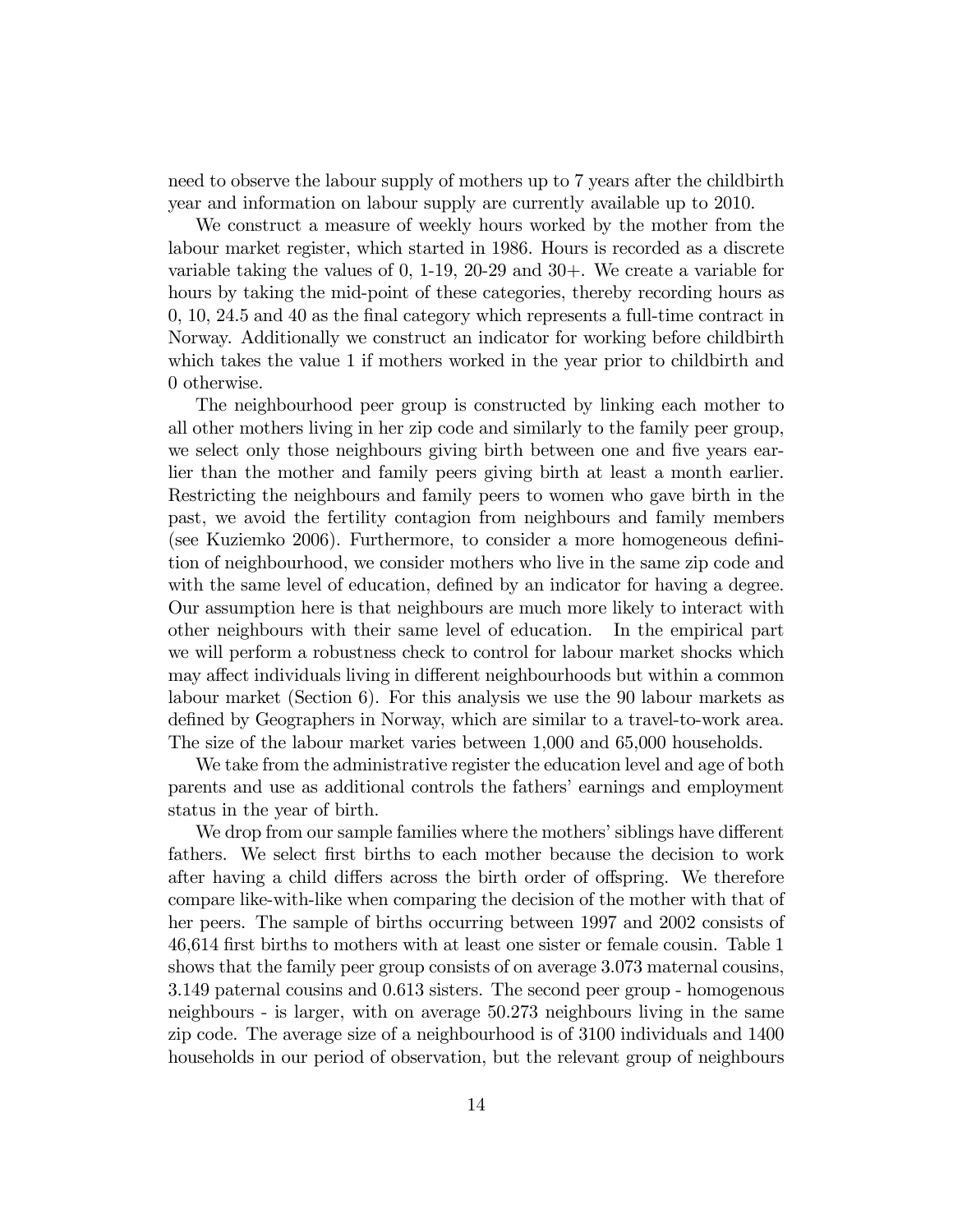(which is defined as the group of mothers living the same zip code, giving birth to their Örst child between 1 and 5 year earlier than the mother in question and with the same level of education) includes on average only 26.883 peers.

Looking at the labour participation of mothers in the year after childbirth we find that on average mothers work 18.6 hours a week with a variation within family which is only 12% of the total variance and variation within neighbours which is  $90\%$  of the total variance. The average number of hours worked by new mothers increases steadily from 18.6 in the year after childbirth to 23.3 hours 7 years after childbirth. Looking at other socio-demographic characteristics, we find that on average 77.5% of mothers work in the year prior to childbirth, mothers and fathers have on average 13.3 and 12.7 years of schooling. The majority of fathers  $(98.2\%)$  work in the birth year of their first child and the age of parents at the first births is on average 25.8 years for mothers and older at 29.3 years for fathers. We control for the month of birth and a set of controls relating to birth outcomes of the child, including an indicator for twins, low birth weight, congenital malformation and severe deformity which may drive the labour supply of a mother. These birth indicators are relatively rare events, with  $4.8\%$  and  $0.6\%$  of newborns having a low or very low birth weight child respectively, 4.1% and 2.4% of newborns having congenital disorders and severe deformity respectively and 1.8% of births being non-singletons, but they are potential determinants of maternal labour supply so important controls for labour market participation of new mothers.

All our estimations control for the list of variables reported in Table 1 as well as for a set of dummies for the year and month of birth. We include these dummies to control for the potential bias caused by the measurement error on the working hours (see Section 10 for details) as well as to take account of potential institutional and policy changes. In recent years in Norway there have been several reforms with potential consequences on the women labour supply: parental leave reforms which expanded the amount of leave taken by mothers and introduced a paternity leave (Cools et al. 2015, Dahl et al. 2013, Carneiro et al. 2015a); the lowering of school starting age from 7 to 6 (Finseraas et al. 2015) and universal preschool child care reforms (Havnes and Mogstad 2011a, Havnes and Mogstad 2011b, Andresen and Havnes 2014, Havens and Mogstad 2015). Nevertheless, the only policy which was actually introduced during our sample period and with some potential effects on mothers' labour supply is a child care reform which led to an increase in the percentage of children in child care aged between 1 and 2 (3-6) from about  $40\%$  to  $80\%$  ( $80\%$  to almost 100%) from 2001 to 2012 (see Andresen and Havnes 2014). This policy may in part explain the positive trend in the proportion of mothers working full time (30 hours or more), which increased by almost 20 percentage points from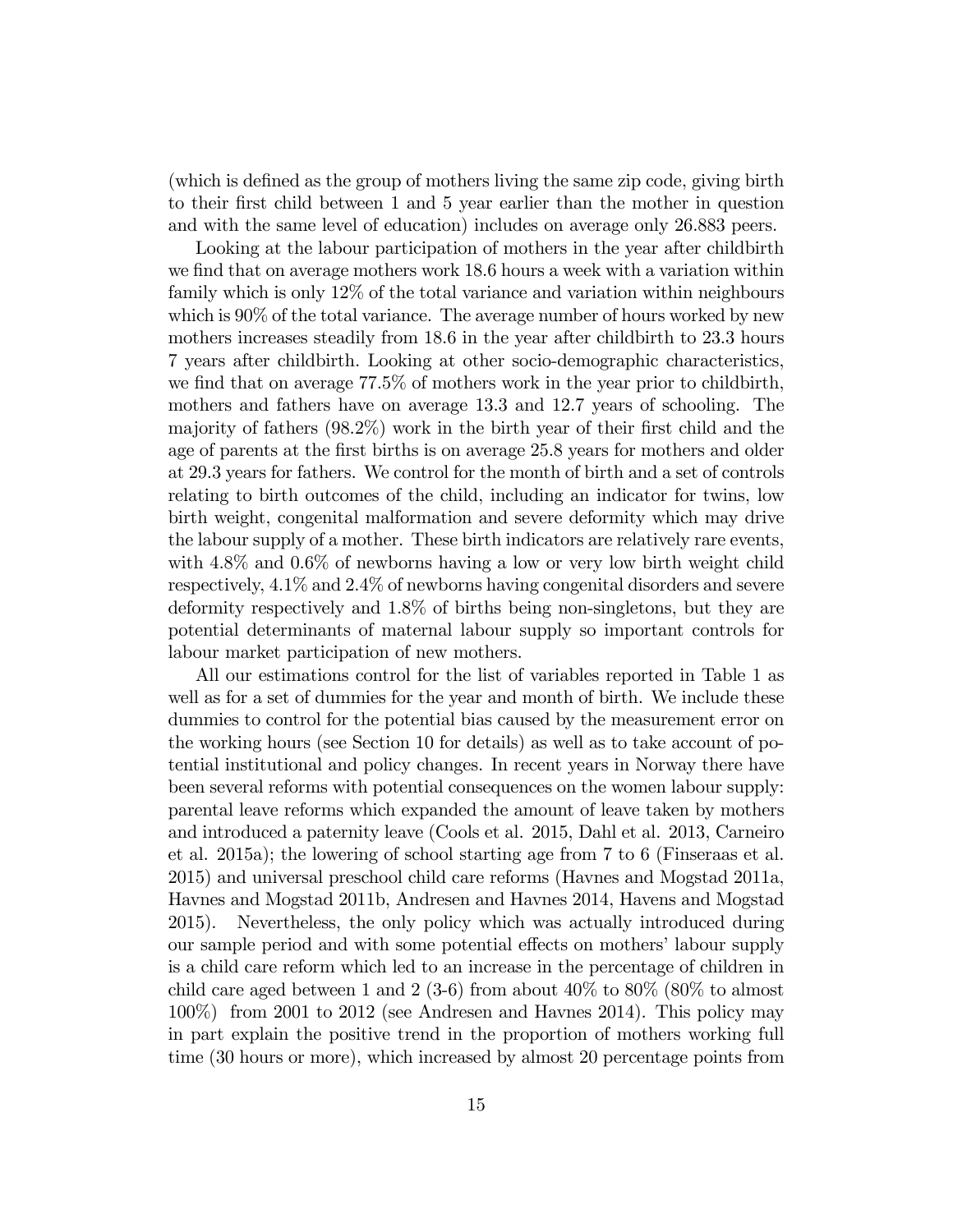1986 to 2010 and by about 10 percentage points during our sample period (see Fig. 1).

In our additional analysis we will also use two extra samples to consider (i) second births to mothers, to evaluate the effect of family peers on labour supply after a second childbirth, (ii) family peers defined as sisters-in-law and female cousins-in-law, to evaluate the effect of the husband's relatives.

### 5 Estimation results

In Table 2 we report the results for the linear in mean model (see equation (1)). More precisely we report the estimated family (sisters and cousins) peer effect on mothers' weekly hours worked in each of the 7 years after the first childbirth, with each column representing the estimated family peer effect in a different post childbirth year. By row, we report three different estimates of the family peer effect: the OLS (ordinary least squares), the 2SLS (two-stage least squares) and the 2SLS with neighbourhood fixed effects (2SLS FE). In all regressions we control for the so called correlated effects (see Manski 1993 for a definition) by including individual characteristics that are likely to be similar between family members and relevant in explaining mothers' labour supply. In particular we consider the mothers' and fathers' years of education, an indicator for working in the year prior to childbirth, fathers' earnings and work status in the year post childbirth, fathers' and mothers' age at the birth of the child, child health conditions at birth (dummies for low birth weight, for very low birth weight, for congenital malformations and severe deformity) and an indicator for multiple births. Furthermore, we control also for potential cohort and seasonality effects by including 9 birth cohort year dummies and dummies for the month of birth. We control additionally for the contextual peer effect by including family peer means of the same set of covariates. Finally, we define the mothers' neighbourhood peers as all neighbours living in the same area, giving birth between 1 and 5 years prior to the mother and with the same level of education, which we call homogenous neighbours.

The OLS (ordinary least squares) estimates of the family peer effect are very similar across post birth years and suggest that a one hour increase in the mean family peers' hours supplied to the labour market is associated with an increase in mothers' labour supply by about half an hour. However this is not a causal peer effect for two reasons. Firstly, there is a potential upward bias caused by the reflection problem. Secondly the coefficient is prone to attenuation bias from measurement error (see Section 10 for details).

To correct for the reflection problem and measurement error inherent in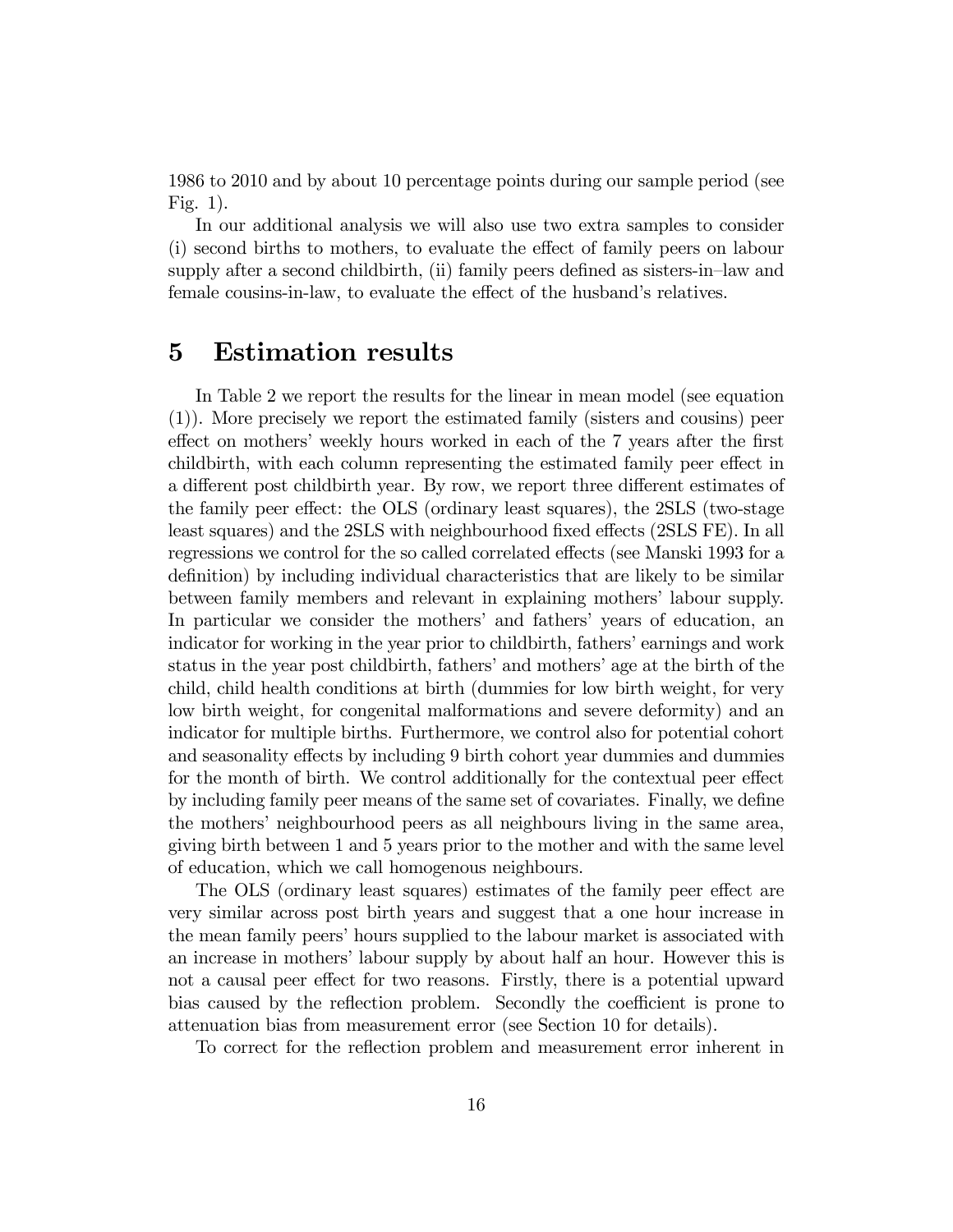OLS estimation, we report 2SLS (two-stage least squares) estimation results. We instrument the average hours worked by family peers by considering the average across their neighbours of mothersí working hours after childbirth. More precisely, we take for each cousin (sister) the mean of this variable defined across the set of her homogenous neighbours and then we average these means across the mothersí sisters and cousins who gave birth at least one month earlier than the mother in question. The 2SLS estimate of the family peer effect increases for all post birth years and seems to suggest that the OLS estimation is affected by an attenuation bias caused by measurement error, which is larger than the overestimation bias caused by the reflection problem. Nevertheless, this result could also be caused by a tendency of family peers to sort into similar neighbourhoods. Because our instrument is based on average characteristics of the neighbours of the family peers, the sorting into similar neighbourhoods would lead to a correlation between our instrument and potential unobserved neighbourhood characteristics and therefore to the invalidity of instrumental variables.

We control for this residual endogeneity issue by considering a 2SLS with neighbourhood fixed effects (2SLS FE in Table 2). The estimated family peer effects reduce considerably but are still statistically significantly higher than zero. These show long-run peer effects from the family on the hours worked after childbirth between 0.33-0.59. This implies that an increase in mean family working hours by 1 hour leads the mother to raise her hours by 20-35 minutes. The exception is the family peer effect at 7 years after childbirth which is not statistically significantly different to zero. Nevertheless because the family peer effects are not very precisely estimated we cannot conclude that there is a systematic difference of the peer effect on mothers' labour supply 7 years after childbirth.

The Hausman test does not reject the assumption of equality between the coefficients estimated using the 2SLS FE estimation and neighbourhood fixed effect estimation without instruments, which suggests that the attenuation bias caused by measurement error is of equal magnitude but opposite sign compared with the endogeneity bias. The F-test for the significance of the instrument reported at the bottom of Table 2 suggest that our instrumental variable is significant statistically different from zero.

These 2SLS FE estimation results reported in Table 2 are our preferred results and we will use them as benchmark against which we compare any other additional estimation. The full regression results for the 2SLS FE estimation are reported in Appendix B Table A1 (split in two parts, A1a and A1b) for the second stage estimation and in Appendix Table A2 for the first stage estimation.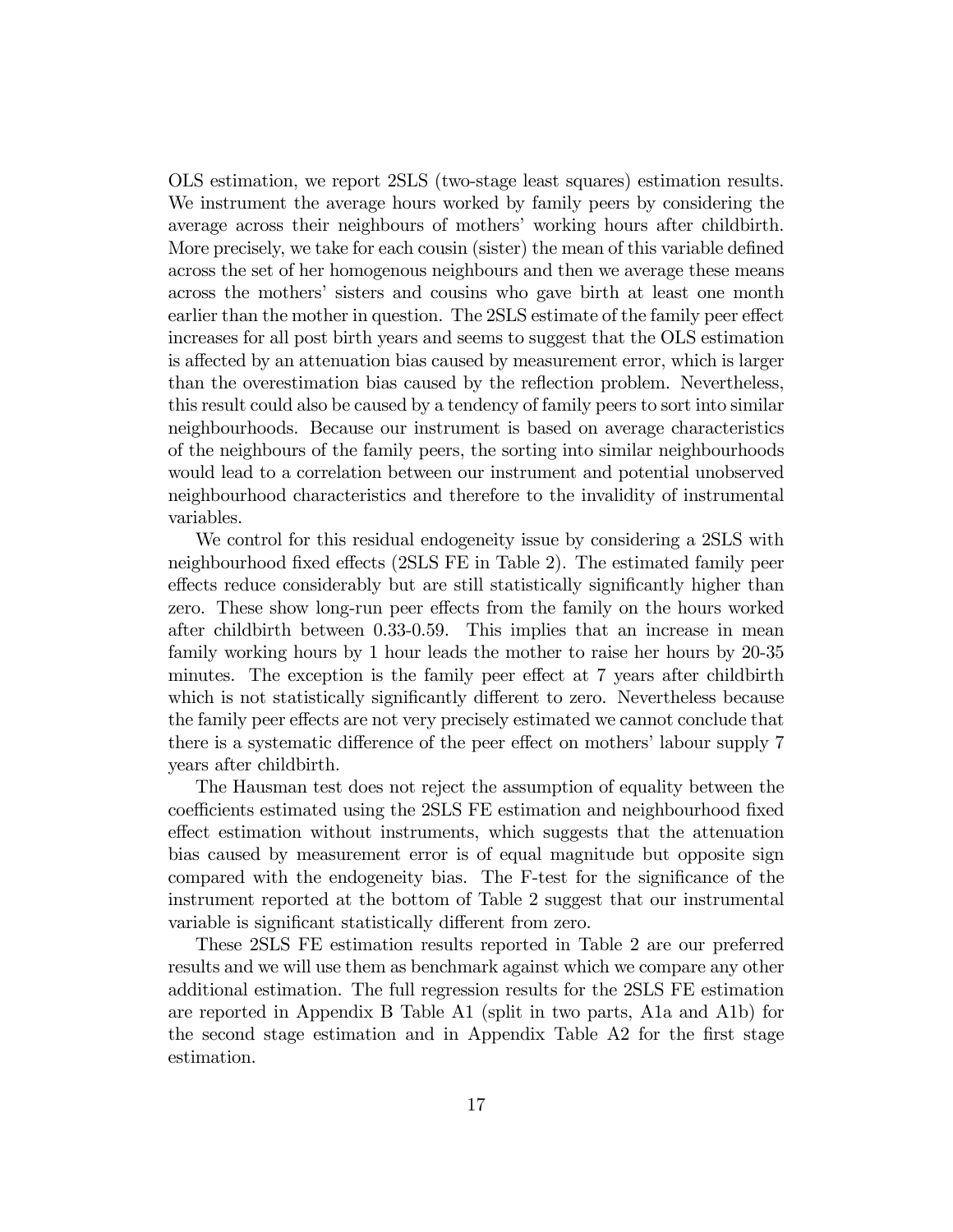Looking at the full results in Table A1 and in particular at the effects of the mother and father characteristics on the mothers' working hours after childbirth and focusing on the most statistically and substantially significant effects, we find that mothers with relatively high years of schooling, who worked in the year before the childbirth and who are older, work on average more hours in each of the 7 years after childbirth. The effects of the fathers' education and work have the same direction although smaller in size, while fathers' age is negatively related to the mothers' labour supply in each of the 7 years after childbirth. Multiple births have a negative effect on the number of working hours of mothers but only in the first two years after childbirth.

The exogenous peer effects reported in Table A1 measure the effects of the mean characteristics of family peers on mothers' hours of work after childbirth. We find that the averages across family peers' of mothers' years of schooling, working in the year prior to childbirth and age at birth seem to have a systematic effect of reducing mothers' labour supply and in a few instances the family peers' average of fathers' education has a negative effect also. Notably, these effects become statistically not significant 7 years after birth, by which time the child has entered school. Only a handful of other coefficients are statistically significant, suggesting that they are not relevant exogenous family peer effects.

Moving to the first stage results in Table  $A2$  we see that the average of the father and mother characteristics across family peers are generally significant at  $1\%$  level in explaining the average of mothers' work hours across family peers (our dependent variable in the Örst stage equation), whereas the individual father and mother characteristics are less statistically significant except for mothers' years of schooling and the dummy for mothers who work in the year prior to childbirth, which are statistically significant at  $1\%$  level for each of the 7 years considered. We Önd also that our instrument has an individual statistically significant effect at the  $1\%$  level.

To summarize, an hour increase in the mean labour market participation of mothersí family peers is associated with an increase in hours worked by the mother of between 20-35 minutes once we control for measurement error, unobserved neighbourhood characteristics and the reflection issue.

#### 6 Threats to the identification strategy

In this section we consider potential threats to the identification strategy used to estimate family peer effects and present robustness checks for the validity of the strategy. Our methodology relies on the identification assumption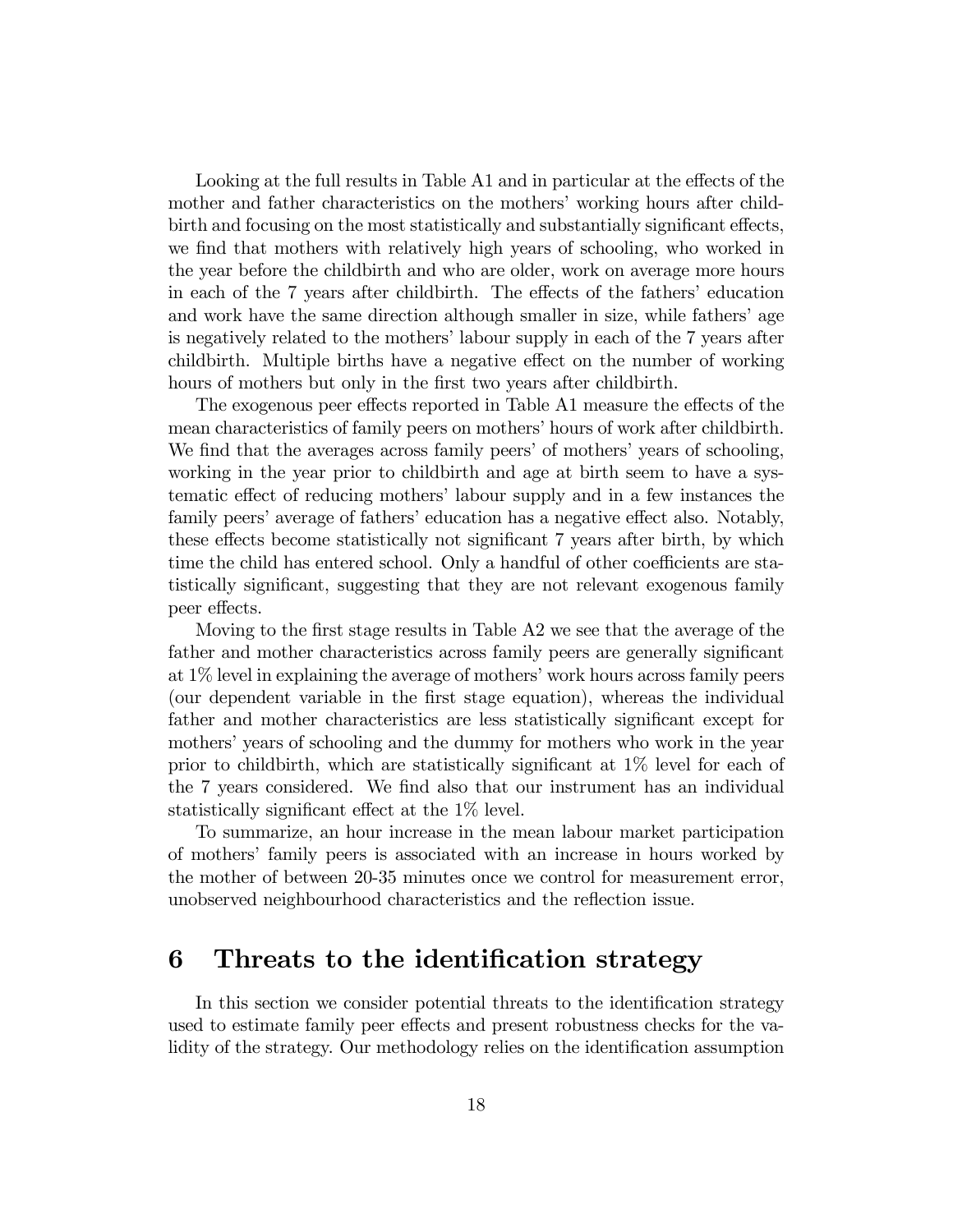that a mother interacts with her family peers but not meaningfully with her family's neighbours. We consider violations of this assumption through i) common macro shocks which affect individuals living in different neighbourhoods, ii) unobserved genetic traits, iii) general equilibrium and iv) work peer effects and finally we vary the set of instruments used for estimation and test for overidentification.

The first threat to identification is the potential presence of unobserved characteristics at area level which change across time and therefore cannot be controlled by considering neighbourhood fixed effect. We are concerned in particular about the possibility that shocks in the local labour markets, which are generally larger than the neighbourhood, might affect the labour supply decisions of both the mothers and their peers. For this reason we estimate family peer effects using the same specification and estimation used for our benchmark results but adding among the explanatory variables a set of labour market dummies interacted with year dummies. The results of this estimation, which are presented in Table 3 panel (a), are not too dissimilar from our benchmark results in Table 2. Because there are 90 distinct labour markets in Norway and we consider children born between 1997 to 2002, we are effectively adding 450 new explanatory variables, which lead to an increase in the standard errors. Nevertheless, the 2SLS estimation with neighbourhood fixed effect still lead to statistically significant family peers effect on the mothers' worked hours from 2 to 6 years after childbirth with the exception of 4 years after childbirth.

The second threat to identification is the potential endogeneity of the network, through unobserved characteristics that drive the probability of interactions between peers and their neighbours as well as the mothers' outcome. In particular, the network will be endogenous if mothers form links with their neighbours depending on unobserved genetic traits or unobserved family background characteristics that are shared by family peers and that can affect the labour supply of women. We have chosen as neighbourhood peers only those who gave birth between one and five years before the family peers and in theory if mothers interact with all of her neighbours and we control for neighbourhood fixed effects, it is unlikely that such endogeneity issue occurs. However to check if this is the case we estimate the effect of family peers when considering sisters-in-law and cousins-in-law (with no genetic link to the mother) rather than sisters and cousins. Our expectation is to find a similar effect if there is no bias caused by unobserved genetic and family background characteristics which are shared between a mother and her sisters and cousins, but which are not shared (or are shared to a less extent) by a mother and her sisters-in-law and cousins-in-law. We show the results of this family-in-law effects in the first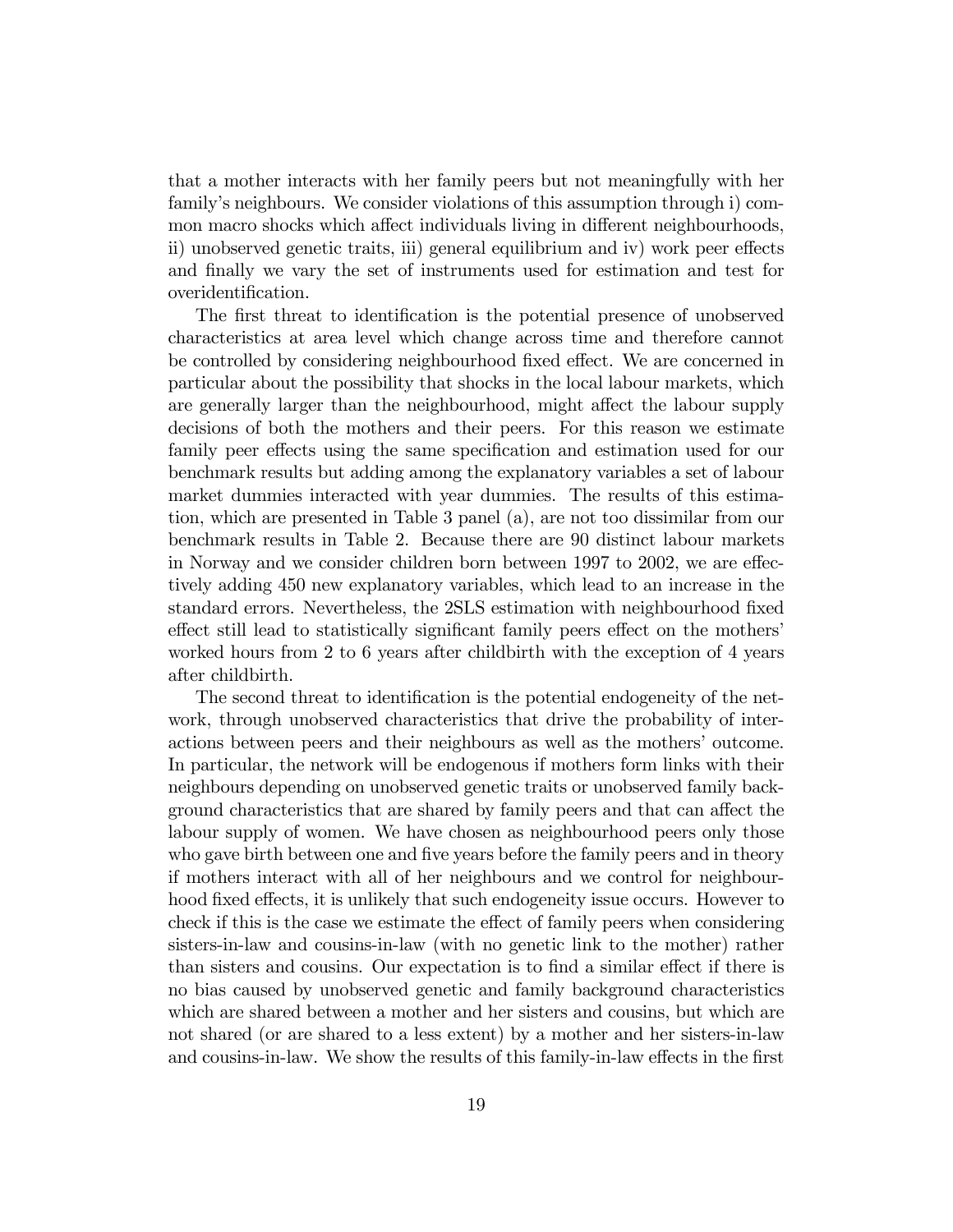7 years after childbirth in Table 3 panel (b) using again the same specification and estimation used for our benchmark results. We find very similar and comparable results to Table 3 at least for the first 5 years, therefore providing evidence that our estimation is not biased by unobserved genetic or family background characteristics.

A third threat to identification is that mothers' labour supply decisions might affect labour market outcomes of their family members and their neighbours through general equilibrium effects in the labour market, because, for example, when a mother (neighbour) gets a job this might be at the expenses of others, including their excluded peers. A fourth threat which we address simultaneously is that the neighbours of the mothers' family may be in a peer group with the mother other than the family or neighbourhood. As we are considering as an outcome hours of work, the most relevant additional peer group is the work peers. We control for potential general equilibrium and work peer effects by including a set of dummy variables for the mother occupation interacted with dummies for the mothers' level of education (see Table 3 panel (c)) or alternatively considering the triple interactions between education level, occupation type and labour market dummies (see Table 3 panel d). After adding these new variables the peer effects are less precisely estimated, but we still find evidence supporting the presence of a strong family peer effect on mothers' worked hours after childbirth in most of the cases.

Finally we run sensitivity analyses to check that the instrumental variable used for our benchmark estimation is valid. In our main specification we have used the neighbour's hours worked in the year after childbirth, averaged across family peers as an instrument. This instrument is predetermined as neighbours are included in the sister or cousin's peer group only if they gave birth between 1-5 years prior to the sister or cousin. The instrument is valid if the mother does not interact with her sister or cousinís neighbours. We are unable to directly test this assumption but we provide evidence on the validity of the instrument by including additional instruments and reporting the pvalue for the Hansen overidentification test. The results are reported in Table 4, where we include 2SLS estimates controlling for the neighbourhood fixed effect. All the instruments are derived by computing the average across the mothers' family peers of their neighbourhood average of the chosen variable. In all columns the set of derived instruments are based on hours worked and additionally panel a) adds all birth outcomes (indicators for low birth weight, very low birth, congenital malformation, severe deformity and multiple birth); panel b) adds father age at birth and father education; panel c) adds mother age at birth and education and d) adds both mother and father age at birth and education. In almost all regressions (24 out of 28), the p-value for the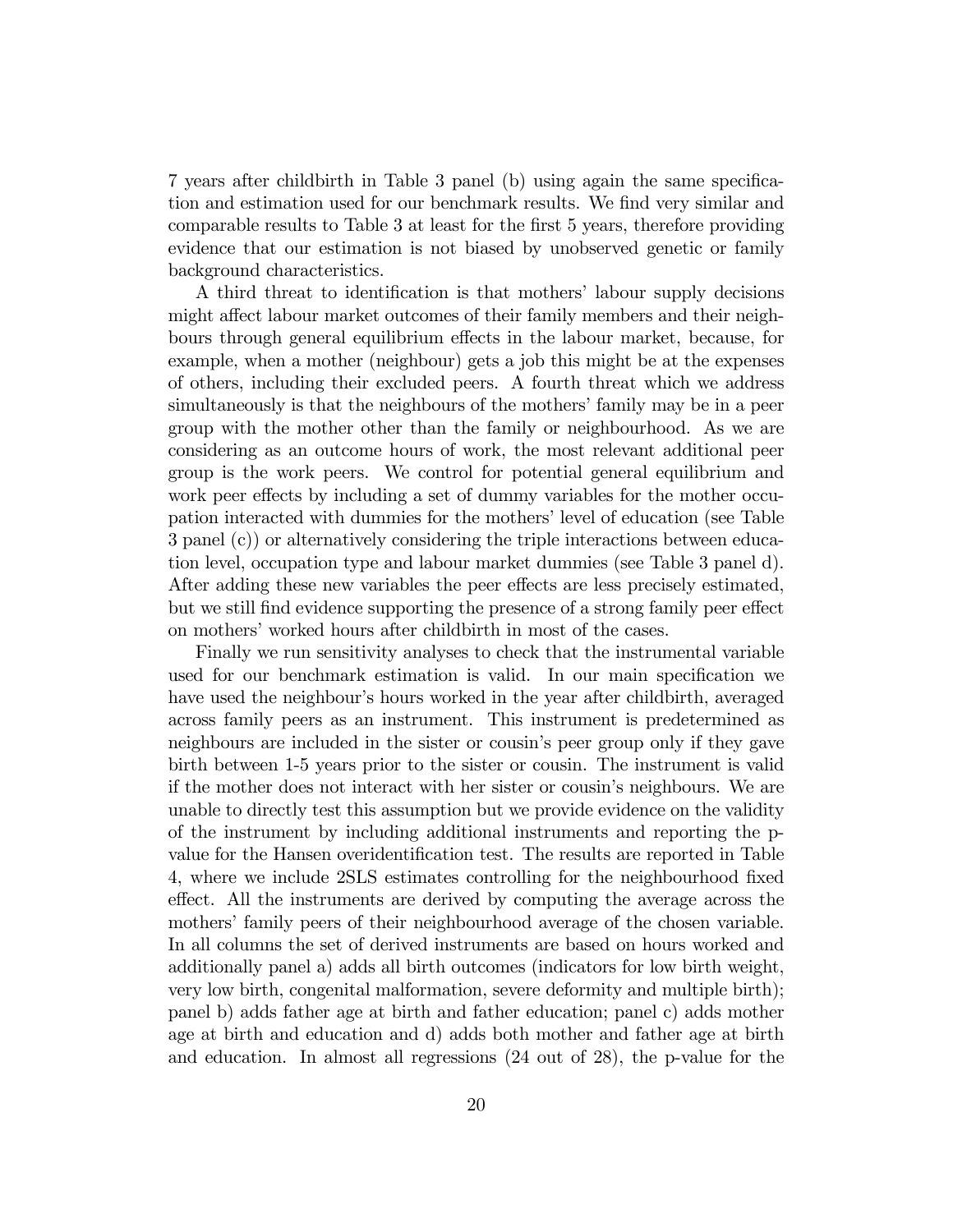Hansen test is above or equal 0.05, suggesting that our instruments are valid. Note that the F-statistics for the first stage significance of the instruments are lower once we combine multiple instruments compared to using just one instrument and therefore the results of Table 2 are more precisely estimated. However, in most cases the magnitude of the estimated family peer effect is in line with Table 2.

### 7 Mechanisms

Two potential main mechanisms which explain the family peer effects on mothers labour supply decisions are the information transmission and imitation. Manski (1993) posits that peer effects are likely to be present in the context of decision making with uncertainty and typically new parents face a lot of uncertainty over the effect of decisions they make after childbirth and may look to peers' for information before taking their own decisions (see Fogli and Veldkamp 2011, Carneiro et al. 2015b). Specifically, new mothers might look to family peers who have already experienced a child birth for information about costs and benefits of choosing different amounts of working hours after childbirth and consequently they might take decisions that are similar to their family peers.

The second main reason why mothers might adopt decisions similar to their family peers is imitation, which is usually justified if a mother's utility increases by behaving similarly to their family peers. The imitation mechanism may play an important role in explaining the effect of peers especially when the group of peers share the same type of identity and therefore the same types of norms on how they should behave.<sup>7</sup> E.g. mothers might feel more accepted by their family if they follow social norms that have been already followed by their family peers (see Akerlof and Kranton 2000, Bertrand 2010).

To assess the role of information transmission and imitation we compare the family peer effects estimated for subgroups of mothers which differ by level of uncertainty and of internalization of identity norms.

We begin by comparing the effect of family peers on mothers' labour supply decisions after their first and after their second childbirth. Uncertainty on the consequences of mothersí work decisions is larger for new mothers than for mothers who are at their second childbirth, therefore the role of information transmission in explaining the family peer effect will be larger for first than second births. On the contrary, we think that the potential internalization of

<sup>&</sup>lt;sup>7</sup>Examples of identities that are usually related with specific social norms are gender and ethnicity. In our case it is the identity associated with motherhood.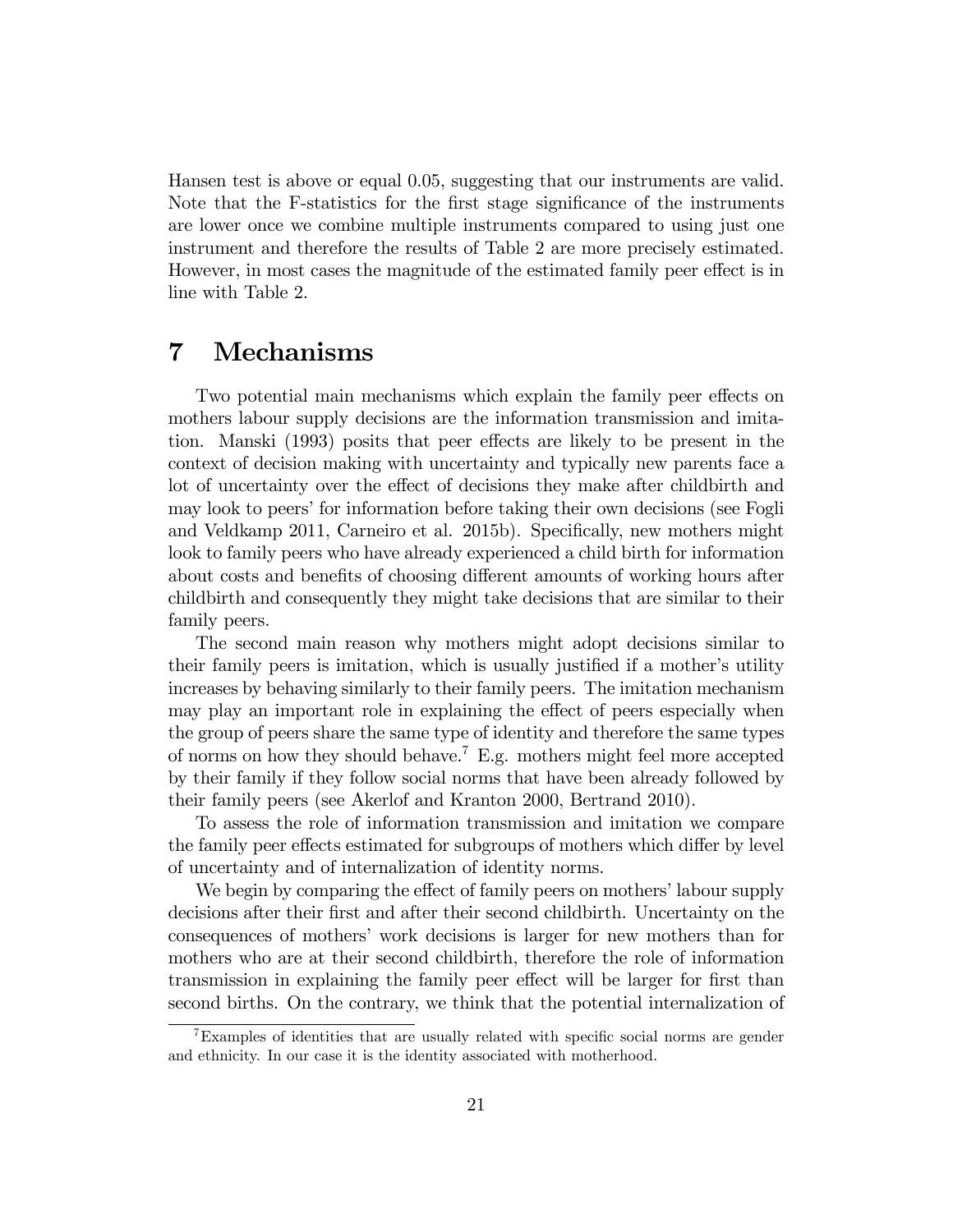social norms on how mothers should behave, and more in general on norms related to a woman's identity as mother within her family, may be stronger for women that already has a child than for new mothers especially in the first year after childbirth. The intuition is that for first birth mothers, the mothers' identity and social norms associated with this identity are new (unlike more typical types of identity such as gender and ethnicity that are defined since birth) and the adoption of these norms may not be instantaneous so that the role of imitation mechanism may be small for new mothers in the first year after childbirth.

In Table 5 we report the family peer effect on hours of work after the second childbirth in each of the 7 years post birth. The estimation method and model specification are identical to the ones adopted for our benchmark results in Table 2. The only difference is that we focus on mothers at the second childbirth and we change the definitions of family peers and neighbours to reflect that. A mothers' family peers include only sisters and cousins with a second child born at least one month earlier than her second child; whereas a mother's neighbours are given by all mothers who live in the same zip code, have the same education and with a second child born between 1 and 5 years earlier than hers.

We find that the family peer effect on mothers' working hours is statistically significantly higher than zero in each of the first 6 years after the second childbirth but becomes statistically insignificant after 7 years. These estimated family peer effects do not seem much different in size than the corresponding effects for new mothers (see 2SLS FE in Table 2). If the information sharing were the key mechanism in explaining the family peer effect we would expect these effects to decrease when moving from first to second childbirths. The fact that they do not decrease may suggest that imitation mechanism is the dominating force. Furthermore, in the first year after childbirth the effect of family peers seems to be larger for the second child than for the first child. This suggests that the imitation mechanism may become more relevant because mothers tend to conform more and more to norms shared by other mothers as they spend more time as mothers and with the birth of a second child.

To assess the importance of the imitation mechanism further, we compare family peer effects between mothers with and without a university degree. We may expect heterogeneity in the family peer effect by the level of mothers' education for two reasons. On the one hand, more highly educated mothers may be less affected by norms related to their own identity as a mother within their family, therefore they feel less pressure and get less advantage in conforming to the behaviour of other mothers in their family. The intuition is that mothers with a degree are compelled by career concerns and more likely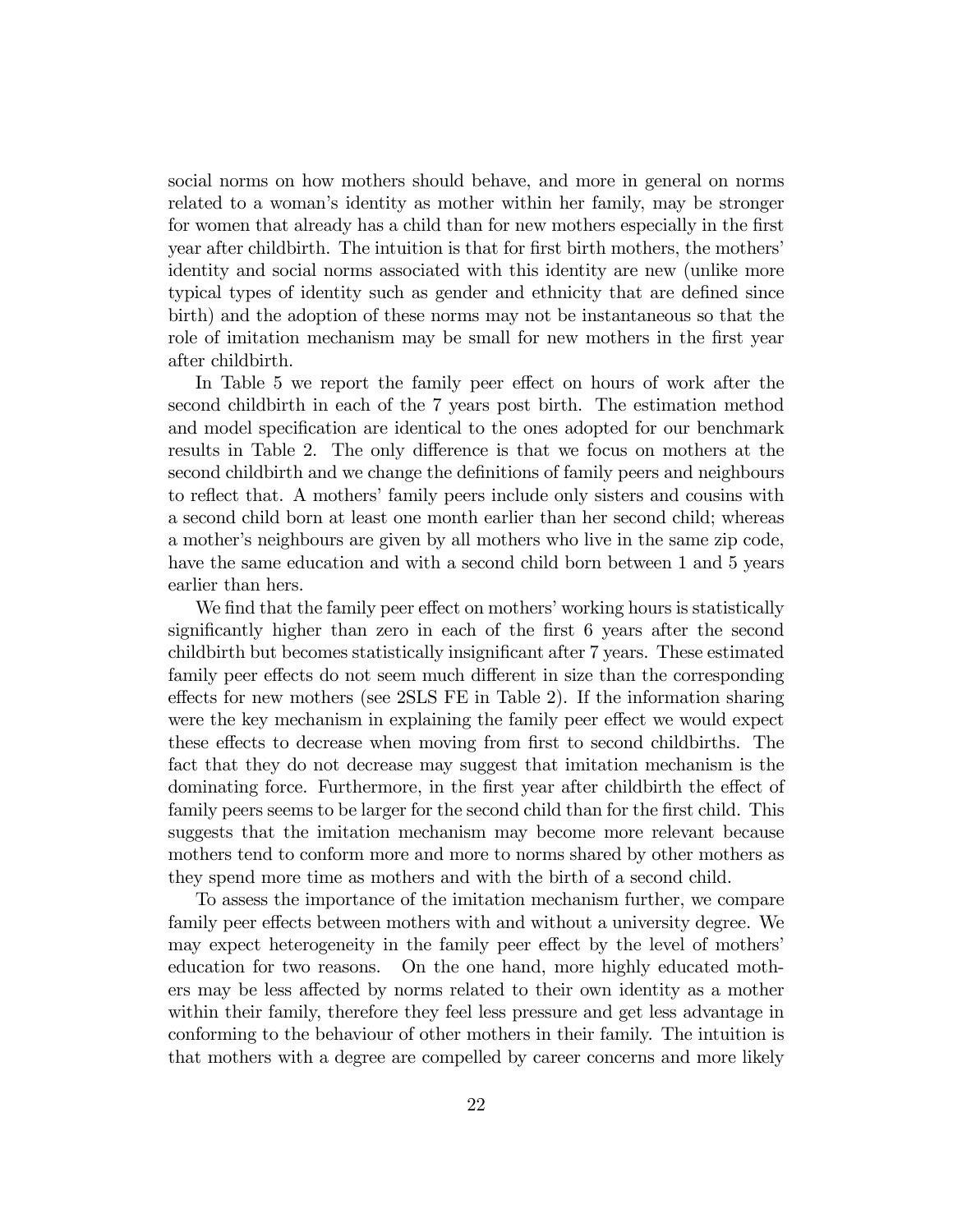to have employment contracts, which would dilute the family peer ináuence. On the other hand, there may be a less relevant role of information sharing for highly educated mothers, who might be more informed on consequences of their labour supply decisions and therefore face less uncertainty. In this case the consequence of both channels would see a lower peer effect for highly educated mothers.

We modify the model  $(1)$  to allow the family peer effect to differ between mothers with and without a degree and we report the results in Table 6 adopting again the 2SLS FE estimation and the same explanatory variables and instrument used for the benchmark results. In line with our expectations we find that the family peer effects for mothers without a university degree are statistically significantly higher than the corresponding peer effects for mothers with a degree.

In order to distinguish between the two mechanisms, imitation and information transmission, Table 7 then reports the results of the analysis allowing for heterogeneity in the family peer effect by maternal education, but for second births. We expect the information channel to become weaker for second births especially for low educated mothers, while we expect the imitation mechanism to be stronger for second births for both low and high educated mothers. Looking at the results for second births in Table 7, we find that, in the first 5 years after birth, there is no statistically significant difference in the peer effect between low and high educated mothers. In this context, the reduced difference between low and high educated mothers is probably driven by a reduction of the role of the information mechanism for low educated mothers. This result suggests that the smaller family peer effect found for highly educated mothers after their Örst child birth is probably mainly caused by the fact that mothers highly educated do not look (or look to a lesser extent) to their family peers for information before deciding how much to work, whereas low educated mothers look for information after the birth of their first child but to a lesser extent after the birth of their second child.

In summary, we have provided suggestive evidence that there are two important mechanisms for the family peer effect - information and imitation. We have found evidence that on the whole (for the total sample), imitation is a stronger driving force for the family peer effect than information.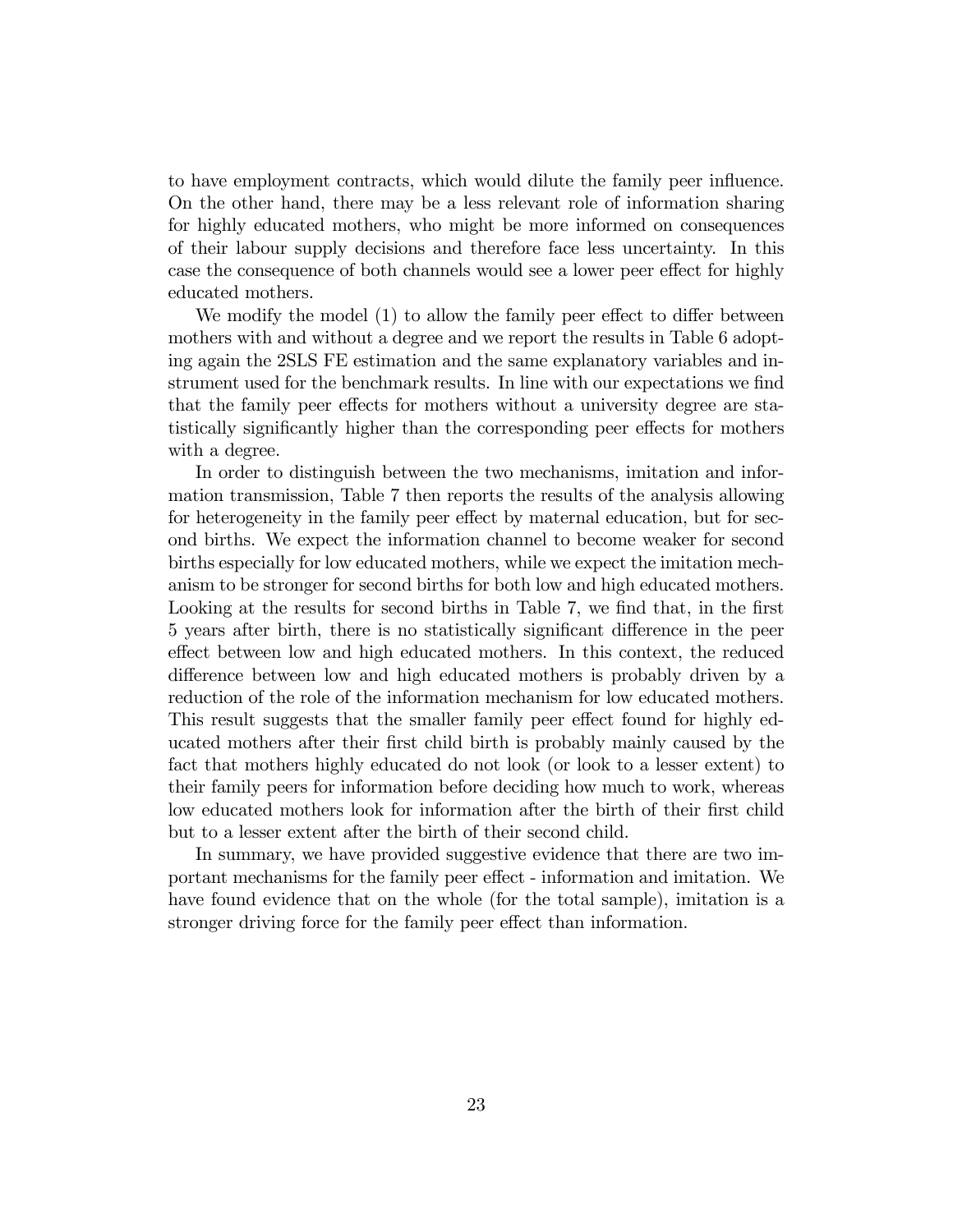#### 8 Neighbourhood peer effect

There are no studies that have estimated the causal effects of family peers on mothers' labour supply;<sup>8</sup> but, as noted in the introduction, there are two papers that have focused on causal neighbourhood effects on women's labour participation, which are Maurin and Moschion (2009) and Mota et al. (2016).

The first stage equation in our 2SLS estimation regresses the average number of working hours across family peers on the corresponding average across neighbours of the family peers controlling for all explanatory variables. The effect of the average working hours across neighbours cannot be interpreted as an endogenous effect of neighbours. This is because this effect could capture contextual and environmental characteristics as e.g. employment opportunities in the neighbourhood. This is not a concern for the validity of our instruments as long as the neighbourhood average of the working hours is a relevant factor explaining the number of hours of the family peers (is a strong first stage predictor) and the variation in the neighbourhood average of family peers is not endogenous, i.e. the instrumental variable is not correlated with the error term in our main equation  $(1)$ . We now adapt our identification strategy to estimate the neighbourhood peer effect on the mothers' working hours. These results will be comparable to the neighbourhood peer effect estimated by Maurin and Moschion (2009) and Mota et al. (2016). We still estimate equation (1), but we exchange the roles of the neighbours and family peers and consider an instrumental variable estimation with family fixed effect (2SLS FE) and with an instrument given by the average across the mothers' homogenous neighbours of the average hours worked by their family peers. Note that neighbourhood peers are deÖned as those giving birth between 1-5 years before the mother, with the same level of degree level education.

Results are presented in Table 8 where we report OLS and 2SLS with and without family fixed effect. For one hour growth in the average worked hours of the mothers' neighbours, the mother increases her hours by between 4 and 6 minutes when considering the OLS estimation and between 4 and 19 minutes when adopting the 2SLS estimation. Nevertheless, once controlled for family fixed effects, i.e. for unobserved family characteristics that might confound the results, we find that neighbours do not have any significant effect on mothers'

<sup>8</sup>There are some studies who look at the association in labour participation decisions across family peers, but their results do not have a causal interpretation (see Neumark and Postlewaite, 1998, for the effect of sister-in-law's employment on a woman's own employment probability; Del Boca et al., 2000, for the effects of work status of the mother-in-law and of the mother on a woman's own employment; and Fernandez et al. ,2004, for the effect of having a mother-in-law who works on the probability of own (female) work).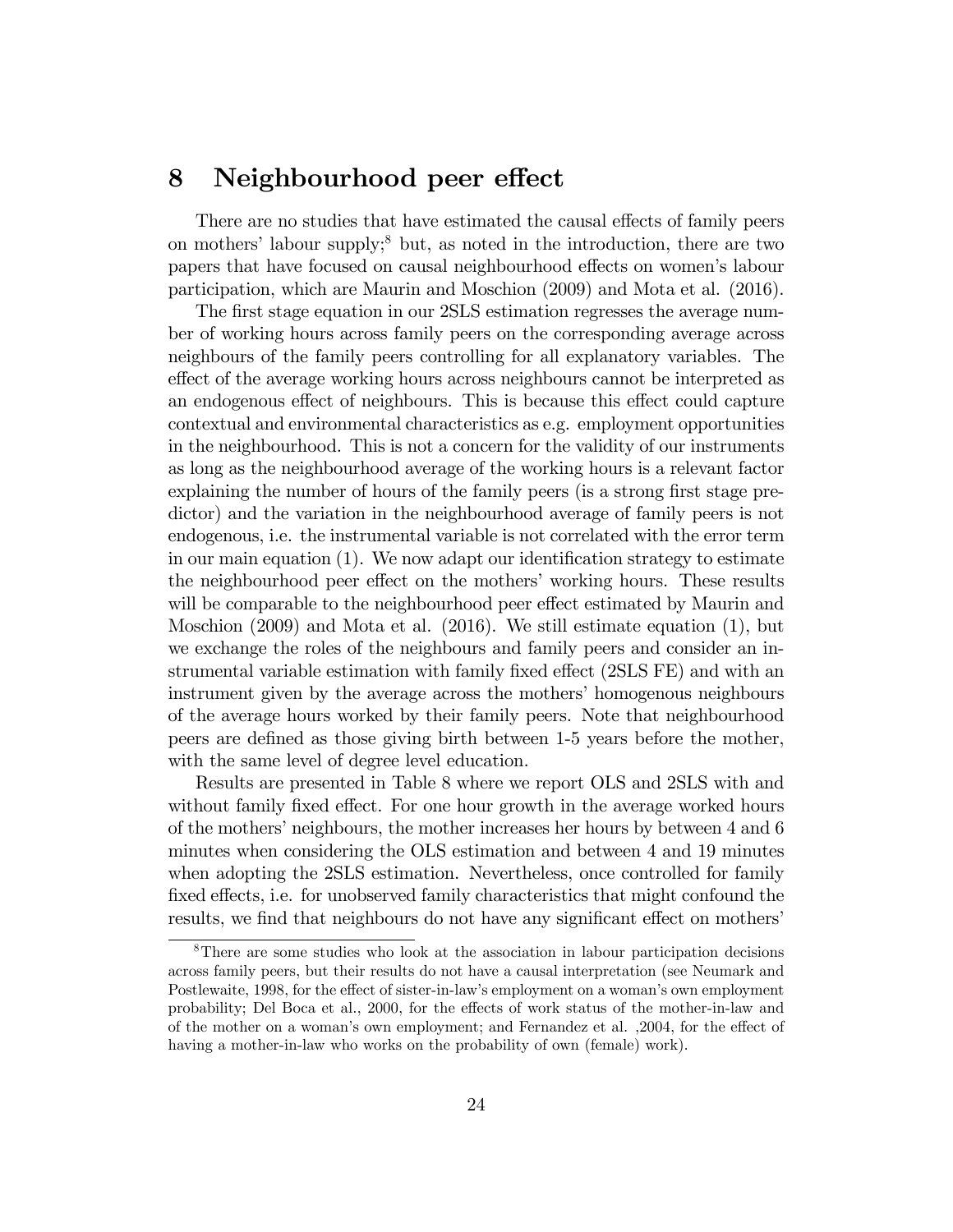worked hours. Notice that the instrument used is highly significant (see Ftests in the first stage equations reported in Table 8), which suggests that the absence of the neighbourhood effect is not caused by a weak instrument.

On the contrary, Maurin and Moschion (2009) Önd that a 10 percentage point increase in the percentage of close neighbours participating in the labour market raises individual participation by 6 percentage points. The magnitude of this neighbour effect seems in similar range or slightly higher than our family peer effects estimated using 2SLS FE. Mota et al. (2016) consider various definition of homogenous neighbours (which they call peers) and find the largest neighbourhood effects when defining homogenous neighbours as women living in the same neighbourhood, with children of similar age and with (or without) the same level of education. In their most robust estimation they find that one additional working homogeneous neighbours increases the probability of a woman working by about 4.5 percentage points, one additional nonworking homogenous neighbours decreases her probability by about 9 percentage points, whereas the labour participation of non-homogenous neighbours do not have any significant effect. These effects seem smaller than in Maurin and Moschion (2009).

Our estimates seem to contradict previous empirical evidence on the existence of neighbourhood effects on women' labour participation, but this could be in part explained by the type of definition and size of the neighbourhood used. Maurin and Moschion (2009) consider as neighbours mothers with at least 2 children aged between 21 and 35 and living in 20 adjacent households. Mota et al. (2016) consider 10 nearest neighbours and define homogenous neighbours by considering women aged between 25 and 60 with similar characteristics (see definition provided above). We adopt a definition of homogenous neighbours similar to Mota et al. (2016), but our neighbourhood area is larger so that we end up with an average size for the group of homogenous neighbours of 27, which is considerably larger than the average size of 3.5 in Mota et al. (2016). Evidence that broader definitions of the neighbourhood lead to no significant effect of neighbours is provided also in Mota et al. (2016), who find that neighbours do not matter when using groups of neighbours who are less homogenous.

### 9 Sensitivity analysis: model specification

So far we have treated the number of working hours as if it were a continuous variable, but it is actually an interval variable. For this reason, we also consider a interval regression model and an ordered probit model for the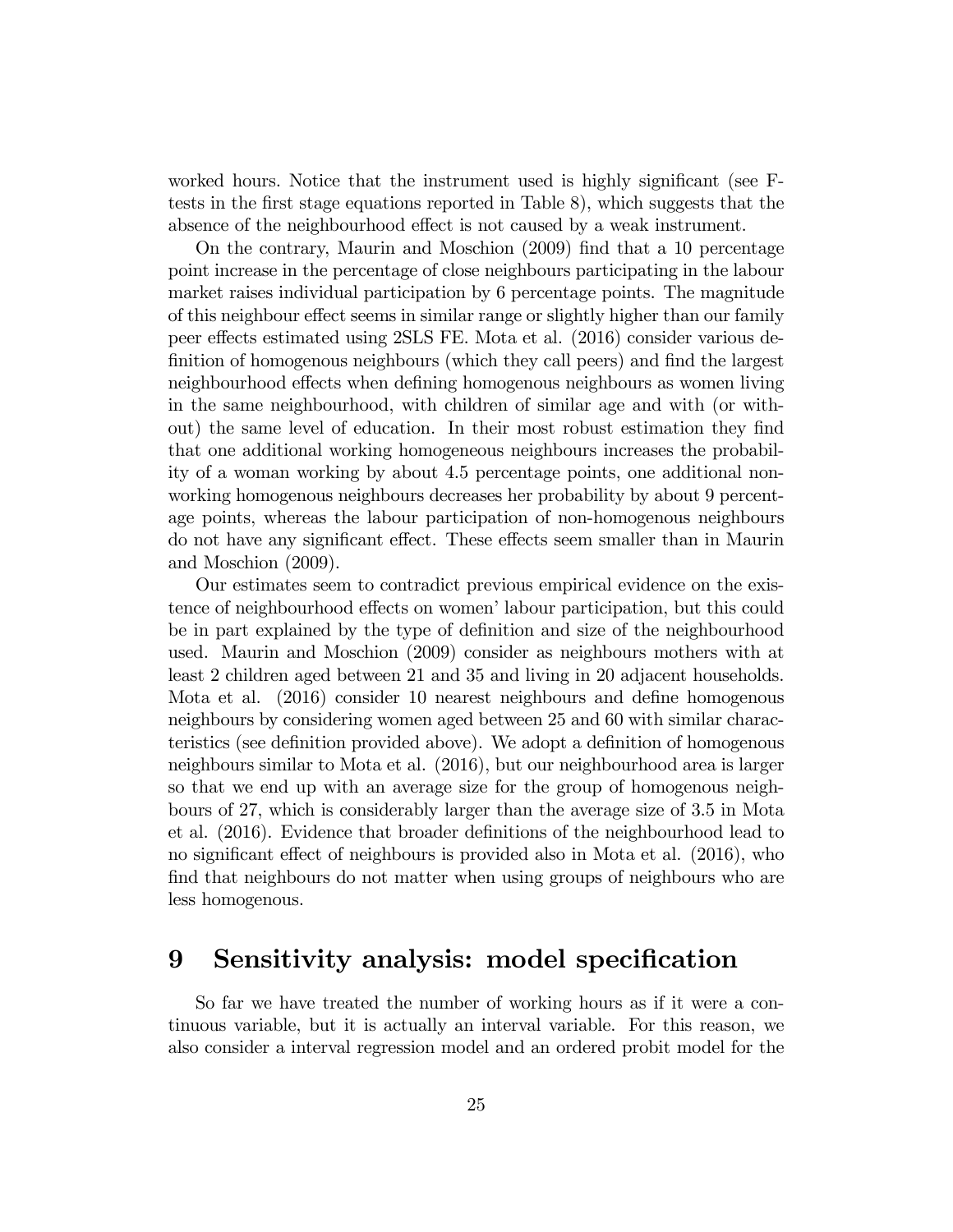4 observed levels of working hours (0, between 1 and 19, 20 and 29 and 30 or more). In addition, because much of the literature of peer effects on labour supply consider extensive margins, we also estimate the family peer effect using linear probability models for the 7 labour participation dummies, one for each of the 7 year post childbirth.

In panel (a) of Table 9 we report the maximum likelihood estimation results of the interval regression model for the mothers' hours of work, which is estimated jointly with a linear regression (auxiliary model) for the average hours worked across family peers. The explanatory variables in the interval regression are the same as in our main regression model considered in Table 2 and we use dummy variables to control for neighbourhood effects. The auxiliary regression include exactly the same explanatory variables plus the instrumental variable, which is given by the average across family peers of the neighbourhood average of the mothers' hours worked in the specific postchildbirth year. Again each column reports the family peer effect on hours of work at different points in time, with column 1 representing hours worked 1 year after childbirth up to column 7 reporting hours worked 7 years after birth. The results are very similar to the preferred specification in Table 2, with the family peer effect between  $0.367-0.56$  for the first six years post birth but a statistically insignificant effect once the child has entered school. The instrument's coefficient is always significantly different from zero (see p-value reported in the second row of Table 9) except for the model for the hours of work 7 years after childbirth.

Panel (b) reports the joint maximum likelihood estimates for the ordered probit model for the mothers' hours of work, which is estimated again jointly with a linear model for the average across family peers of mothers' hours worked (auxiliary model). Again we use the same choice of explanatory variables. The ordered probit model has the same explanatory variables considered in our main regression plus dummy variables for the neighbourhoods, while the auxiliary model makes use of the same set of variables plus the instrument. We report marginal effects (at the mean) of the family peer hours of work on the conditional probabilities of observing a mother working 0 hours and 30 or more hours. One year after childbirth, a change in the family peer hours of work by 1 hour lowers the conditional probability of working 0 hours by 0.9 percentage points and raises the conditional probability of working 30 or more hours by 0.9 percentage points. To understand the magnitude of the coefficient we normalise by the conditional probability of observing a mother working 0 and 30 or more hours computed at the average of the covariates (0.345 and 0.371 respectively). A change in the mean peer hours by 1 hour lowers (raises) the relative conditional probability of a mother working 0 (30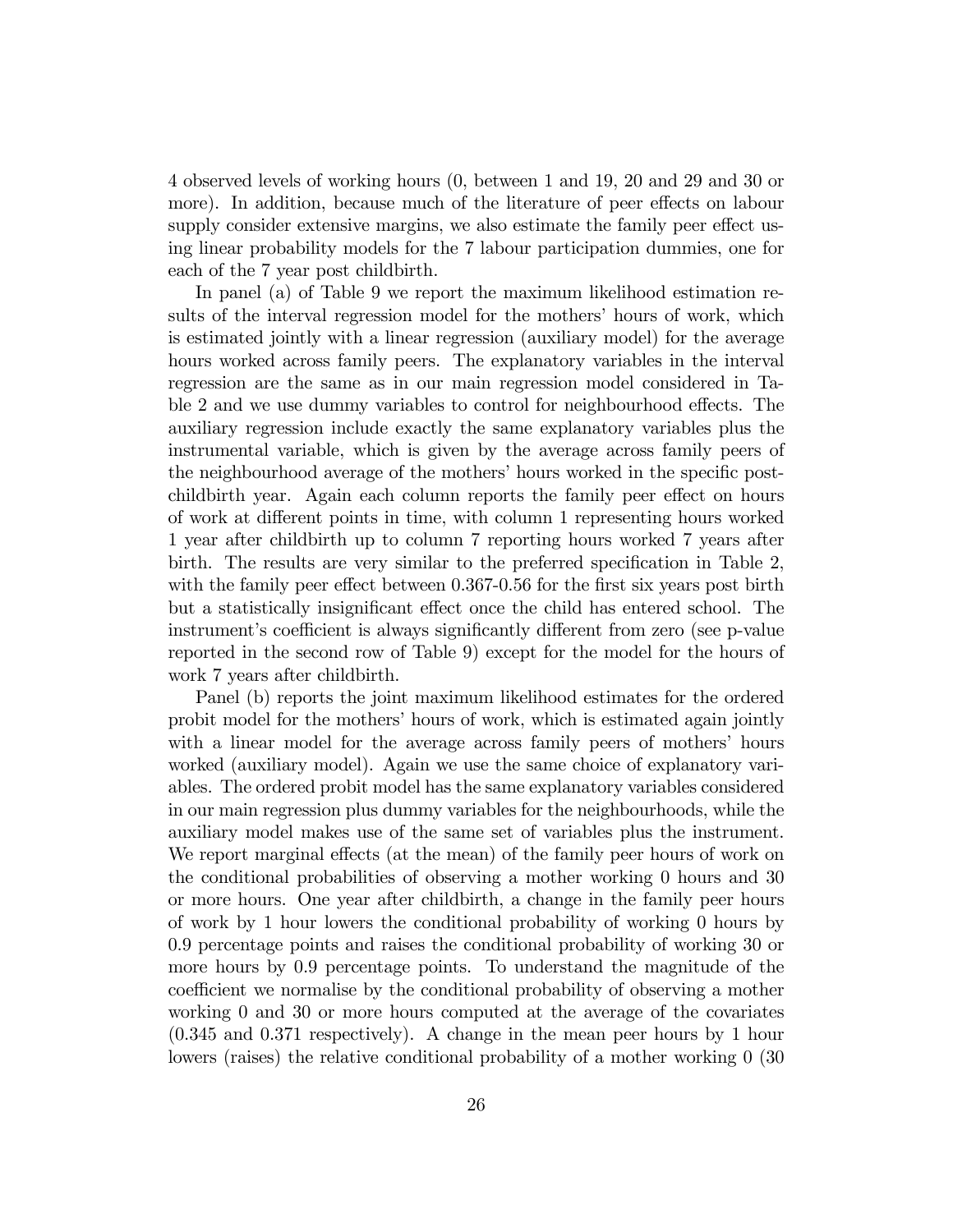or more) hours by  $2.5\%$  (2.4%) after 1 year. Similarly to the main results in Table 2, the relative marginal effect is fairly constant across the years after childbirth but insignificant 7 years after birth.

We next move our focus to the effect of family peers on the extensive margin, i.e. looking at how important peers are in the decision to return to work versus stay at home. We report in panel (c) the results of the 2SLS FE estimation for the linear probability model using again the same explanatory variables and the same instrumental variable as in our main estimation. The auxiliary equation, or the Örst stage equation in this case, is still the linear regression of the family average hours worked on all covariates and the instrument. The precision of the estimates has fallen, as shown by fewer coefficients with statistical significance. In terms of magnitude, the interpretation of the coefficient is now slightly different. Looking at column 1, an increase in the family peer mean labour market participation 1 year after childbirth by 10% raises the mothers' labour supply by  $4\%$  points. These magnitude increase to a 7% point at 5 years post childbirth but falls to 0.6% 7 years after birth.

In conclusion, we have tested the specification by explicitly modelling hours worked as an interval regression, an ordered probit and looking at the peer effect of labour market participation up to 7 years after birth. For all specifications, our main findings are confirmed and there is evidence for a strong long-run family peer effect which tends to be statistically significant up to 6 years after birth.

#### 10 Conclusions

By estimating the causal family peer effect on a mother's labour supply decisions after childbirth, we show how the influence of a mother's peers is a relevant mechanism which can amplify the effect of changes affecting women's labour supply. We actually find that the long-run family peer effect on mothers' decisions to work after the first childbirth is large and statistically significant. An increase in the family peer hours worked by 1 hour raises the mothers' working hours by about half an hour in the first six years after birth. Such family peer effects would imply a social multiplier of about two, meaning that a policy change which causes a direct effect on mothers' labour supply of one working hour would be amplified by a factor of two through the indirect effect operating via the influence of family peers.

We find a similar peer effect for mothers' labour supply after the second childbirth. This seems to indicate that the family peer effect is not driven mainly by information transmission between family members. If the informa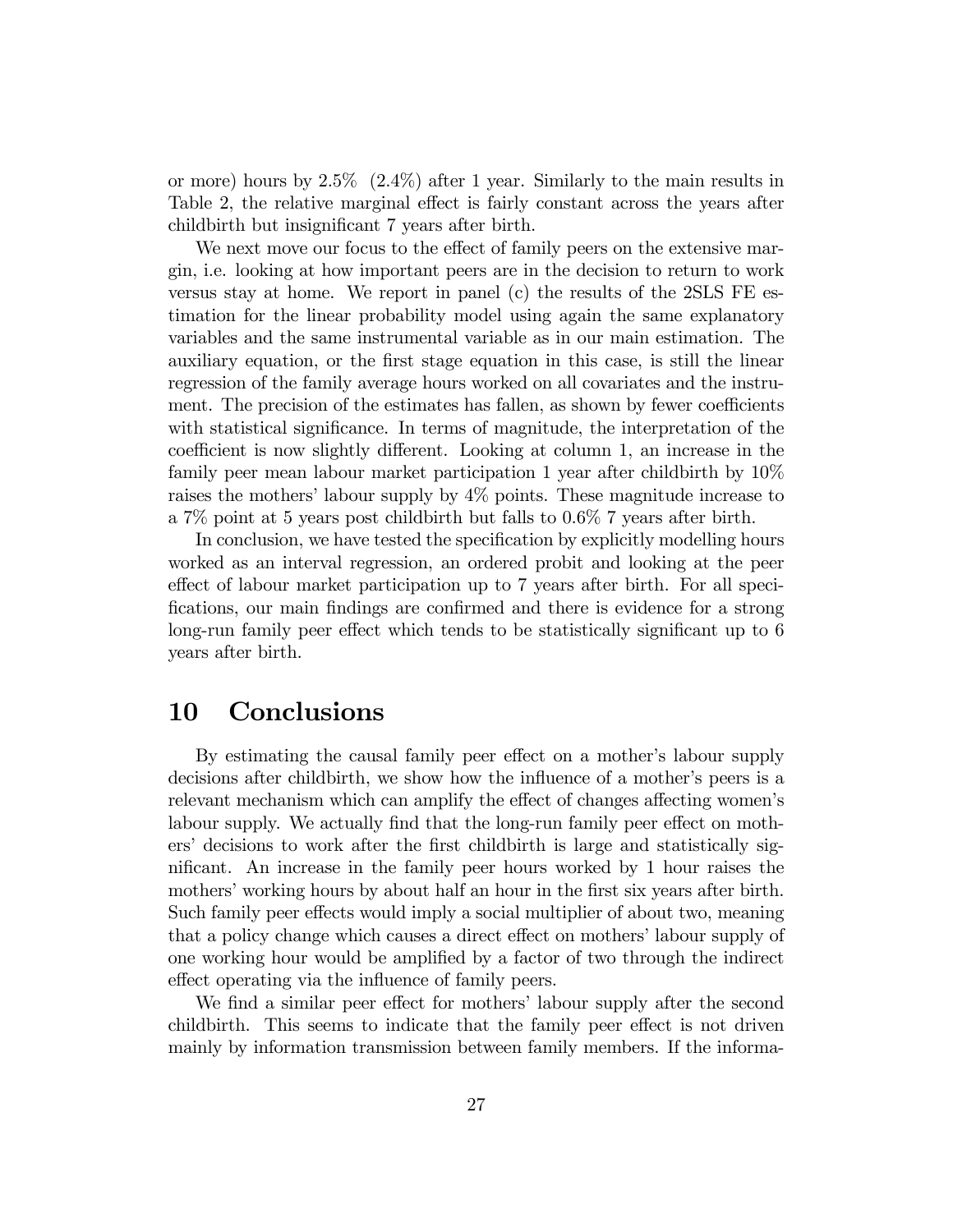tion transmission was the main mechanism explaining the family peer effect, we would have expected a sharp reduction in the peer effect because after their second childbirth mothers are presumably more informed about the consequences of their decision and much less affected by the information transmission at this stage. The family peer effect is larger for mothers without a university degree than with a university degree after the Örst childbirth, while they are comparable after the second childbirth. We interpret this result as suggestive of a bigger role of information transmission for mothers without a university degree after the first childbirth and a potential imitation mechanism that gets larger after the second childbirth.

Our estimation strategy takes account of the reflection problem and endogeneity issues. Nevertheless, to reassure ourselves that our results are not biased, we run a large set of robustness checks to assess (i) the size of the potential bias caused by unobserved shocks and characteristics of local labour markets, by unobserved family background characteristics, such as family norms and genetic endowments, by general equilibrium effects and work place peer effects; (ii) the validity of our instruments using extra instrumental variables; (iii) the consequences of model specification assumptions. These robustness checks suggest that there is no substantial bias in our estimates.

Finally, to compare our results with the effect of neighbours on women's labour supply found in previous empirical studies, we also use our strategy in reverse to identify the effect of neighbours living in the same post code with the same level of education and having giving birth between 1 and 5 years earlier than the mother in question. Even with such a refined definition of neighbours we do not find any significant effect. This indicates that interactions between neighbours are less relevant than between family peers.

### References

- [1] Adermon, A. (2013). "Sibling Spillover in Education: Causal Estimates from a Natural Experiment." PhD Dissertation, Uppsala University.
- [2] Akerlof, G. A., and Kranton, R. E. (2000). "Economics and Identity", Quarterly Journal of Economics, 115 (3): 715-753.
- [3] Altonji, J.G., Cattan, S., and Ware, I. (2013)." Identifying Sibling Influence on Teenage Substance Use." IFS Working Paper W13/04. Institute for Fiscal Studies, fothcoming Journal of Human Resources.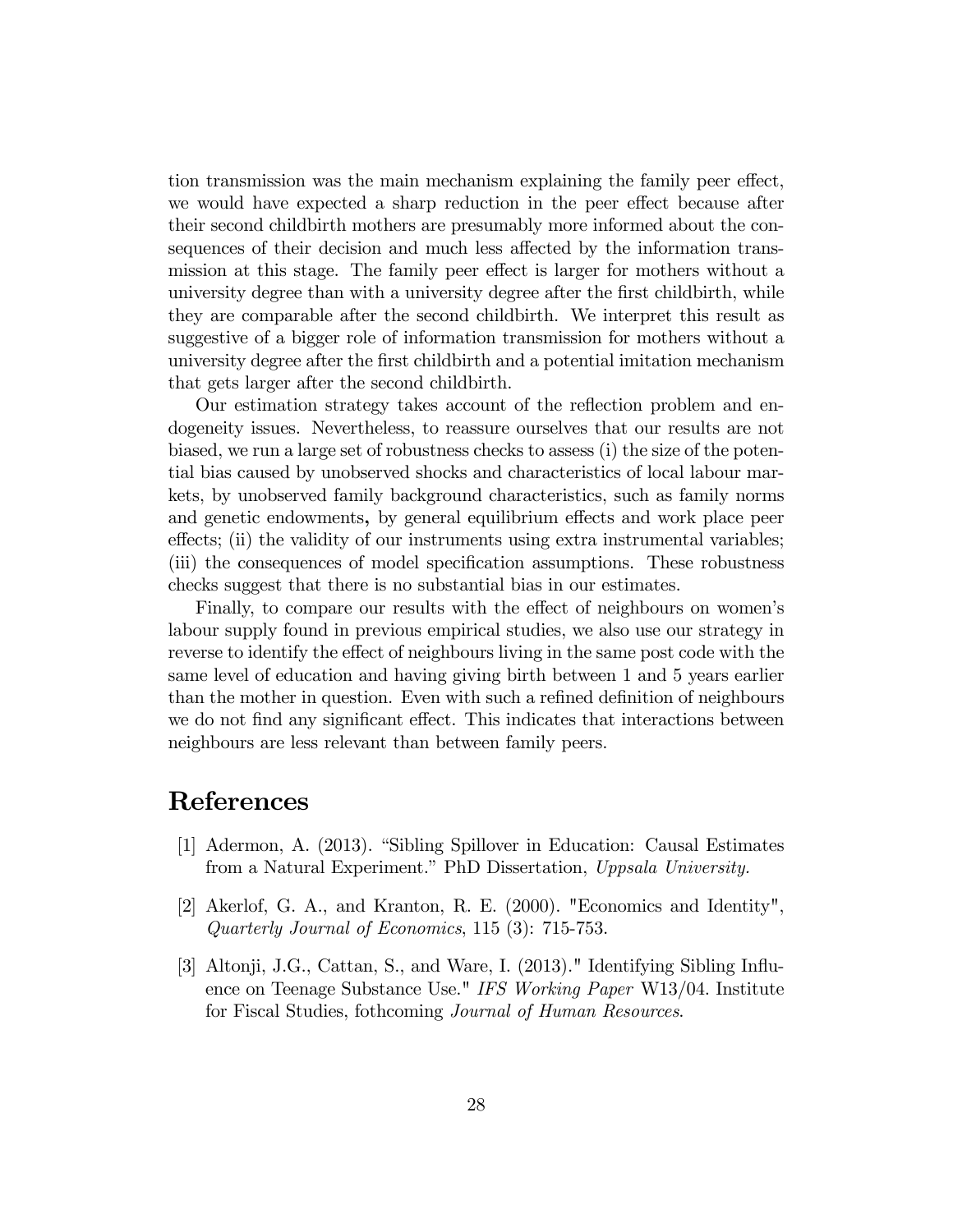- [4] Andresen, M. E., and Havnes, T. (2014). "Women and Children First? labour Market Effects of Universal Child Care for Toddlers", mimeo.
- [5] Aparicio-Fenoll, A., and Oppedisano, V.  $(2016)$ . "Should I Stay or Should I Go? Sibling Effects in Household Formation." forthcoming Review of Economics of the Household.
- [6] Bernal, R. (2008). "The Effect of Maternal Employment and Child Care On Children's Cognitive Development." International Economic Review, 49(4): 1173-1209.
- [7] Bernal, R., and Keane, M. P.(2011). "Child Care Choices and Childrenís Cognitive Achievement: The Case of Single Mothers." Journal of labour Economics, 29(3): 459 - 512.
- [8] Bertrand, M.  $(2010)$ . "New Perspectives on Gender." in  $(0.$  Ashenfelter and D. Card eds), Handbook of Labour Economics, vol. 4B, 1545-1592.
- [9] Blau, F. D., and Kahn, L. M. (2013). "Female Labour Supply: Why is the US Falling Behind?", American Economic Review Papers and Proceedings, 103(3): 251-256.
- [10] Bramoullé, Y., Djebbari, H., and Fortin, B. (2009). "Identification of Peer Effects Through Social Networks." Journal of Econometrics, 150: 41-55.
- [11] Calvó-Armengol, A., Patacchini, E., and Zenou, Y. (2009). "Peer Effects and Social Networks in Education, Review of Economic Studies, 76: 1239- 1267.
- [12] Carneiro, P., Loken, K., and Salvanes, K. (2015a). "A Flying Start? Maternity Leave Benefits and Long Run Outcomes of Children." Journal of Political Economy, 123(2): 365-412.
- [13] Carneiro, P., Lopez, I. G., Salvanes, K. G,. and Tominey, E. (2015b). "Intergenerational Mobility and the Timing of Parental Income", IZA Discussion Paper 9479.
- [14] Chen X. (2013), Spatial Identification of Stigma behaviour Through Social Networks: Peer Effects on Paid Blood Donation, mimeo
- [15] Cools, S., Fiva, J. H., and Kirkebøen, L. J. (2015). "Causal Effects of Paternity Leave on Children and Parents", Scandinivian Journal of Economics,  $117(3)$ : 801–828.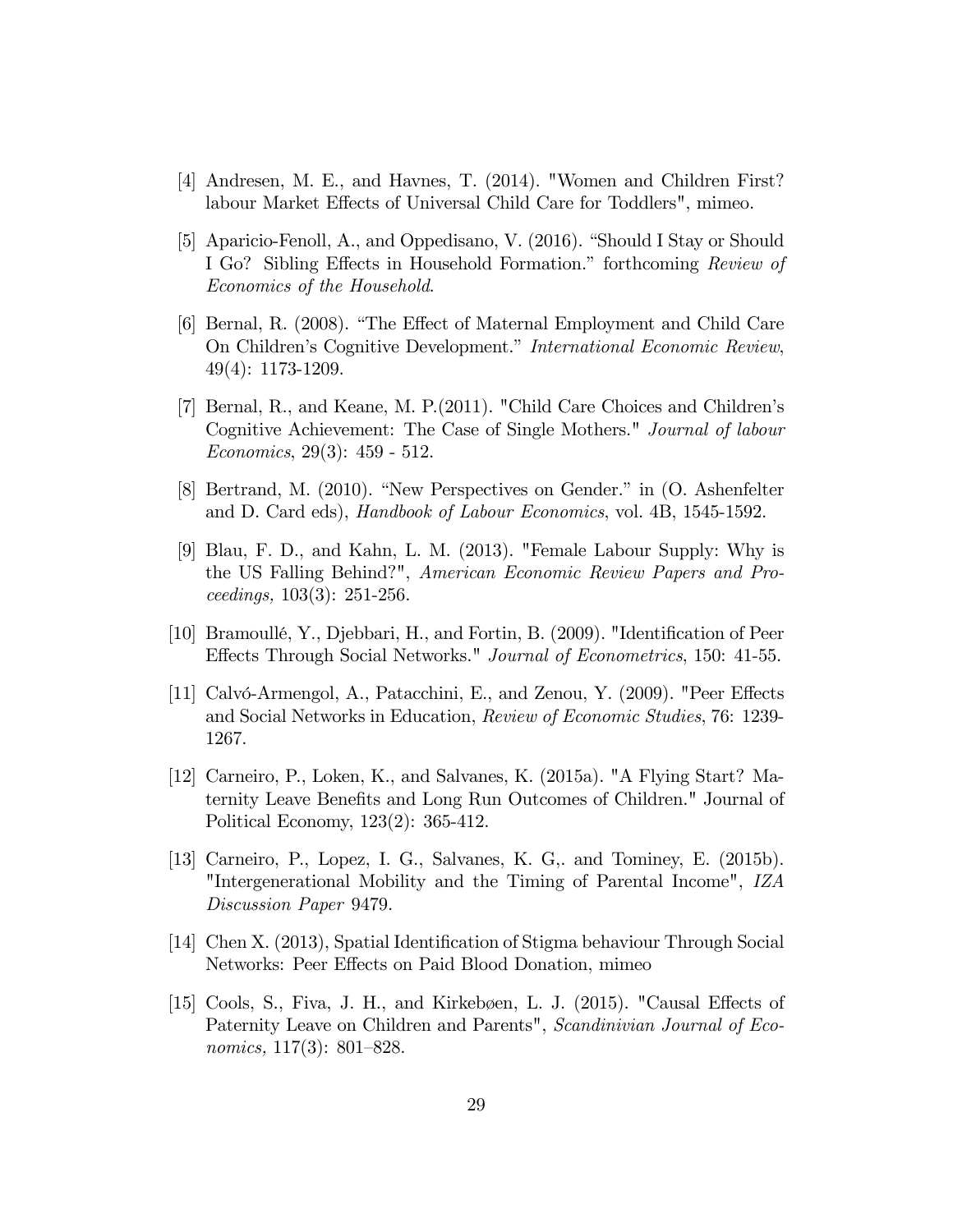- [16] Dahl, B.G., Loken, K.V., and Mogstad, M.  $(2014)$ . "Peer Effects in Progam Participation". American Economic Review, 104(7): 2049-2074.
- [17] De Giorgi, G., Pellizzari, M., and Redaelli, S.  $(2010)$ . "Identification of Social Interactions through Partially Overlapping Peer Groups." American Economic Journal: Applied Economics, 2(2): 241-75.
- [18] De Giorgi, G., Fredriksen, A., and Pistaferri, L. (2015), "Consumption Network Effects", mimeo Stanford.
- [19] Del Boca, D., Locatelli, M., and Pasqua, S. (2000). "Employment Decisions of Married Women: Evidence and Explanations.<sup>n</sup> Labour, 14(1):  $35–52.$
- [20] Del Boca, D., Flinn, C., and Wiswall, M. (2014). "Household Choices and Child Development." Review of Economic Studies, 81:137-185
- [21] Durlauf, S. N. (2004). "Neighbourhood Effects," in J. V. Henderson  $\&$ J. F. Thisse (ed.), Handbook of Regional and Urban Economics, Elsevier, edition 1, volume 4, chapter 50, 2173-2242.
- [22] Eckstein, Z., and Lifshitz, O.(2011). "Dynamic Female Labour Supply."  $Econometrica, 79(6): 1675-1726.$
- [23] Edin, P.-A., and Gustavsson, G. (2008). "Time Out of Work and Skill Depreciation", *Industrial and labour Relations Review*, 61, 163–80.
- [24] Ermisch, J., and Francesconi, M. (2005) "Parental Employment and Childrenís Welfare ", in Women at work: an Economic Perspective (edited T.Boeri ,D. Del Boca, and C. Pissarides), Oxford University Press.
- [25] Fernandez, R., Fogli, A., and Olivetti,  $C(2004)$ . "Mothers and Sons: Preference Formation and Female Labour Force Dynamics." Quarterly Journal of Economics,  $119(4)$ :  $1249-99$ .
- [26] Finseraas, H., Hardoy, I., and Schøne, P. (2015). "Free Childcare and Mothers' Labour Supply: Evidence Using a School Starting Age Reform", European Economic Association Congress, Mannheim.
- [27] Fogli, A., and Veldkamp, L.  $(2011)$ , "Nature or Nurture? Learning and the Geography of Female Labour Force Participation", *Econometrica*, 79(4): 1103-1138.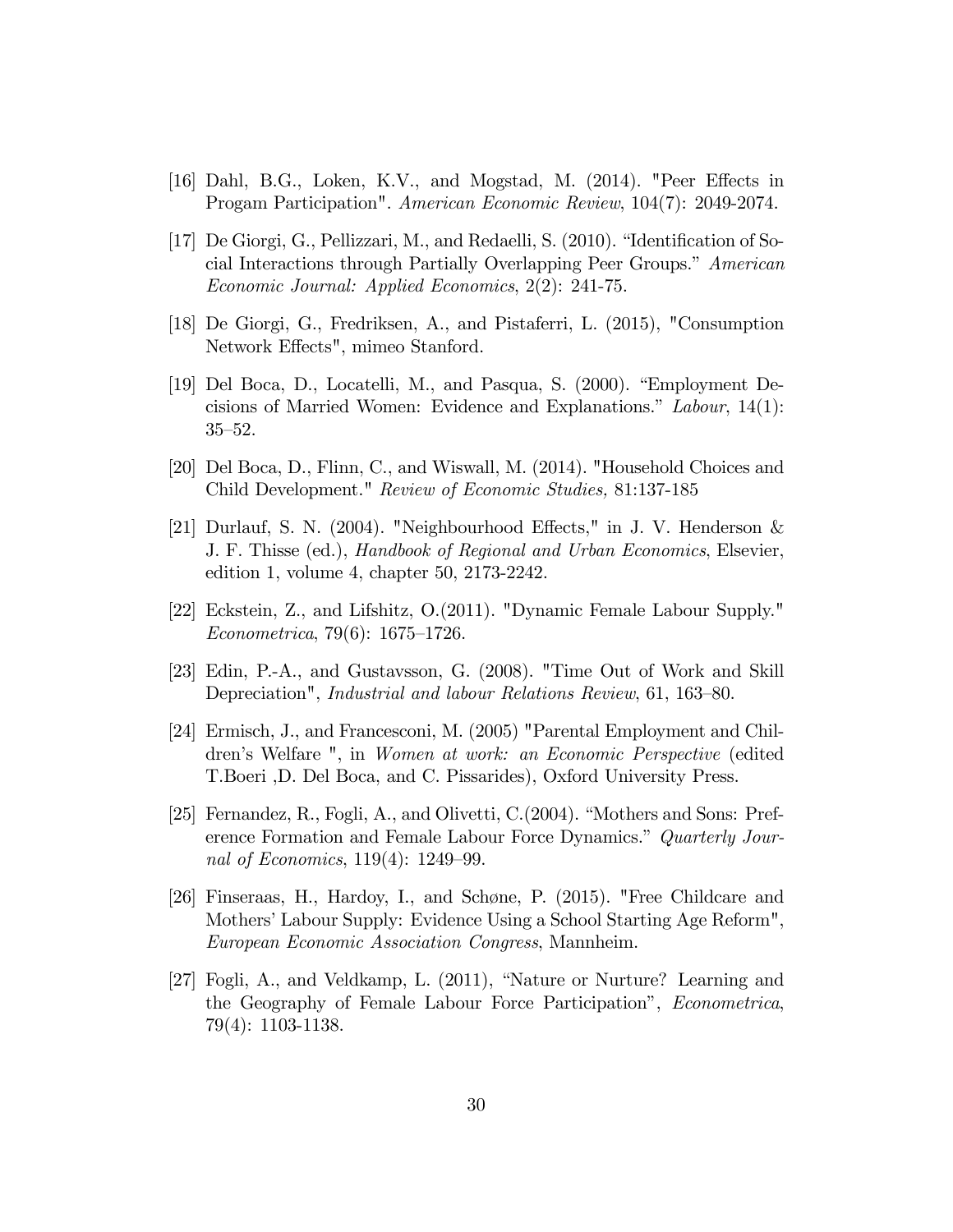- [28] Joensen, J.S., and Nielsen, H.S.(2015). "Spillovers in Educational Choice". Available at SSRN: http://ssrn.com/abstract=2548702 or http://dx.doi.org/10.2139/ssrn.2548702.
- [29] Havnes, T., and Mogstad, M. (2011a). "Money for Nothing? Universal Child Care and Maternal Employment", Journal of Public Economics,  $95, 1455 - 1465.$
- [30] Havnes, T., and Mogstad, M. (2011b). "No Child Left Behind: Subsidized Child Care and Childrenís Long-Run Outcomes", American Economic Journal: Economic Policy, 3(2): 97-129.
- [31] Havnes, T., and M., Mogstad (2015). "Is Universal Child Care Levelling the Playing Field?", Journal of Public Economics, 127: 100-114.
- [32] Kelejian, H.H., and Prucha, I.R. (1998). "A Generalized Spatial Two-Stage Least Squares Procedure for Estimating a Spatial Autoregressive Model with Autoregressive Disturbances. Journal of Real Estate Finance and Economics, 17, 99 121.
- [33] Kuziemko, I. (2006). "Is Having Babies Contagious? Estimating Fertility Peer Effects Between Siblings", unpublished manuscript.
- [34] Lavy, V., Silva, O., and Weinhardt, F. (2012). "The Good, the Bad, and the Average: Evidence on Ability Peer Effects in Schools", *Journal of* Labour Economics, 30(2): 367-414.
- [35] Lee, L.F. (2003). "Best Spatial Two-Stage Least Squares Estimators for a Spatial Autoregressive Model with Autoregressive Disturbances." Econometric Reviews, 22: 307-335.
- [36] Lee, L.F. (2007). "Identification and Estimation of Econometric Models with Group Interactions, Contextual Factors and Fixed Effects." Journal of Econometrics, 140 (2): 333-374.
- [37] Lee, L.F, Liu, X., and Lin, X.  $(2010)$ . "Specification and Estimation of Social Interaction Models with Network Structures". The Econometrics Journal,  $13: 145-176$ .
- [38] Lin, X. (2010). "Identifying Peer Effects in Student Academic Achievement by Spatial Autoregressive Models with Group Unobservables." Journal of Labour Economics, 28(4); 825-860.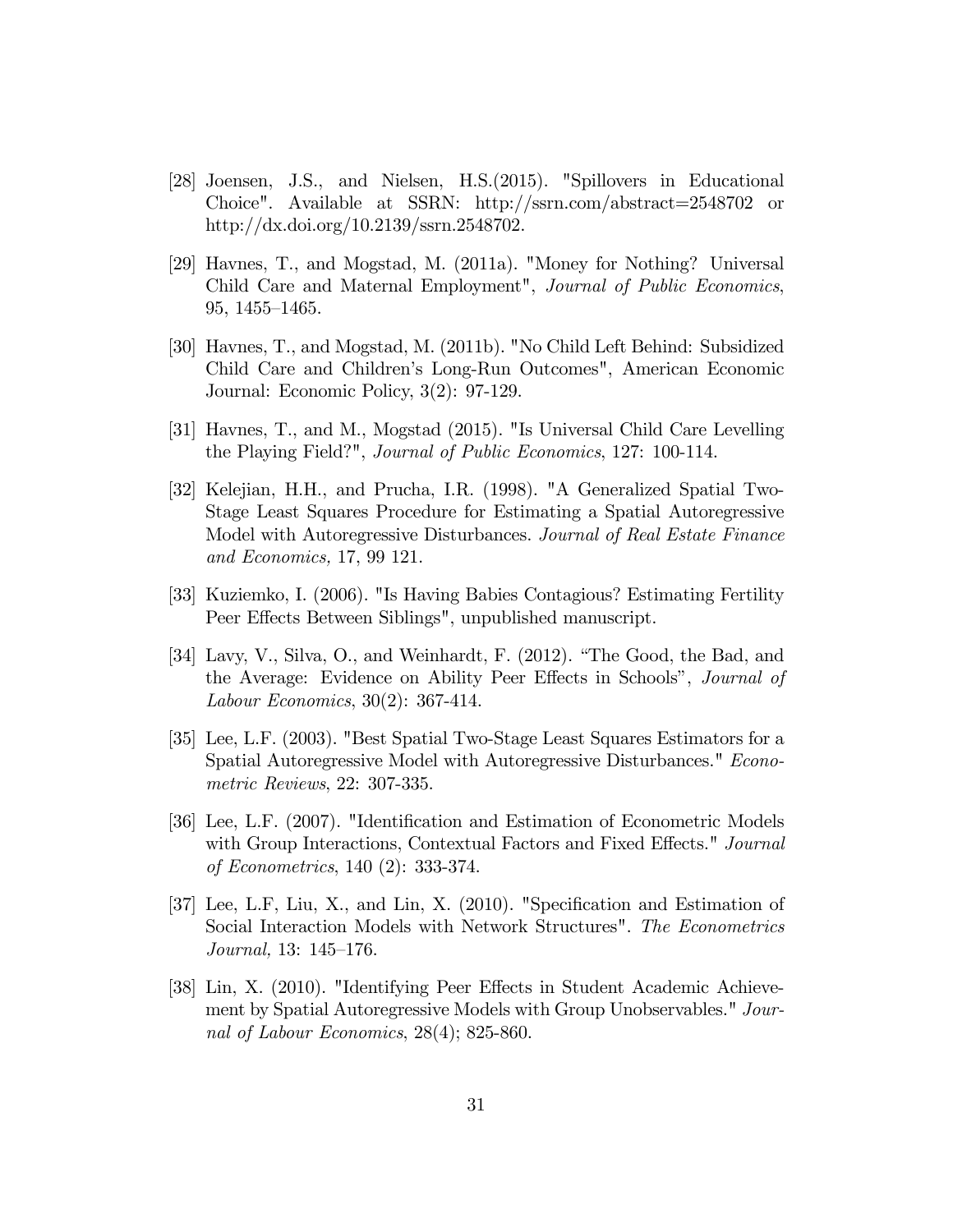- [39] Liu, H., Mroz T., and Van der Klaauw, W. (2010). "Maternal Employment, Migration, and Child Development." Journal of Econometrics, 156(1): 212-228
- [40] Manski, C. (1993). "Identification of Endogenous Social Effects: The Reflection Problem." Review of Economic Studies, 60: 531-42.
- [41] Mas, A., and E. Moretti (2009). "Peers at Work." American Economic Review, 99:1, 112-145.
- [42] Maurin, E., and Moschion, J. (2009). "The Social Multiplier and Labour Market Participation of Mothers," American Economic Journal: Applied Economics, 1(1): 251-72.
- [43] Moffitt, R.A. (2001). "Policy Interventions, Low-Level Equilibria, and Social Interactions." In S. Durlauf and H. P. Young (Eds.), Social Dynamics, Cambridge: MIT Press.
- [44] Monstad, K., Propper, C., and Salvanes, K.G. (2011). "Is Teenage Motherhood Contagious? Evidence from a Natural Experiment," Discussion Paper Series in Economics 12/2011, Department of Economics, Norwegian School of Economics.
- [45] Mora, T., and Gil, J. (2013). "Peer Effects in Adolescent BMI: Evidence from Spain." *Health Economics*,  $22: 501-516$ .
- [46] Mota, N., Mae, F., Patacchini, E., and Rosenthal, S.S. (2016). "Neighbourhood Effects, Peer Classification, and the Decision of Women to Work" mimeo.
- [47] Neumark, D., and Postlewaite, A. (1998). "Relative Income Concerns and the Rise in Married Women's Employment." Journal of Public Economics,  $70(1): 157–83.$
- [48] Nicoletti, C., and Rabe, B. (2016). "Sibling Spillover Effects in School Test Scores." University of York, Discussion Papers in Economics No. 16/02 and IZA Discussion Paper 8615.
- [49] Oettinger, G.S. (2000). "Sibling Similarity in High School Graduation Outcomes: Causal interdependency or unobserved heterogeneity?" Southern Economic Journal, 66(3): 631-648.
- [50] Patacchini, E., and Venanzoni, G. (2014). "Peer Effects in the Demand for Housing Quality." Journal of Urban Economics, 83: 6-17.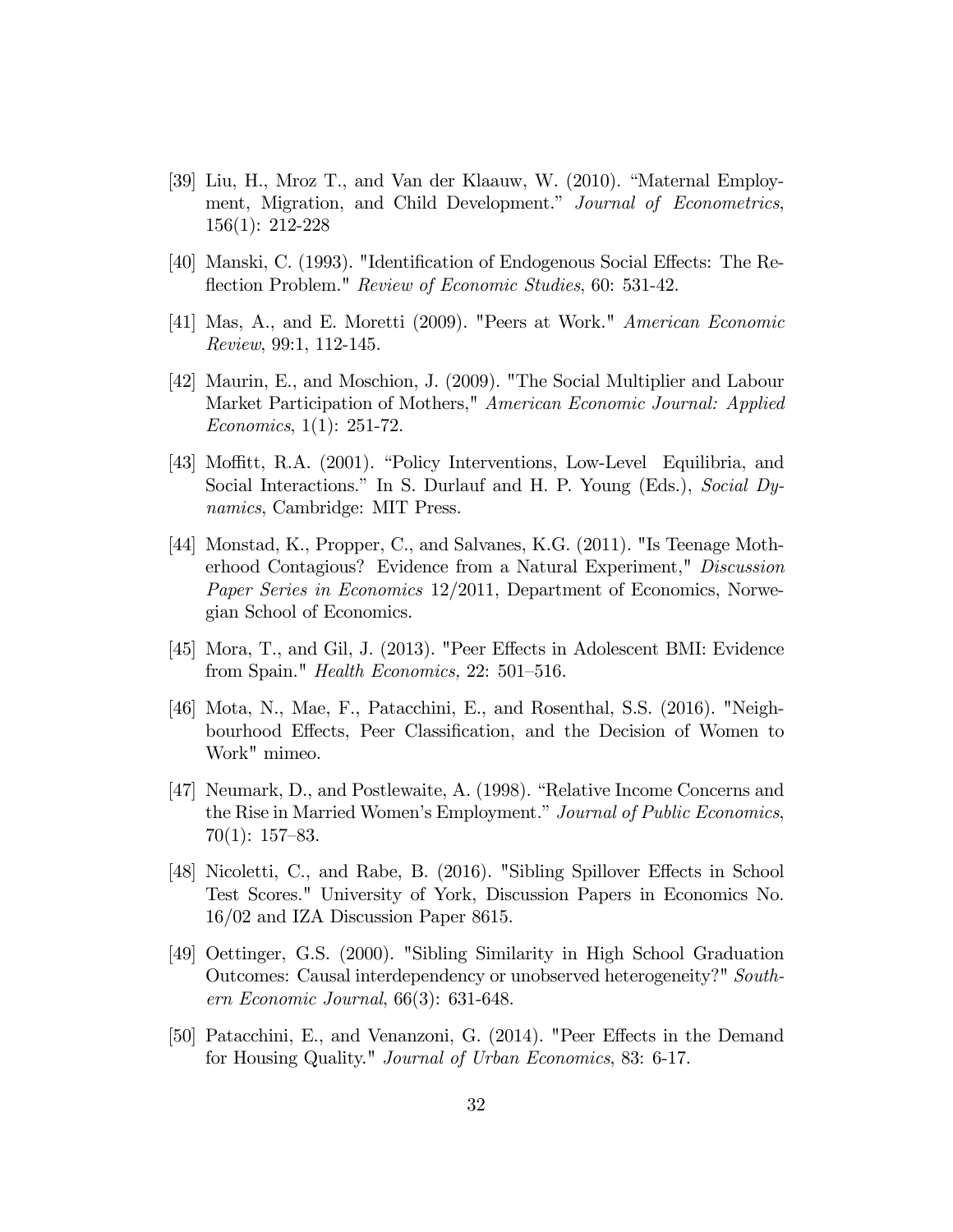- [51] Patacchini, E., and Zenou, Y. (2012). "Juvenile Delinquency and Conformism." Journal of Law, Economic, and Organization,  $28(1)$ : 1–31.
- [52] Qureshi, J.A. (2013). "Additional Returns to Investing in Girls' Education: Impact on Younger Sibling Human Capital", mimeo.
- [53] Sacerdote, B. (2011). "Peer Effects in Education: How Might They Work, How Big Are They and How Much Do We Know Thus Far?" in Erik Hanushek & Stephen Machin & Ludger Woessmann (ed.), Handbook of the Economics of Education, Elsevier, edition 1, volume 3, number 3, chapter4, 249-277

Figure1: Mothers Labour Supply



Graphs by edu

Notes: Norwegian register data.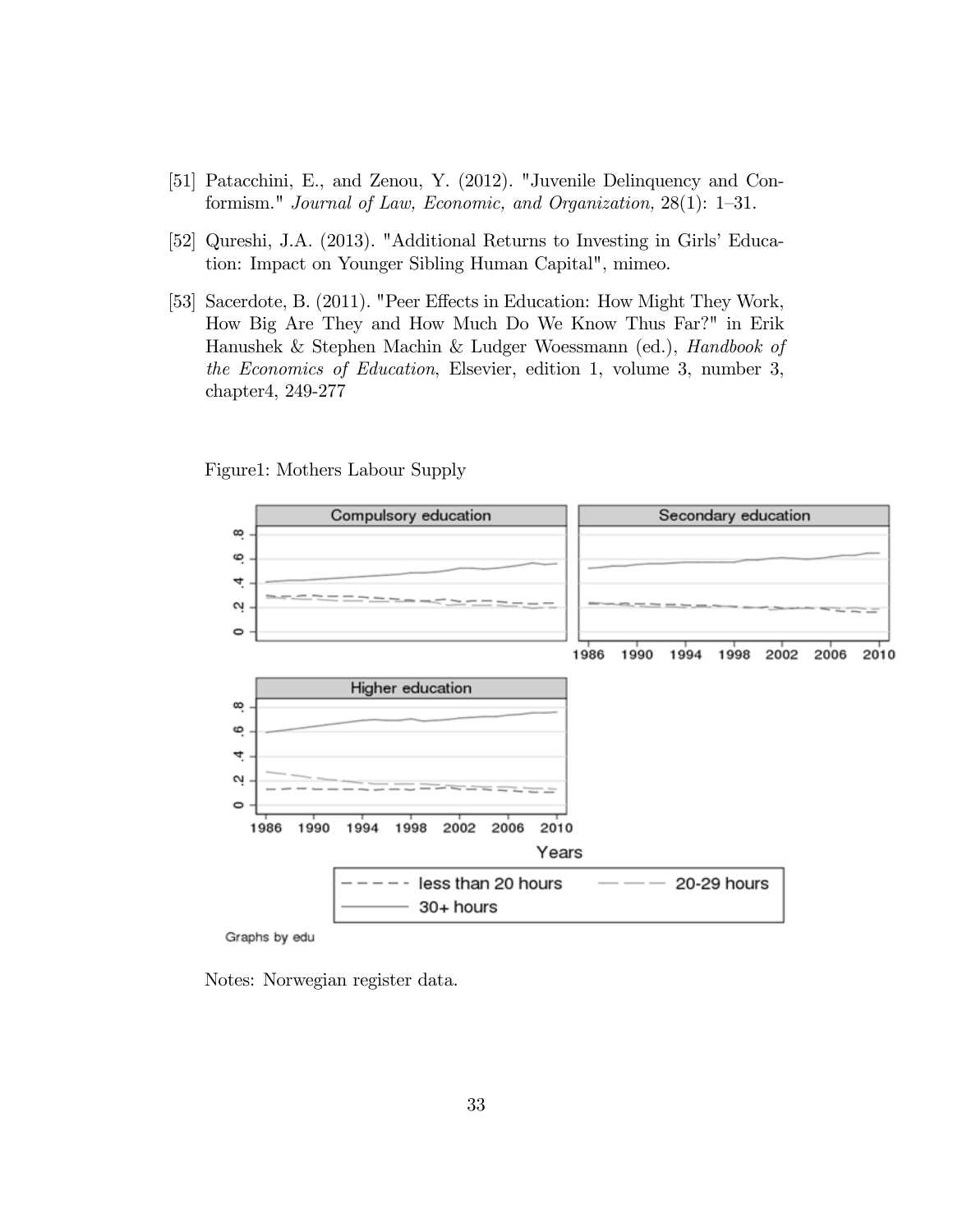Table 1: Descriptive Statistics

|                                   |          | Standard  |                  |                |
|-----------------------------------|----------|-----------|------------------|----------------|
| Peer Groups                       | Mean     | Deviation | Min              | Max            |
| <b>Number of Maternal Cousins</b> | 3.073    | 2.698     | $\theta$         | 32             |
| <b>Number of Paternal Cousins</b> | 3.149    | 2.728     | $\boldsymbol{0}$ | 32             |
| <b>Number of Sisters</b>          | 0.613    | 0.748     | $\boldsymbol{0}$ | $\overline{7}$ |
| Number of Neighbours              | 26.883   | 33.211    | $\mathbf{1}$     | 296            |
| <b>Individual Characteristics</b> |          |           |                  |                |
| Mother Worked After 1 Year        | 0.601    | 0.490     | $\overline{0}$   | $\mathbf{1}$   |
| Hours Worked After                |          |           |                  |                |
| 1 year                            | 18.593   | 17.864    | $\boldsymbol{0}$ | 40             |
| 2 years                           | 19.233   | 17.770    | $\Omega$         | 40             |
| 3 years                           | 19.256   | 17.674    | $\boldsymbol{0}$ | 40             |
| 4 years                           | 20.410   | 17.538    | $\theta$         | 40             |
| 5 years                           | 21.691   | 17.396    | $\Omega$         | 40             |
| 6 years                           | 22.398   | 17.315    | $\boldsymbol{0}$ | 40             |
| 7 years                           | 23.312   | 17.146    | $\theta$         | 40             |
| Mother Worked 1 yr before Birth   | 0.775    | 0.418     | $\Omega$         | $\mathbf{1}$   |
| <b>Mother's Education</b>         | 13.254   | 2.284     | 9                | 21             |
| <b>Father's Education</b>         | 12.661   | 2.314     | 9                | 21             |
| Father's Earnings, K1,000         | 268.439  | 164.850   | $\Omega$         | 9975.1         |
| <b>Father's Work Status</b>       | 0.982    | 0.133     | $\theta$         | 1              |
| Mother's Age at Birth             | 25.826   | 4.369     | 16               | 45             |
| Father's Age at Birth             | 29.325   | 5.265     | 16               | 62             |
| Low Birth Weight Indicator        | 0.048    | 0.214     | $\overline{0}$   | 1              |
| Very Low Birth Weight Indicator   | 0.006    | 0.078     | $\overline{0}$   | 1              |
| Congenital Disorder at Birth      | 0.041    | 0.197     | $\Omega$         | 1              |
| Severe Deformity at Birth         | 0.024    | 0.155     | $\theta$         | 1              |
| <b>Twin Indicator</b>             | 0.018    | 0.133     | $\overline{0}$   | 1              |
| Child's Year of Birth             | 1999.592 | 1.703     | 1997             | 2002           |
| Child's Month of Birth            | 6.457    | 3.413     | 1                | 12             |
| Number of observations            | 46,614   |           |                  |                |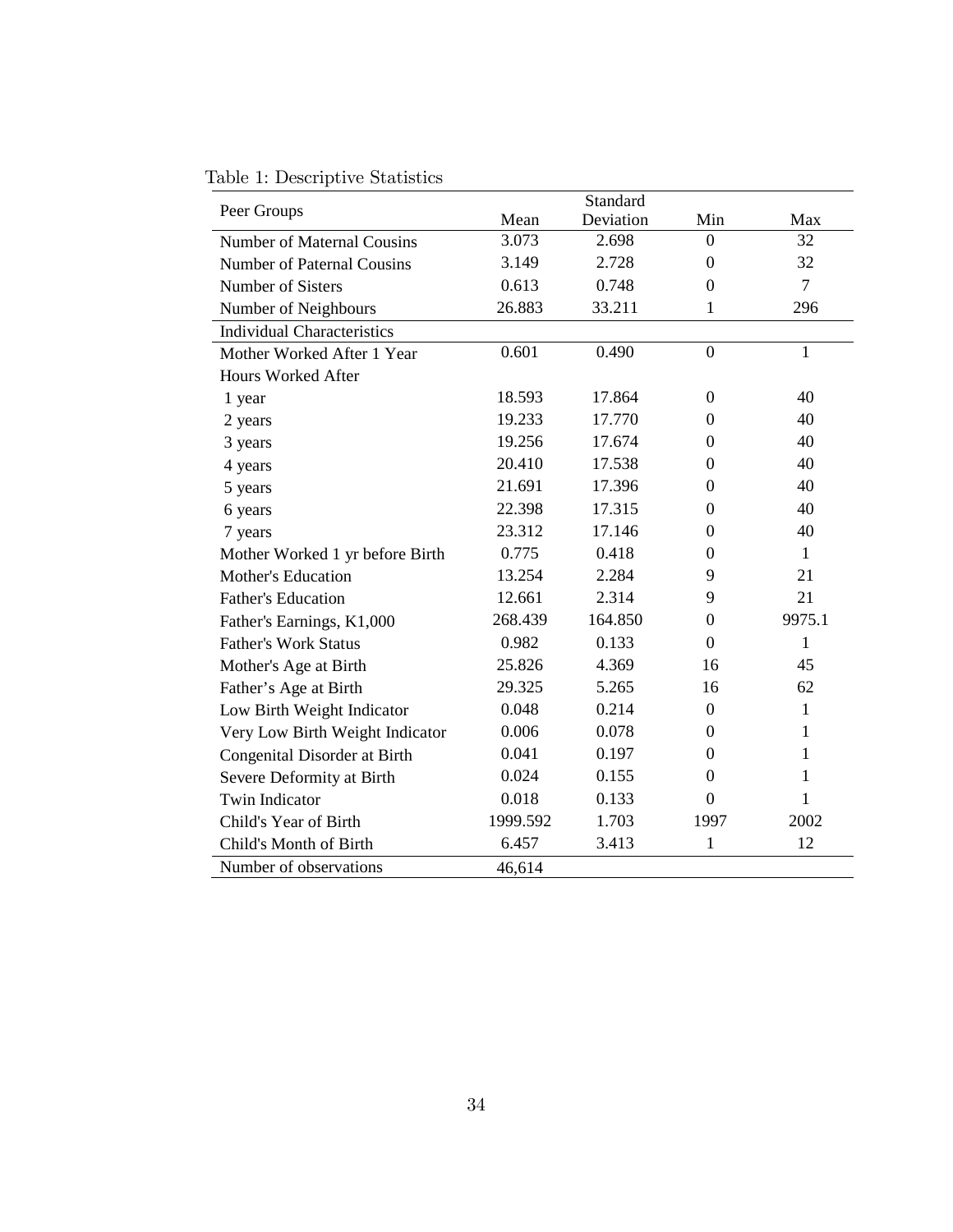|                              | (1)        | (2)        | (3)                    | (4)            | (5)        | (6)        | (7)        |
|------------------------------|------------|------------|------------------------|----------------|------------|------------|------------|
|                              |            |            | Mothers' Working Hours |                |            |            |            |
| <b>Years Post Childbirth</b> | 1          | 2          | 3                      | $\overline{4}$ | 5          | 6          | $\tau$     |
|                              |            |            |                        |                |            |            |            |
| <b>OLS</b>                   | $0.546***$ | $0.546***$ | $0.543***$             | $0.538***$     | $0.532***$ | $0.541***$ | $0.534***$ |
|                              | (0.005)    | (0.005)    | (0.005)                | (0.005)        | (0.005)    | (0.005)    | (0.005)    |
|                              |            |            |                        |                |            |            |            |
| 2SLS                         | $0.702***$ | $0.827***$ | $0.830***$             | $0.841***$     | $0.737***$ | $0.811***$ | $0.598***$ |
|                              | (0.123)    | (0.114)    | (0.122)                | (0.151)        | (0.133)    | (0.157)    | (0.153)    |
| F statistic 1st Stage        | 58.37      | 70.53      | 62.14                  | 40.34          | 51.21      | 36.55      | 36.79      |
| Hausman Test p-value         | 0.20       | 0.01       | 0.02                   | 0.04           | 0.12       | 0.08       | 0.68       |
|                              |            |            |                        |                |            |            |            |
| 2SLS FE                      | $0.334*$   | $0.524***$ | $0.525***$             | $0.456**$      | $0.528***$ | $0.593**$  | 0.270      |
|                              | (0.173)    | (0.152)    | (0.167)                | (0.225)        | (0.169)    | (0.231)    | (0.229)    |
| F statistic 1st Stage        | 33.34      | 41.19      | 34.01                  | 18.86          | 33.74      | 17.47      | 19.00      |
| Hausman Test p-value         | 0.21       | 0.91       | 0.93                   | 0.72           | 0.99       | 0.81       | 0.24       |
| N                            | 46,614     | 46,614     | 46,614                 | 46,614         | 46,614     | 46,614     | 46,614     |

Table 2: Estimation Results of the Family Peer Effects. First Birth.

Notes: Robust standard errors in parentheses. \*\*\* p<0.01, \*\* p<0.05, \* p<0.1. OLS Ordinary Least Squares; 2SLS two-stage least squares; 2SLS FE two-stage least squares with mothersí

neighbourhood fixed effect. regressors include mothers' and fathers' years of education, an indicator for working during pregnancy, fathers' earnings and work status in the year post childbirth, father and mother age at birth, dummies for low birth weight, for very low birth weight, for congenital malformations and severe deformity an indicator for multiple births, birth cohort year and month of birth dummies, and family peer means of the same set of covariates. F-statistic is the F-test for  $H_0$ : instruments have zero coefficients.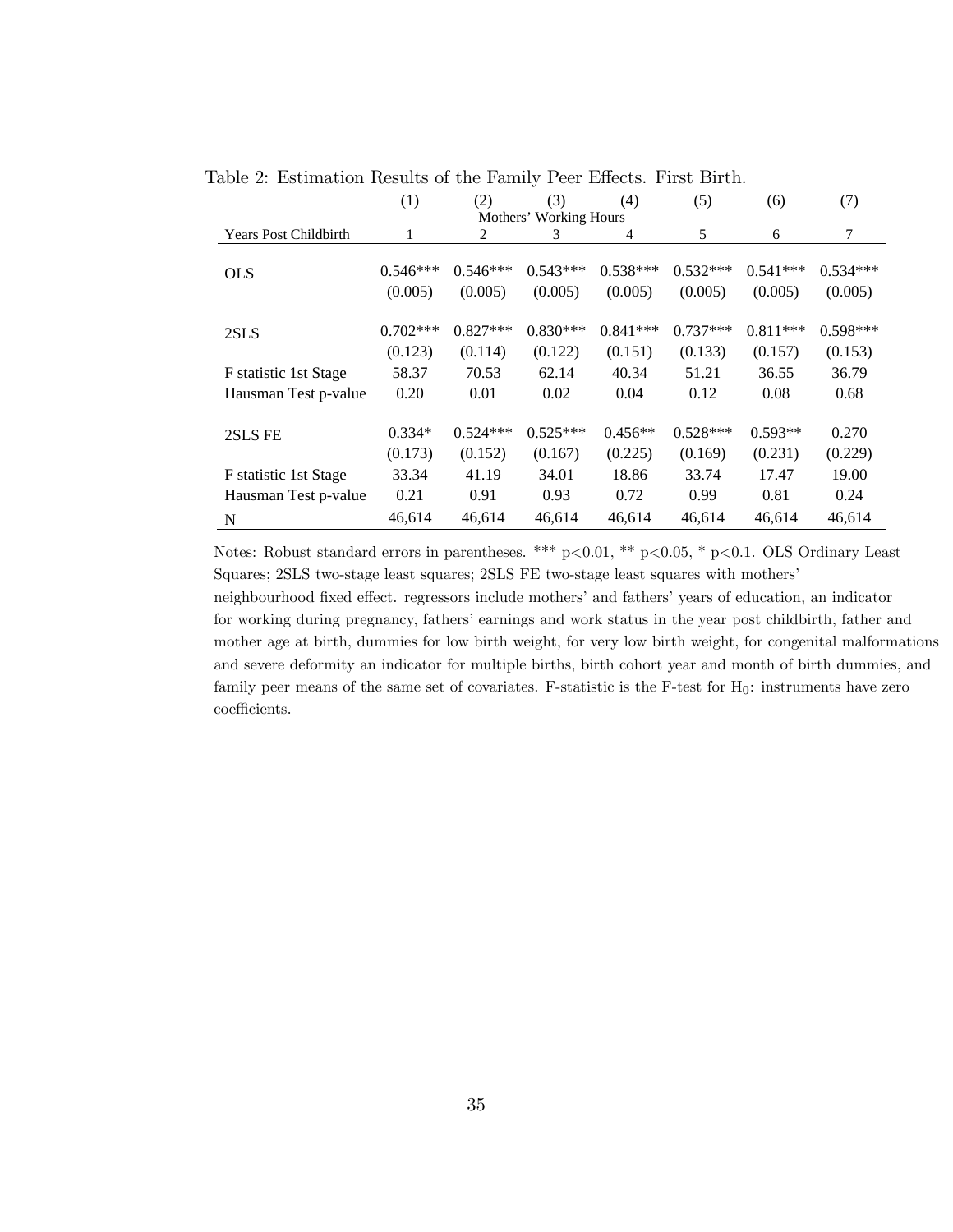|                              | (1)      | (2)        | (3)                                                                     | (4)            | (5)        | (6)       | (7)            |
|------------------------------|----------|------------|-------------------------------------------------------------------------|----------------|------------|-----------|----------------|
|                              |          |            | Mothers' Working Hours                                                  |                |            |           |                |
| <b>Years Post Childbirth</b> | 1        | 2          | 3                                                                       | $\overline{4}$ | 5          | 6         | $\overline{7}$ |
|                              |          |            |                                                                         | (a)            |            |           |                |
|                              |          |            | Including interactions of labour market and years dummies               |                |            |           |                |
| 2SLS FE                      | 0.188    | $0.432***$ | $0.447***$                                                              | 0.316          | $0.451**$  | $0.519**$ | 0.104          |
|                              | (0.194)  | (0.162)    | (0.167)                                                                 | (0.252)        | (0.184)    | (0.255)   | (0.288)        |
| F statistic 1st Stage        | 28.90    | 37.28      | 34.32                                                                   | 15.84          | 28.86      | 14.34     | 13.25          |
| Hausman Test p-value         | 0.05     | 0.49       | 0.58                                                                    | 0.38           | 0.67       | 0.94      | 0.11           |
| ${\bf N}$                    | 45,990   | 45,990     | 45,990                                                                  | 45,990         | 45,990     | 45,990    | 45,990         |
|                              |          |            |                                                                         | (b)            |            |           |                |
|                              |          |            | Evaluating peer effects of sister-in-law and cousins-in-law             |                |            |           |                |
| 2SLS FE                      | $0.317*$ | $0.457**$  | $0.518**$                                                               | $0.484**$      | $0.456**$  | 0.239     | $0.431*$       |
|                              | (0.162)  | (0.195)    | (0.224)                                                                 | (0.220)        | (0.191)    | (0.270)   | (0.260)        |
| F statistic 1st Stage        | 36.94    | 23.81      | 18.12                                                                   | 18.86          | 24.82      | 13.20     | 13.22          |
| Hausman Test p-value         | 0.12     | 0.58       | 0.85                                                                    | 0.72           | 0.62       | 0.22      | 0.65           |
| ${\bf N}$                    | 37,734   | 37,734     | 37,734                                                                  | 37,734         | 37,734     | 37,734    | 37,734         |
|                              |          |            |                                                                         | (c)            |            |           |                |
|                              |          |            | Including interactions between occupations and education                |                |            |           |                |
| 2SLS FE                      | 0.310    | $0.536***$ | $0.534***$                                                              | 0.336          | $0.524***$ | 0.470     | 0.255          |
|                              | (0.211)  | (0.180)    | (0.190)                                                                 | (0.271)        | (0.200)    | (0.286)   | (0.256)        |
| F statistic 1st Stage        | 23.04    | 29.99      | 26.60                                                                   | 13.55          | 24.39      | 11.63     | 15.31          |
| Hausman Test p-value         | 0.26     | 0.96       | 0.98                                                                    | 0.45           | 0.96       | 0.81      | 0.26           |
| ${\bf N}$                    | 40,039   | 40,039     | 40,039                                                                  | 40,039         | 40,039     | 40,039    | 40,039         |
|                              |          |            |                                                                         | (d)            |            |           |                |
|                              |          |            | Including interactions between occupations, education and labour market |                |            |           |                |
| 2SLS FE                      | 0.245    | $0.514***$ | $0.551***$                                                              | 0.287          | $0.478**$  | $0.468*$  | 0.122          |
|                              | (0.249)  | (0.186)    | (0.183)                                                                 | (0.260)        | (0.209)    | (0.285)   | (0.290)        |
| F statistic 1st Stage        | 19.87    | 27.68      | 27.77                                                                   | 13.81          | 21.31      | 10.48     | 11.99          |
| Hausman Test p-value         |          |            |                                                                         |                |            |           |                |
| N                            | 39,479   | 39,479     | 39,479                                                                  | 39,479         | 39,479     | 39,479    | 39,479         |

Table 3: Threats to Identification: Robustness checks

Notes: Robust standard errors in parentheses. \*\*\*  $p<0.01$ , \*\*  $p<0.05$ , \*  $p<0.1$ . 2SLS FE two-stage least squares with mothers' neighbourhood fixed effect.

regressors include mothers' and fathers' years of education, an indicator for working during pregnancy, fathers' earnings and work status in the year post childbirth, father and mother age at birth, dummies for low birth weight, for very low birth weight, for congenital malformations and severe deformity an indicator for multiple births, birth cohort year and month of birth dummies, and family peer means of the same set of covariates. F-statistic is the F-test for  $H_0$ : instruments have zero coefficients.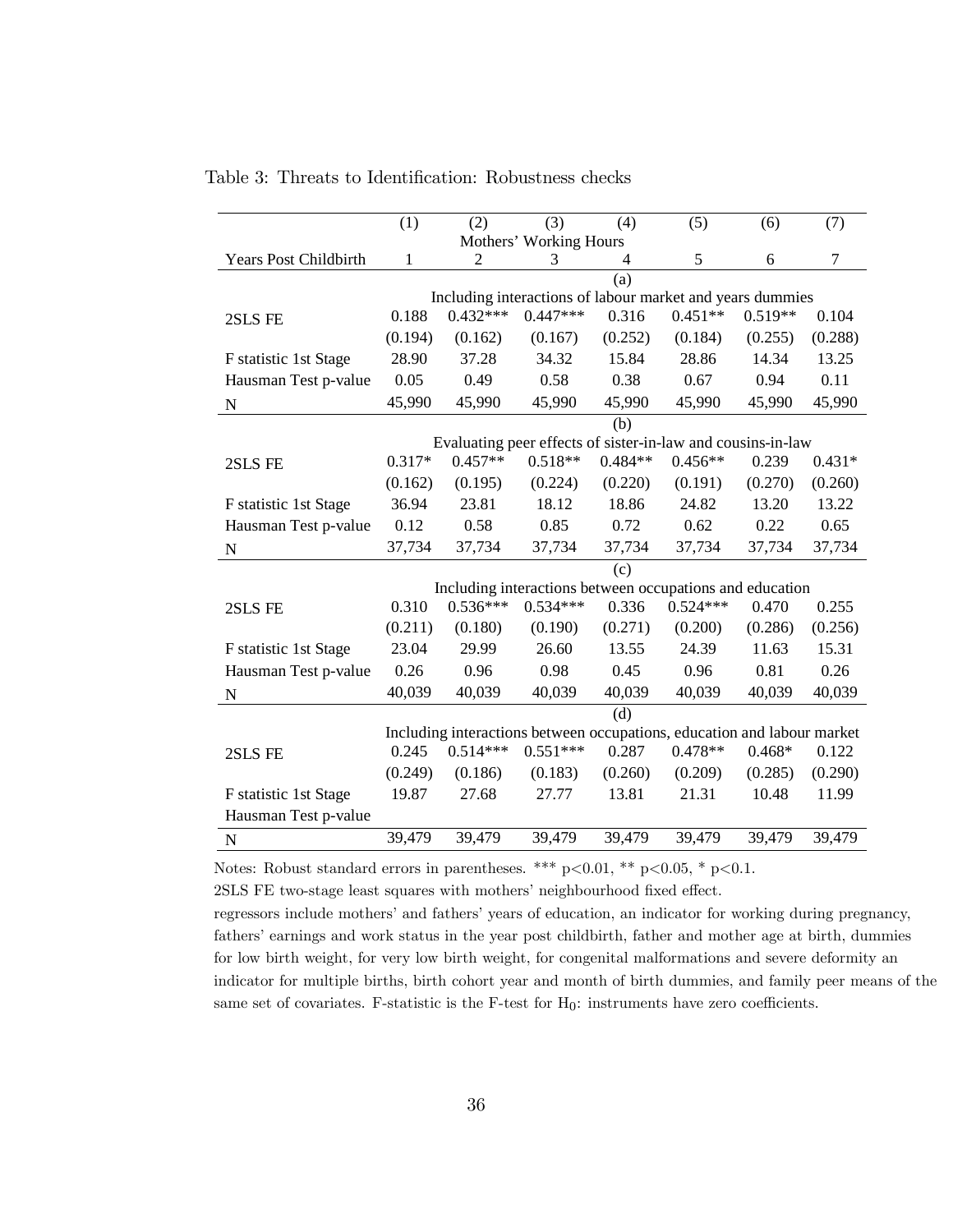|                                                                                                      | (1)        | (2)            | (3)        | (4)                    | (5)                                                  | (6)        | (7)     |
|------------------------------------------------------------------------------------------------------|------------|----------------|------------|------------------------|------------------------------------------------------|------------|---------|
|                                                                                                      |            |                |            | Mothers' Working Hours |                                                      |            |         |
| Years Post Childbirth                                                                                | 1          | $\overline{c}$ | 3          | 4                      | 5                                                    | 6          | $\tau$  |
|                                                                                                      |            |                |            | (a)                    |                                                      |            |         |
| IVs: hours, low birth weight, very low BW, congenital malformation, severe deformity, multiple birth |            |                |            |                        |                                                      |            |         |
| 2SLS FE                                                                                              | $0.557***$ | $0.625***$     | $0.516***$ | $0.494**$              | $0.530***$                                           | $0.510**$  | 0.238   |
|                                                                                                      | (0.146)    | (0.159)        | (0.165)    | (0.210)                | (0.163)                                              | (0.202)    | (0.158) |
| F statistic 1st Stage                                                                                | 8.03       | 6.73           | 6.55       | 3.82                   | 6.27                                                 | 3.88       | 7.00    |
| Hansen Test p-value                                                                                  | 0.17       | 0.44           | 0.83       | 0.31                   | 0.75                                                 | 0.02       | 0.40    |
| Hausman Test p-value                                                                                 | 0.92       | 0.62           | 0.91       | 0.88                   | 0.99                                                 | 0.87       | 0.05    |
|                                                                                                      |            |                |            | (b)                    |                                                      |            |         |
|                                                                                                      |            |                |            |                        | IVs: hours, father age, father education             |            |         |
| 2SLS FE                                                                                              | $0.488***$ | $0.524***$     | $0.543***$ | 0.215                  | $0.473***$                                           | $0.635***$ | 0.255   |
|                                                                                                      | (0.153)    | (0.154)        | (0.165)    | (0.227)                | (0.170)                                              | (0.214)    | (0.217) |
| F statistic 1st Stage                                                                                | 15.02      | 14.28          | 12.75      | 7.22                   | 11.61                                                | 7.10       | 7.33    |
| Hansen Test p-value                                                                                  | 0.23       | 0.94           | 0.32       | 0.28                   | 0.44                                                 | 0.30       | 0.34    |
| Hausman Test p-value                                                                                 | 0.70       | 0.91           | 0.97       | 0.16                   | 0.74                                                 | 0.67       | 0.19    |
|                                                                                                      |            |                |            | (c)                    |                                                      |            |         |
|                                                                                                      |            |                |            |                        | IVs: hours, mother age, mother education             |            |         |
| 2SLS FE                                                                                              | $0.378**$  | $0.478***$     | $0.425**$  | 0.119                  | $0.288*$                                             | $0.291*$   | 0.122   |
|                                                                                                      | (0.173)    | (0.159)        | (0.169)    | (0.215)                | (0.158)                                              | (0.177)    | (0.169) |
| F statistic 1st Stage                                                                                | 11.75      | 13.43          | 12.07      | 8.37                   | 14.18                                                | 11.24      | 13.38   |
| Hansen Test p-value                                                                                  | 0.94       | 0.64           | 0.18       | 0.05                   | 0.01                                                 | 0.03       | 0.29    |
| Hausman Test p-value                                                                                 | 0.33       | 0.72           | 0.53       | 0.05                   | 0.14                                                 | 0.20       | 0.01    |
|                                                                                                      |            |                |            | (d)                    |                                                      |            |         |
|                                                                                                      |            |                |            |                        | IVs: hours, mother age, father age, mother education |            |         |
| 2SLS FE                                                                                              | $0.501***$ | $0.524***$     | $0.362**$  | 0.129                  | $0.303*$                                             | $0.345**$  | 0.094   |
|                                                                                                      | (0.147)    | (0.139)        | (0.149)    | (0.180)                | (0.154)                                              | (0.159)    | (0.166) |
| F statistic 1st Stage                                                                                | 9.63       | 10.38          | 9.72       | 7.26                   | 8.81                                                 | 8.31       | 8.41    |
| Hansen Test p-value                                                                                  | 0.41       | 0.83           | 0.06       | 0.20                   | 0.04                                                 | 0.10       | 0.53    |
| Hausman Test p-value                                                                                 | 0.75       | 0.92           | 0.24       | 0.02                   | 0.16                                                 | 0.28       | 0.01    |
|                                                                                                      |            |                |            |                        |                                                      |            |         |
| $\mathbf N$                                                                                          | 46,380     | 46,380         | 46,380     | 46,380                 | 46,380                                               | 46,380     | 46,380  |

Table 4: Using Multiple Instrumental Variables

Notes: Robust standard errors in parentheses. \*\*\* p<0.01, \*\* p<0.05, \* p<0.1.

 $2{\rm SLS}$  FE two-stage least squares with mothers' neighbourhood fixed effect.

regressors include mothers' and fathers' years of education, an indicator for working during pregnancy, fathers' earnings and work status in the year post childbirth, father and mother age at birth, dummies for low birth weight, for very low birth weight, for congenital malformations and severe deformity an indicator for multiple births, birth cohort year and month of birth dummies, and family peer means of the same set of covariates. F-statistic is the F-test for  $H_0$ : instruments have zero coefficients.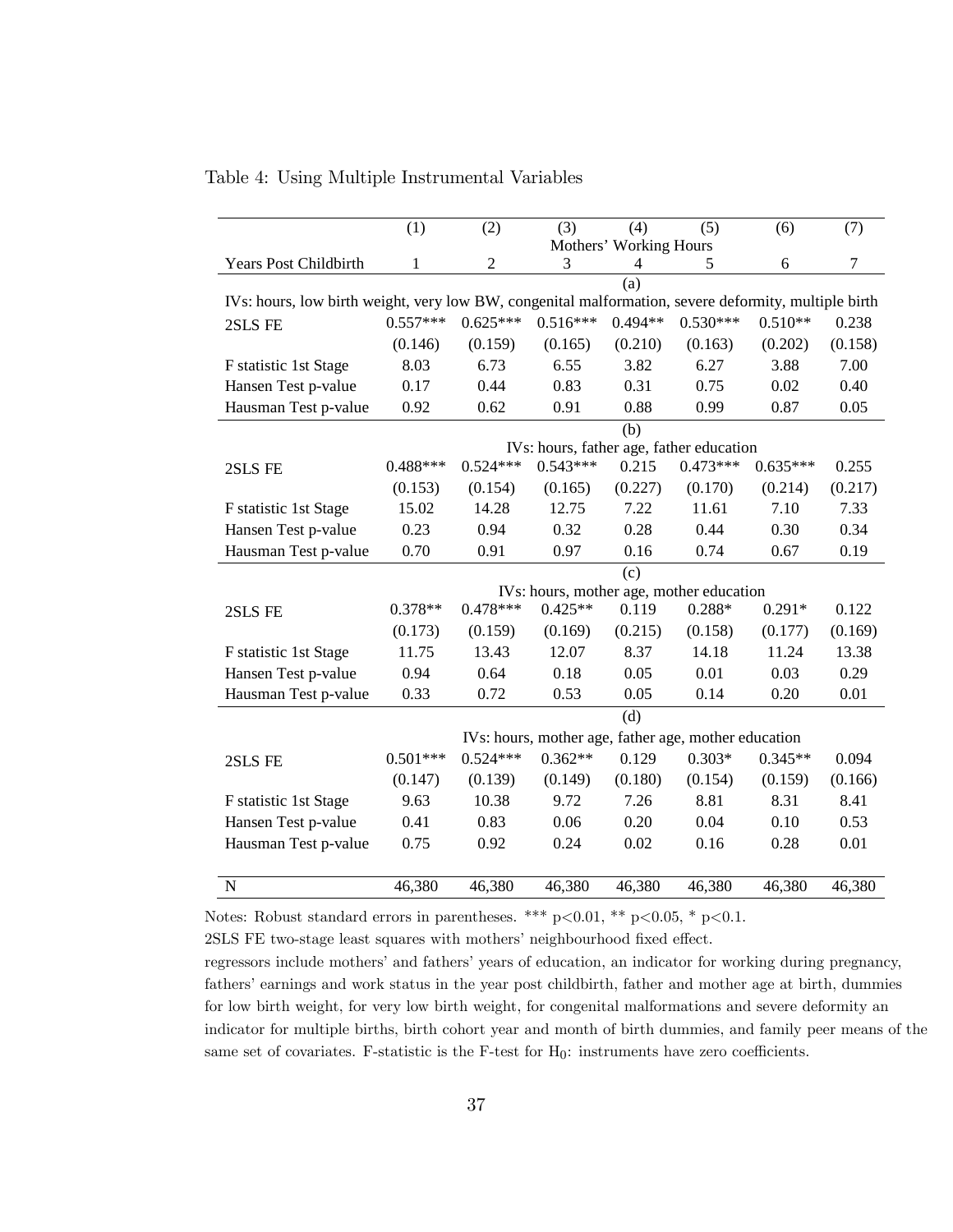|                              | (1)        | (2)        | (3)                    | (4)        | (5)       | (6)        | (7)     |
|------------------------------|------------|------------|------------------------|------------|-----------|------------|---------|
|                              |            |            | Mothers' Working Hours |            |           |            |         |
| <b>Years Post Childbirth</b> |            |            |                        | 4          | 5         | 6          |         |
|                              |            |            |                        |            |           |            |         |
| 2SLS FE                      | $0.593***$ | $0.514***$ | $0.671***$             | $0.475***$ | $0.427**$ | $0.643***$ | 0.155   |
|                              | (0.117)    | (0.176)    | (0.190)                | (0.156)    | (0.208)   | (0.196)    | (0.262) |
| F statistic 1st Stage        | 57.37      | 25.57      | 21.44                  | 32.95      | 20.19     | 20.50      | 15.02   |
| Hausman Test p-value         | 0.47       | 0.35       | 0.98                   | 0.20       | 0.24      | 0.89       | 0.03    |
| N                            | 35,194     | 35,194     | 35,194                 | 35,194     | 35,194    | 35,194     | 35,194  |

Table 5: Estimation Results of the Family Peer Effects. Second Birth.

Table 6: Estimation Results of the Family Peer Effects Allowing for Heterogeneity by Education. First Birth.

|                              | (1)         | (2)        | (3)                    | (4)       | (5)        | (6)         | (7)        |
|------------------------------|-------------|------------|------------------------|-----------|------------|-------------|------------|
|                              |             |            | Mothers' Working Hours |           |            |             |            |
| <b>Years Post Childbirth</b> |             | 2          | 3                      | 4         | 5          | 6           | 7          |
|                              |             |            |                        |           |            |             |            |
| 2SLS FE                      |             |            |                        |           |            |             |            |
| <b>Family Peer</b>           | $0.439**$   | $0.530***$ | $0.599***$             | $0.466**$ | $0.536***$ | $0.618***$  | 0.258      |
|                              | (0.180)     | (0.143)    | (0.156)                | (0.227)   | (0.165)    | (0.234)     | (0.225)    |
| Family Peer * Degree         | $-0.267***$ | $-0.157$   | $-0.307***$            | $-0.201*$ | $-0.229**$ | $-0.261***$ | $-0.266**$ |
|                              | (0.090)     | (0.098)    | (0.117)                | (0.105)   | (0.101)    | (0.097)     | (0.112)    |
| F statistic 1st Stage        | 16.70       | 18.41      | 14.25                  | 9.31      | 15.68      | 8.87        | 9.71       |
| Hausman Test p-value         | 0.17        | 0.56       | 0.59                   | 0.46      | 0.54       | 0.85        | 0.07       |
| N                            | 46,614      | 46,614     | 46,614                 | 46,614    | 46,614     | 46,614      | 46,614     |

Notes: Robust standard errors in parentheses. \*\*\* p<0.01, \*\* p<0.05, \* p<0.1. 2SLS FE two-stage least squares with mothers' neighbourhood fixed effect. regressors include mothers' and fathers' years of education an indicator for working during pregnancy, fathers' earnings and work status in the year post childbirth, fathers' and mothers' age at birth, dummies for low birth weight, for very low birth weight, for congenital malformations and severe deformity an indicator for multiple births, birth cohort year and month of birth dummies, and family peer means of the same set of covariates. F-statistic is the F-test for  $H_0$ : instruments have zero coefficients.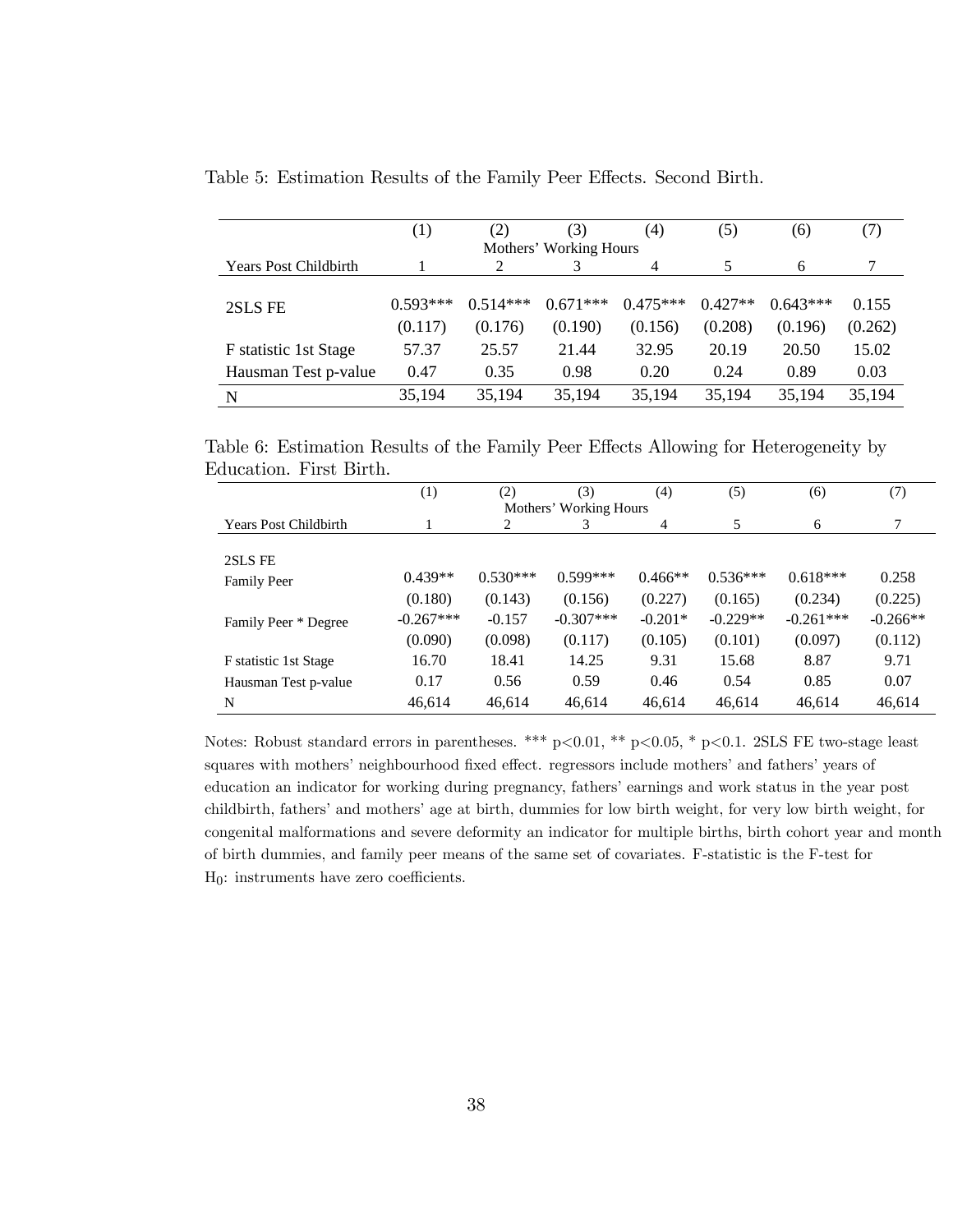|                              | (1)        | (2)       | (3)                    | (4)       | (5)      | (6)        | (7)         |
|------------------------------|------------|-----------|------------------------|-----------|----------|------------|-------------|
|                              |            |           | Mothers' Working Hours |           |          |            |             |
| <b>Years Post Childbirth</b> |            | 2         | 3                      | 4         | 5        | 6          | 7           |
|                              |            |           |                        |           |          |            |             |
| 2SLS FE                      |            |           |                        |           |          |            |             |
| <b>Family Peer</b>           | $0.534***$ | $0.390**$ | $0.470**$              | $0.388**$ | 0.322    | $0.520***$ | 0.102       |
|                              | (0.134)    | (0.187)   | (0.185)                | (0.154)   | (0.214)  | (0.193)    | (0.280)     |
| Family Peer * Degree         | $-0.078$   | $-0.132$  | 0.027                  | $-0.121$  | $-0.161$ | $-0.224*$  | $-0.488***$ |
|                              | (0.090)    | (0.102)   | (0.100)                | (0.108)   | (0.111)  | (0.124)    | (0.170)     |
| F statistic 1st Stage        | 28.04      | 12.50     | 10.37                  | 15.40     | 10.00    | 8.38       | 6.76        |
| Hausman Test p-value         | 0.14       | 0.05      | 0.31                   | 0.03      | 0.04     | 0.23       | 0.00        |
| N                            | 35,194     | 35,194    | 35,194                 | 35,194    | 35,194   | 35,194     | 35,194      |

Table 7: Estimation Results of the Family Peer Effects Allowing for Heterogeneity by Education. Second Birth.

Table 8: Estimation Results of the Neighbourhood Effects. First Birth.

|                              | (1)        | (2)        | (3)                    | (4)        | (5)        | (6)        | (7)        |
|------------------------------|------------|------------|------------------------|------------|------------|------------|------------|
|                              |            |            | Mothers' Working Hours |            |            |            |            |
| <b>Years Post Childbirth</b> | 1          | 2          | 3                      | 4          | 5          | 6          | $\tau$     |
| <b>OLS</b>                   | $0.081***$ | $0.097***$ | $0.095***$             | $0.089***$ | $0.074***$ | $0.085***$ | $0.088***$ |
|                              | (0.013)    | (0.013)    | (0.013)                | (0.013)    | (0.013)    | (0.012)    | (0.012)    |
| 2SLS                         | $0.074***$ | $0.091*$   | $0.197***$             | $0.202***$ | $0.314***$ | $0.179**$  | 0.108      |
|                              | (0.028)    | (0.047)    | (0.060)                | (0.076)    | (0.082)    | (0.088)    | (0.094)    |
| F statistic 1st Stage        | 5462.00    | 1631.00    | 965.10                 | 571.00     | 517.80     | 452.90     | 377.40     |
| Hausman Test p-value         | 0.62       | 0.69       | 0.12                   | 0.16       | 0.00       | 0.31       | 0.86       |
|                              |            |            |                        |            |            |            |            |
| 2SLS FE                      | 0.054      | $-0.217$   | $-0.080$               | $-0.007$   | 0.004      | 0.286      | 0.182      |
|                              | (0.080)    | (0.147)    | (0.175)                | (0.212)    | (0.275)    | (0.313)    | (0.337)    |
| F statistic 1st Stage        | 877.10     | 213.90     | 139.70                 | 92.82      | 58.60      | 45.54      | 37.33      |
| Hausman Test p-value         | 0.79       | 0.04       | 0.44                   | 0.74       | 0.86       | 0.43       | 0.64       |
| N                            | 46,726     | 46,726     | 46,726                 | 46,726     | 46,726     | 46,726     | 46,726     |

Notes: Robust standard errors in parentheses. \*\*\*  $p<0.01$ , \*\*  $p<0.05$ , \*  $p<0.1$ . OLS Ordinary Least Squares; 2SLS two-stage least squares, 2SLS FE two-stage least squares with mothers' neighbourhood fixed effect; regressors include mothers' and fathers' years of education, an indicator for working during pregnancy, fathers' earnings and work status in the year post childbirth, father and mother age at birth, dummies for low birth weight, for very low birth weight, for congenital malformations and severe deformity an indicator for multiple births, birth cohort year and month of birth dummies, and family peer means of the same set of covariates. F-statistic is the F-test for  $H_0$ : instruments have zero coefficients.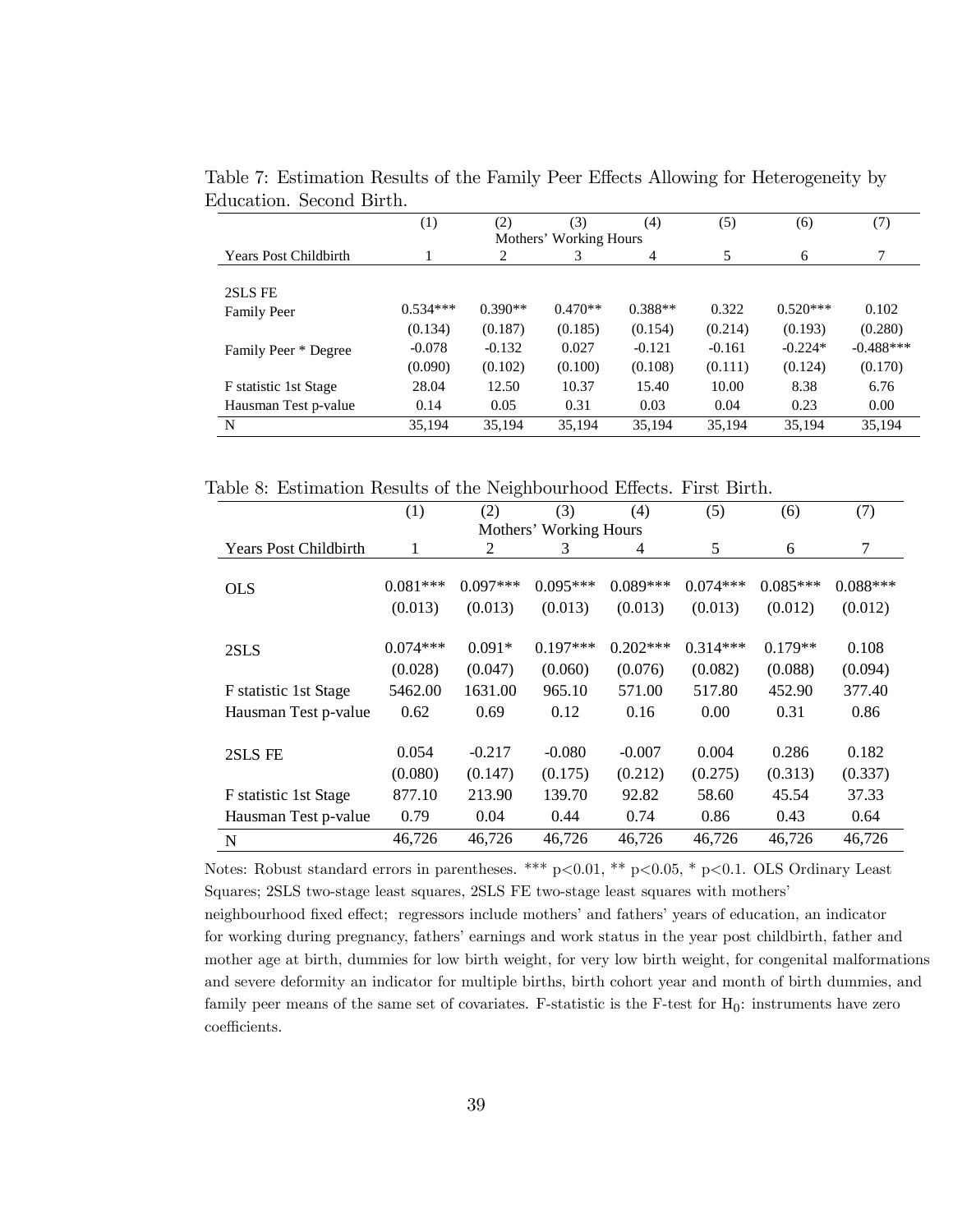| lable 9: Estimation Results of the Family Peer Effects Using Discrete Models |                          |             |                        |                         |             |                |                  |
|------------------------------------------------------------------------------|--------------------------|-------------|------------------------|-------------------------|-------------|----------------|------------------|
|                                                                              | $\widehat{\Xi}$          | $\odot$     | $\odot$                | $\widehat{\mathcal{F}}$ | $\odot$     | $\circledcirc$ | $\widehat{C}$    |
|                                                                              |                          |             | Mothers' Working Hours |                         |             |                |                  |
|                                                                              | $\overline{\phantom{0}}$ | $\sim$      | ω                      | 4                       | 5           | $\circ$        | $\overline{a}$   |
| a) Interval regression                                                       |                          |             |                        |                         |             |                |                  |
| Family Peer Effect                                                           | 0.332                    | $0.541***$  | 0.434 ***              | $0.328***$              | $0.549***$  | 1.081          |                  |
|                                                                              | (0.211)                  | (0.173)     | (0.184)                | (0.137)                 | (0.161)     | (0.670)        | 2.658<br>(5.176) |
| Auxiliary Equation                                                           | 0.000                    | 0.000       | 0.000                  | 0.000                   | 0.000       | 0.137          | 0.965            |
| p value                                                                      |                          |             |                        |                         |             |                |                  |
| Hausman p-value                                                              | 0.07                     | 0.47        | 0.67                   | 0.67                    | 0.73        | 0.82           | 0.08             |
| b) Ordered Probit. Dependent variable Mother Hour                            |                          |             |                        |                         |             |                |                  |
| Predicted                                                                    | $-0.008***$              | $-0.012***$ | $-0.012***$            | $-0.012***$             | $-0.012***$ | $-0.012***$    | $-0.005$         |
| Probability                                                                  |                          |             |                        |                         |             |                |                  |
| $Hours=0$                                                                    |                          |             |                        |                         |             |                |                  |
|                                                                              | (0.004)                  | (0.003)     | (0.003)                | (0.004)                 | (0.003)     | (0.004)        | (0.005)          |
| Relative marginal                                                            | $-2.5%$                  | 3.2%        | 3.3%                   | $-3.9%$                 | $-4.0%$     | $-4.2%$        | $-2.7%$          |
| effect (RME)                                                                 |                          |             |                        |                         |             |                |                  |
| Predicted                                                                    | $0.008***$               | $0.012***$  | $0.012***$             | $0.013***$              | $0.013***$  | $0.014***$     | 0.007            |
| Probability                                                                  |                          |             |                        |                         |             |                |                  |
| Hours=40                                                                     |                          |             |                        |                         |             |                |                  |
|                                                                              | (0.004)                  | (0.003)     | (0.003)                | (0.004)                 | (0.003)     | (0.004)        | (0.005)          |
| <b>RME</b>                                                                   | 2.4%                     | 3.1%        | 3.2%                   | 3.5%                    | $3.1\%$     | 3.2%           | $0.66$           |
| Auxiliary Equation                                                           | 0.000                    | 0.000       | $0.000$                | 0.000                   | 0.000       | 0.000          | 0.000            |
| p value                                                                      |                          |             |                        |                         |             |                |                  |
| Hausman p-value                                                              | 0.25                     | 0.91        | 0.91                   | 0.86                    | 0.86        | 0.79           | 0.23             |
| c) Linear Probablity                                                         |                          |             |                        |                         |             |                |                  |
| 2SLS FEO                                                                     | 0.344                    | 0.519**     | 0.498                  | 0.431                   | 0.619       | 0.835          | $-0.193$         |
|                                                                              | (0.215)                  | (0.240)     | (0.360)                | (0.390)                 | (0.464)     | (1.235)        | (0.617)          |
| Auxiliary Equation                                                           |                          |             |                        |                         |             |                |                  |
| p value                                                                      | 21.99                    | 16.76       | 7.47                   | 6.43                    | 4.54        | 0.69           | 3.62             |
| Hausman p-value                                                              | 0.45                     | 0.97        | $1.00\,$               | 0.89                    | $0.77\,$    | 0.76           | 0.19             |
| Observations                                                                 | 46,614                   | 46,614      | 46,614                 | 46,614                  | 46,614      | 46,614         | 46,614           |
|                                                                              |                          |             |                        |                         |             |                |                  |

Table 9: Estimation Results of the Family Peer Effects Using Discrete Models  $N = 1.1$  $T_{\rm L}$ .  $\Gamma$  $\mathbf{c}$  $\ddot{\cdot}$ Ė Ì.  $\frac{1}{2}$ ÿ  $\mathsf{C}$  $\cdot$  $\cdot$ p  $\epsilon$  $T_{\rm e}$ 

 $<$ 0.1. Regressors include neighbourhood fixed effect, peer means of the same set of covariates and dummy variables for neighbourhoods. IV coefficient p value for H<sub>0</sub>: instruments peer means of the same set of covariates and dummy variables for neighbourhoods. IV coefficient p value for H<sub>0</sub>: instruments year post childbirth, father and mother age at birth, dummies for low birth weight, for very low birth weight, for congenital motherís and fatherís years of education, an indicator for working during pregnancy,fatherís earnings and work status in the year post childbirth, father and mother age at birth, dummies for low birth weight, for very low birth weight, for congenital malformations and severe deformity an indicator for multiple births, birth cohort year and month of birth dummies, family malformations and severe deformity an indicator for multiple births, birth cohort year and month of birth dummies, family  $< 0.05, * p$  $< 0.01,$  \*\* p. Notes: Robust standard errors in parentheses. \*\*\* p have zero coefficients in the auxiliary equation. have zero coefficients in the auxiliary equation.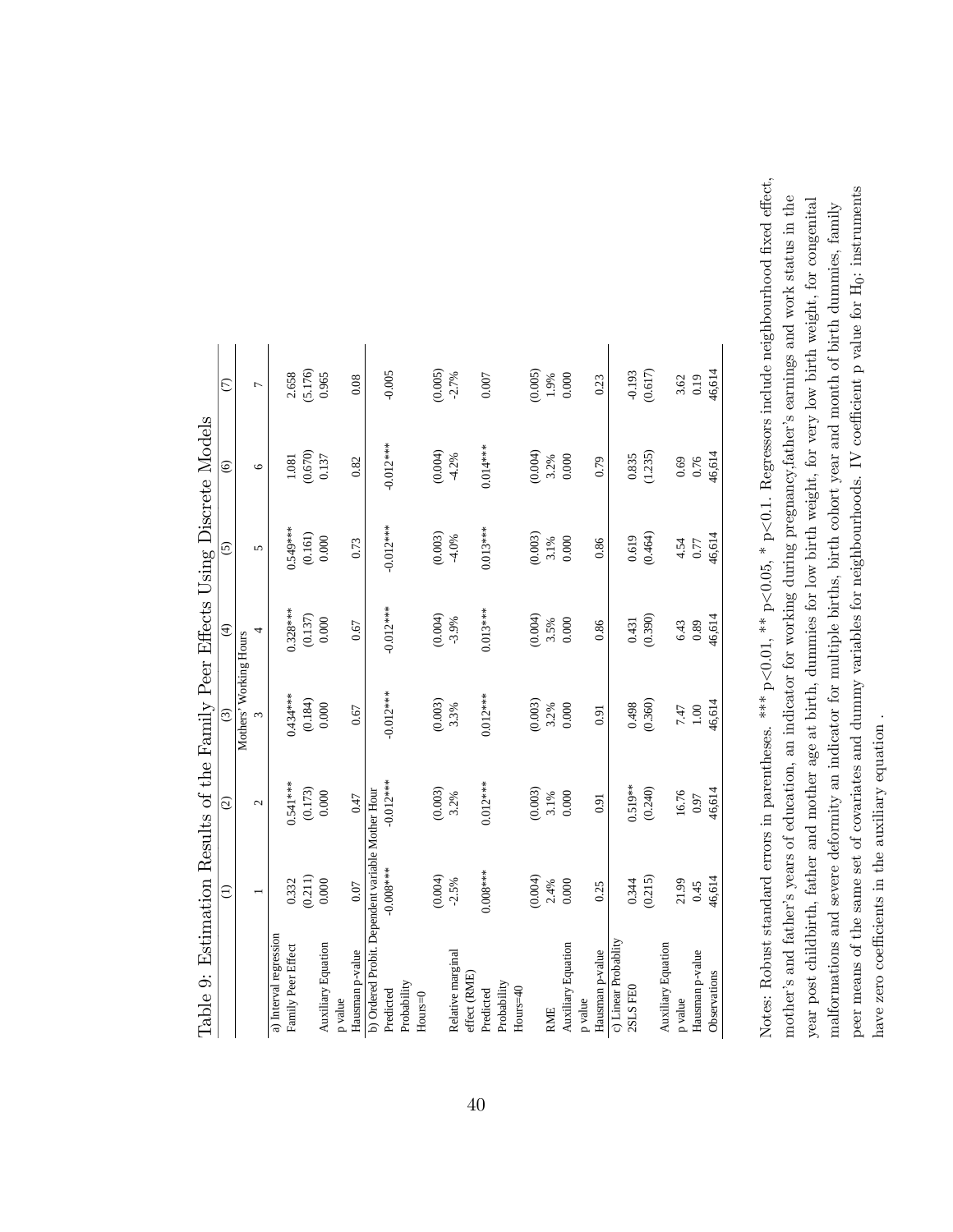#### FOR ONLINE PUBLICATION. Appendix A: Estimation in presence of measurement errors

In our application we consider the dependent variable  $y_{ir}$  the number of weekly hours worked by a mother in each of the 7 years after childbirth. These variables are subject to measurement error. This is because for all mothers we observe their working hours in November of the considered year after their childbirth. This implies that the number of hours worked  $\Delta$  years after childbirth by women who gave birth in January of the year  $t$  is observed in November of the year  $(t + \Delta)$ , i.e. [12  $\Delta$  + 10] months after childbirth, while for women giving birth in December of the year  $t$  we observe their labour supply only  $[12 \Delta -1]$  months after childbirth. Henceforth we define our outcome variable as the mother's working hours  $\Delta$  years and 6 months after childbirth, where  $\Delta = 1, ..., 7$ . This implies that the working hours for women who give birth in June of the year  $t$  is correct, but the working hours for women who do not give birth in June will be subject to measurement error and will be probably overestimated for women giving birth before June and underestimated for women giving birth after June. This is especially true for the first years after childbirth where female labour supply is subject to more change than in later years.

Furthermore, we do not observe the exact number of hours worked, but we know whether the mother works 0, between 1 and 19, 20 and 29 or 30 or more hours per week. By rounding the working hours to 0 for non-working mothers and to 10, 24.5 and 40 for working mothers, we can use this "rounded" variable and quantify and compare differences between mothers in term of hours.

The measurement errors caused by the rounding and by the month of observation affect not only the dependent variables  $y_{ir}$ , but also the corresponding average of the peers (cousins and siblings),  $\bar{y}_{F,i}$ . We do not have any reason to believe that such measurement errors be correlated with any of observed and unobserved variables in our model. For this reason, in the following we assume that  $y_{ir}$  follows the model

$$
y_{ir} = y_{ir}^T + \mathbf{d}_{ir}\boldsymbol{\eta} + e_{ir}, \qquad (3)
$$

where  $y_{ir}^T$  is the true working hours,  $d_{ir}$  is a row vector of 12 dummy variables indicating the month of birth of the child,  $\eta$  is the column vector of corresponding coefficients and  $e_{ir}$  is a classical measurement error which is independently and identically distributed across individuals, independent of the true value  $y_{ir}^T$  and independent of the explanatory variables and error term in our model of interest. Under this modified classical measurement error model, the error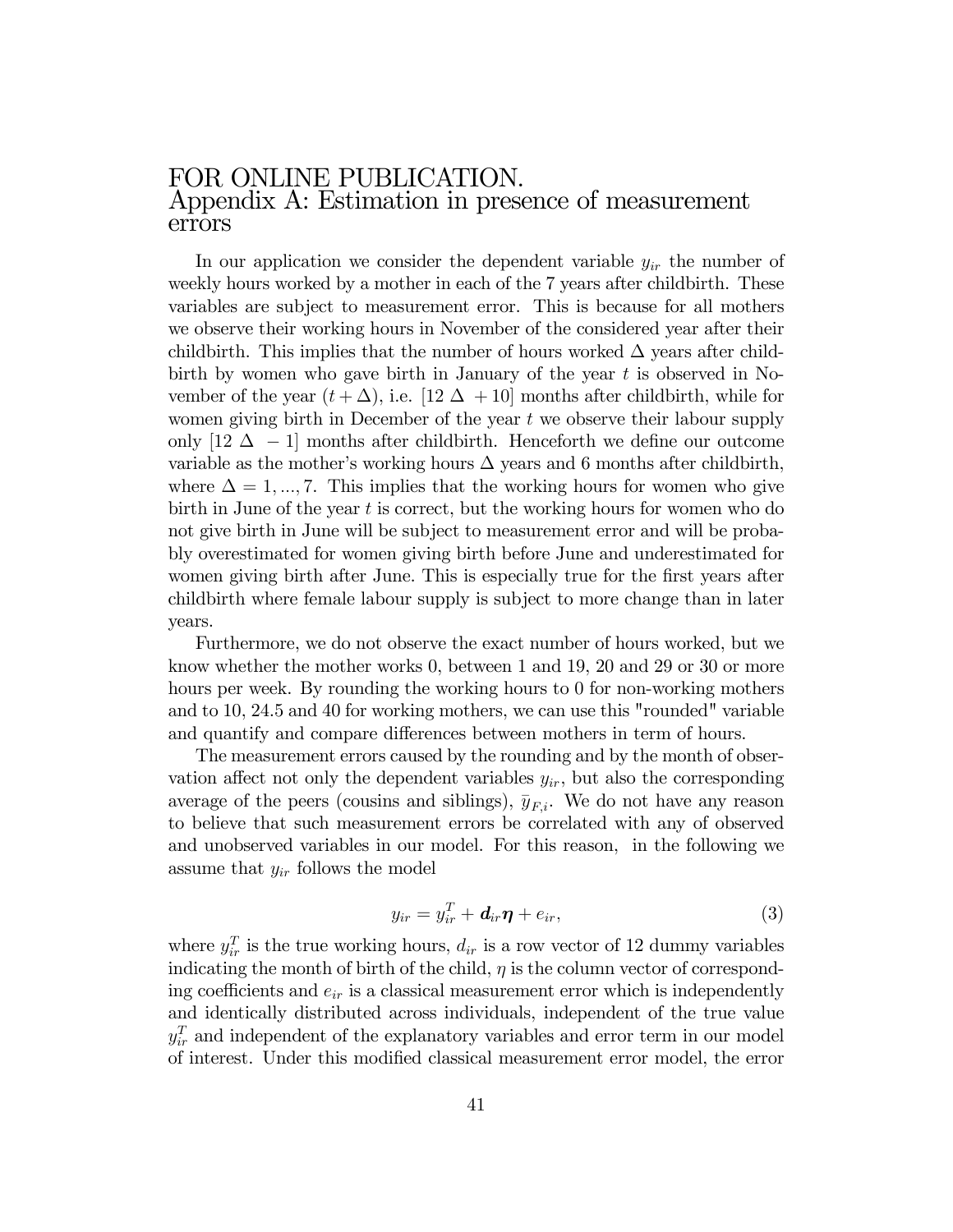on  $y_{ir}$  does not cause any inconsistency as long as we control for the effect of month of birth.

Let us now consider the family peers average of the outcome variable

$$
\bar{y}_{F,i} = \frac{\sum_{j \in P_{Fi}} y_{jr}}{n_{Fi}} = \bar{y}_r^{T(i)} + \bar{d}_r^{(i)} \eta + \bar{e}_r^{(i)},
$$
\n(4)

where  $\overline{y}_{r}^{T(i)} = \frac{\sum_{j \in P_i} y_{jr}^T}{n_{Fi}}$  $\frac{\in P_i}\frac{y_{jr}^T}{n_{Fi}}\ ,\ \overline{\bm{d}}_r^{(i)}\ =\ \frac{\sum_{j\in P_i}\bm{d}_{ir}}{n_{Fi}}$  $\frac{\epsilon_{P_i} d_{ir}}{n_{Fi}}$  and  $\overline{e}_r^{(i)} = \frac{\sum_{j \in P_i} e_{jr}}{n_{Fi}}$  $rac{\epsilon P_i}{n_{Fi}}$  are the averages across family peers excluding the mother  $i$  of the true working hours, of the vector of dummy variables for the month of birth and of the measurement error.  $\bar{e}_r^{(i)}$  and  $e_{ir}$  are independent because  $e_{ir}$  is independently distributed across mothers and  $\bar{e}_r^{(i)}$  is computed excluding the mother *i* herself. Under this modified classical measurement error model for  $\bar{y}_{F,i}$  the consequence of the measurement error is simply an attenuation bias for the ordinary least square estimation of the main regression model (2) as long as we control for month of birth dummies averaged across the family peers. Furthermore, this attenuation bias tends to cancel when either the peer group size increases to infinity so that  $\bar{e}_r^{(i)}$  will tend to zero, or when we use our instrumental variable estimation because our instruments are either free of measurement error or with a measurement error which is independent of the family average measurement error  $\bar{e}_r^{(i)}$ .

In conclusion, measurement errors for the hours worked do not cause any inconsistency for our two-stage least squares estimation with neighbourhood fixed effect, but it can cause some increase in the standard errors. We expect the measurement errors  $e_{ir}$  and  $\bar{e}_r^{(i)}$  to be more relevant in the first years after childbirth when most of the mothers have not yet reverted back to their standard hours of work.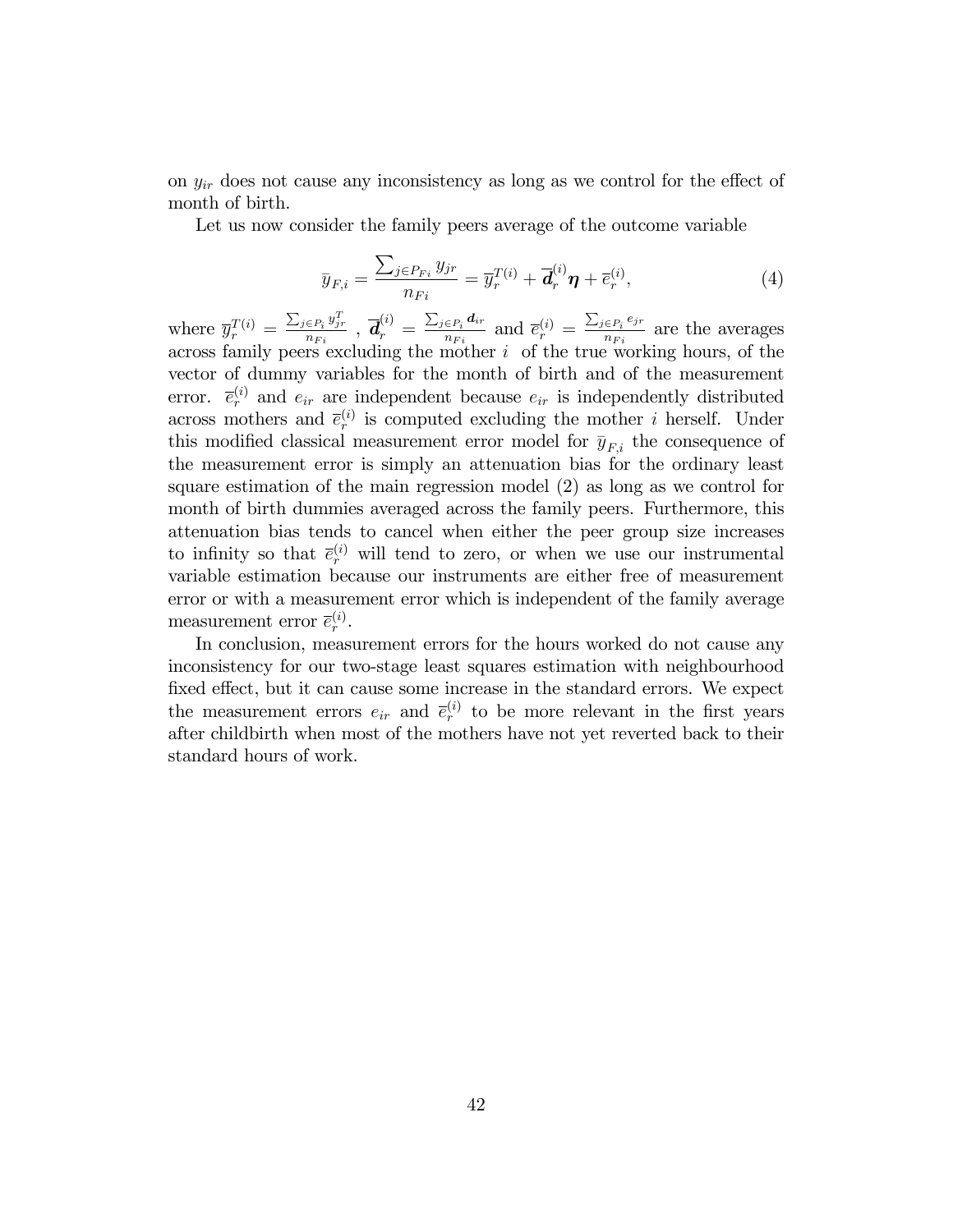# Appendix B: Additional Tables

|                                   | ິ<br>(1)     | (2)         | (3)        | (4)                                      | (5)         | (6)        | (7)        |
|-----------------------------------|--------------|-------------|------------|------------------------------------------|-------------|------------|------------|
|                                   |              |             |            | Mother's working hours                   |             |            |            |
| Years Post Childbirth             | $\mathbf{1}$ | 2           | 3          | 4                                        | 5           | 6          | $\tau$     |
|                                   |              |             |            | <b>Endogenous Effect of Family Peers</b> |             |            |            |
| Average working hours of family   |              |             |            |                                          |             |            |            |
| peers                             | $0.334*$     | $0.524***$  | $0.525***$ | $0.456**$                                | $0.528***$  | $0.593**$  | 0.270      |
|                                   | (0.173)      | (0.152)     | (0.167)    | (0.225)                                  | (0.169)     | (0.231)    | (0.229)    |
| Individual variable               |              |             |            | Effect of individual covariates          |             |            |            |
| Mother years of schooling         | $0.553***$   | $0.723***$  | $0.654***$ | $0.809***$                               | $0.915***$  | $0.996***$ | $1.203***$ |
|                                   | (0.048)      | (0.052)     | (0.056)    | (0.061)                                  | (0.051)     | (0.052)    | (0.053)    |
| Father years of schooling         | $0.160***$   | $0.154***$  | $0.116**$  | $0.121**$                                | $0.143***$  | $0.128**$  | 0.044      |
|                                   | (0.045)      | (0.046)     | (0.049)    | (0.055)                                  | (0.048)     | (0.053)    | (0.047)    |
| Mother works year prior to birth  | $10.001***$  | $7.642***$  | $6.435***$ | 5.996***                                 | 5.360***    | 4.936***   | 5.025***   |
|                                   | (0.256)      | (0.247)     | (0.255)    | (0.263)                                  | (0.252)     | (0.258)    | (0.301)    |
| <b>Father Earnings</b>            | $0.000***$   | $0.000**$   | 0.000      | 0.000                                    | $0.000**$   | 0.000      | 0.000      |
|                                   | (0.000)      | (0.000)     | (0.000)    | (0.000)                                  | (0.000)     | (0.000)    | (0.000)    |
| Father works year post childbirth | 2.407***     | 3.382 ***   | $2.534***$ | $2.030***$                               | 1.967***    | 2.860***   | $2.560***$ |
|                                   | (0.600)      | (0.598)     | (0.629)    | (0.655)                                  | (0.644)     | (0.672)    | (0.640)    |
| Father Age at Birth               | $-0.044*$    | $-0.087***$ | $-0.043*$  | $-0.058**$                               | $-0.074***$ | $-0.052**$ | $-0.051**$ |
|                                   | (0.023)      | (0.023)     | (0.023)    | (0.023)                                  | (0.023)     | (0.024)    | (0.023)    |
| Mother Age at Birth               | $0.648***$   | $0.665***$  | $0.592***$ | $0.526***$                               | $0.491***$  | $0.433***$ | $0.402***$ |
|                                   | (0.033)      | (0.033)     | (0.033)    | (0.034)                                  | (0.033)     | (0.032)    | (0.031)    |
| Low Birth Weight                  | $-0.276$     | 0.072       | $-0.058$   | 0.442                                    | 0.371       | 0.132      | 0.125      |
|                                   | (0.442)      | (0.453)     | (0.450)    | (0.441)                                  | (0.450)     | (0.446)    | (0.427)    |
| Very Low Birth Weight             | $-1.693$     | $-0.777$    | 0.217      | $-1.466$                                 | $-0.687$    | $-0.679$   | 0.527      |
|                                   | (1.183)      | (1.128)     | (1.145)    | (1.183)                                  | (1.193)     | (1.180)    | (1.161)    |
| <b>Congenital Problems</b>        | 0.188        | $-1.089$    | 0.175      | $-0.000$                                 | $-0.739$    | $-0.524$   | $-0.169$   |
|                                   | (0.723)      | (0.725)     | (0.727)    | (0.741)                                  | (0.737)     | (0.735)    | (0.719)    |
| Severe Deformity                  | $-0.260$     | 0.547       | $-0.542$   | $-0.983$                                 | 0.211       | 0.730      | $-0.044$   |
|                                   | (0.912)      | (0.917)     | (0.920)    | (0.925)                                  | (0.920)     | (0.959)    | (0.883)    |
| Multiple Births                   | $-3.995***$  | $-3.139***$ | $-0.368$   | 0.453                                    | 0.260       | 0.112      | 0.374      |
|                                   | (0.720)      | (0.701)     | (0.723)    | (0.715)                                  | (0.740)     | (0.740)    | (0.749)    |

#### Table A1a: Full Second Stage Results of Table 2

Notes: Robust standard errors in parentheses. \*\*\* p<0.01, \*\* p<0.05, \* p<0.1. Results are for the two-stage least squares with mothers' neighbourhood fixed effects.  $\;$ Year and month of birth dummies and their averages across family peers are included.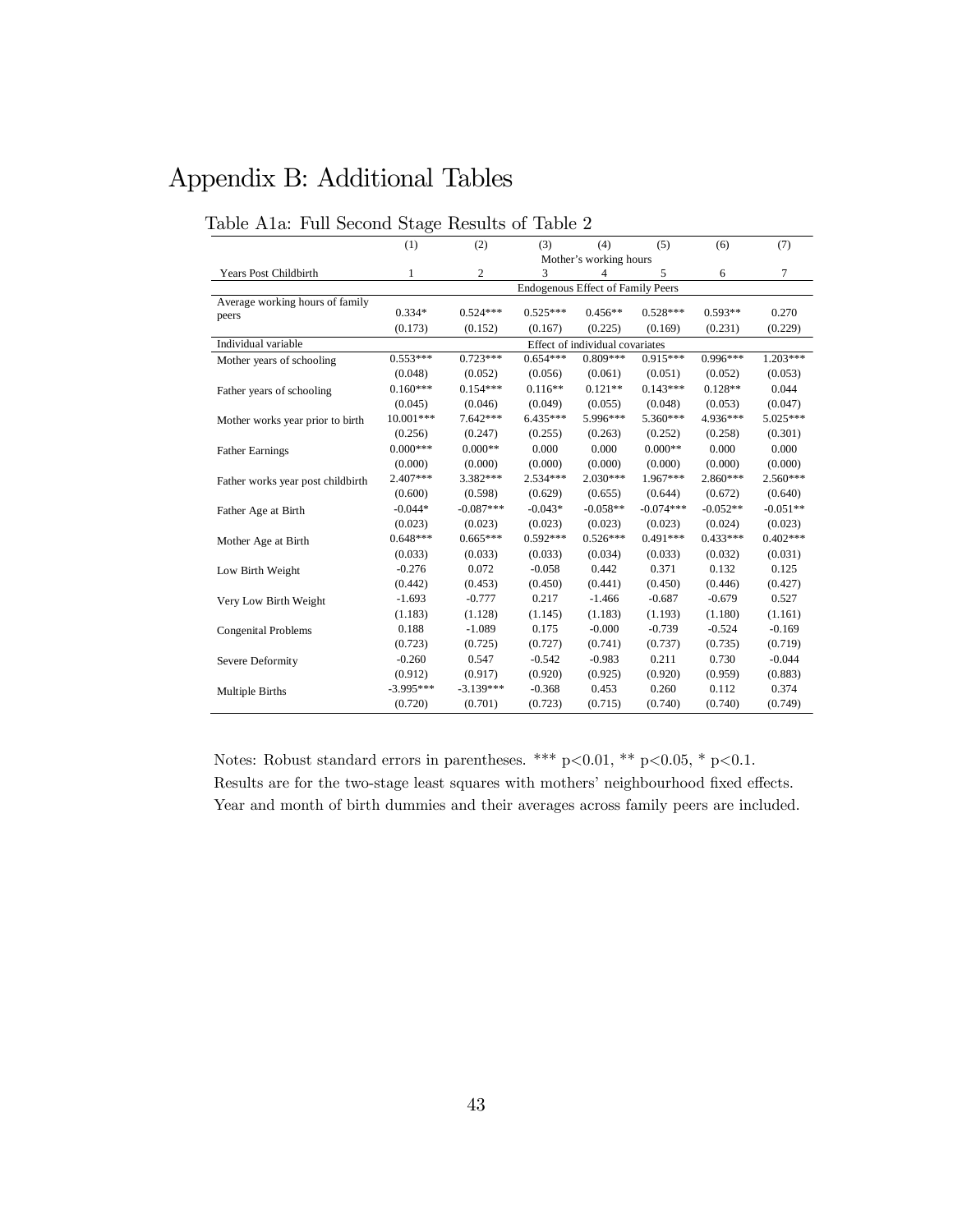|                                   | (1)      | (2)            | (3)         | (4)                    | (5)         | (6)        | (7)       |
|-----------------------------------|----------|----------------|-------------|------------------------|-------------|------------|-----------|
|                                   |          |                |             | Mother's working hours |             |            |           |
| Years Post Childbirth             | 1        | $\overline{c}$ | 3           | 4                      | 5           | 6          | 7         |
| Family peers average              |          |                |             | Exogenous Peer Effect  |             |            |           |
| Mother years of schooling         | $-0.074$ | $-0.297***$    | $-0.242**$  | $-0.261$               | $-0.413***$ | $-0.563**$ | $-0.226$  |
|                                   | (0.091)  | (0.101)        | (0.097)     | (0.165)                | (0.153)     | (0.223)    | (0.248)   |
| Father years of schooling         | $-0.079$ | $-0.098*$      | $-0.054$    | $-0.128**$             | $-0.117**$  | $-0.085$   | $-0.075$  |
|                                   | (0.053)  | (0.052)        | (0.056)     | (0.055)                | (0.055)     | (0.065)    | (0.051)   |
| Mother works year prior to birth  | $-2.616$ | $-3.127**$     | $-2.743**$  | $-2.226$               | $-2.260**$  | $-2.497**$ | $-0.781$  |
|                                   | (1.713)  | (1.257)        | (1.144)     | (1.383)                | (0.944)     | (1.198)    | (1.116)   |
| <b>Father Earnings</b>            | $-0.000$ | $-0.000$       | $-0.000$    | $-0.000$               | $-0.000$    | $-0.000$   | 0.000     |
|                                   | (0.000)  | (0.000)        | (0.000)     | (0.000)                | (0.000)     | (0.000)    | (0.000)   |
| Father works year post childbirth | 0.461    | 0.001          | $-0.128$    | $-0.020$               | 0.011       | $-1.050$   | 0.123     |
|                                   | (0.682)  | (0.709)        | (0.666)     | (0.715)                | (0.756)     | (1.018)    | (0.889)   |
| Father Age at Birth               | $-0.039$ | 0.020          | 0.021       | 0.030                  | 0.029       | 0.055      | 0.007     |
|                                   | (0.030)  | (0.031)        | (0.028)     | (0.035)                | (0.035)     | (0.034)    | (0.039)   |
| Mother Age at Birth               | $-0.194$ | $-0.351***$    | $-0.363***$ | $-0.252*$              | $-0.269**$  | $-0.292**$ | $-0.130$  |
|                                   | (0.139)  | (0.126)        | (0.119)     | (0.152)                | (0.114)     | (0.125)    | (0.116)   |
| Low Birth Weight                  | $-0.362$ | $-0.507$       | 0.287       | $-0.004$               | $-0.438$    | $-0.382$   | $-0.298$  |
|                                   | (0.511)  | (0.517)        | (0.539)     | (0.549)                | (0.528)     | (0.577)    | (0.532)   |
| Very Low Birth Weight             | 2.148    | $-0.019$       | $-1.893$    | 0.135                  | 0.218       | $-0.570$   | $-2.273$  |
|                                   | (1.407)  | (1.380)        | (1.442)     | (1.539)                | (1.434)     | (1.544)    | (1.480)   |
| <b>Congenital Problems</b>        | $-1.369$ | 0.726          | $-1.077$    | 0.361                  | 0.611       | $-0.585$   | $-1.539*$ |
|                                   | (0.869)  | (0.863)        | (0.864)     | (0.902)                | (0.906)     | (0.939)    | (0.898)   |
| Severe Deformity                  | 1.066    | $-0.235$       | 0.922       | $-0.193$               | $-0.156$    | 0.551      | 1.870*    |
|                                   | (1.069)  | (1.090)        | (1.083)     | (1.109)                | (1.106)     | (1.120)    | (1.089)   |
| <b>Multiple Births</b>            | 1.094    | $2.424**$      | 0.741       | $-0.274$               | 0.403       | 0.234      | 0.122     |
|                                   | (1.097)  | (1.015)        | (0.893)     | (0.867)                | (0.852)     | (0.848)    | (0.868)   |
| Observations                      | 46,614   | 46,614         | 46,614      | 46,614                 | 46,614      | 46,614     | 46,614    |
| R-squared                         | 0.29     | 0.30           | 0.28        | 0.27                   | 0.27        | 0.27       | 0.23      |
| F statistic 1st Stage             | 33.34    | 41.19          | 34.01       | 18.86                  | 33.74       | 17.47      | 19.00     |
| Hausman Test p-value              | 0.21     | 0.91           | 0.93        | 0.72                   | 0.99        | 0.81       | 0.24      |

Table A1b: Full Second Stage Results of Table 2

Notes: Robust standard errors in parentheses. \*\*\* p<0.01, \*\* p<0.05, \* p<0.1. Results are for the two-stage least squares with mothers' neighbourhood fixed effects.  $\;$ Year and month of birth dummies and their averages across family peers are included.